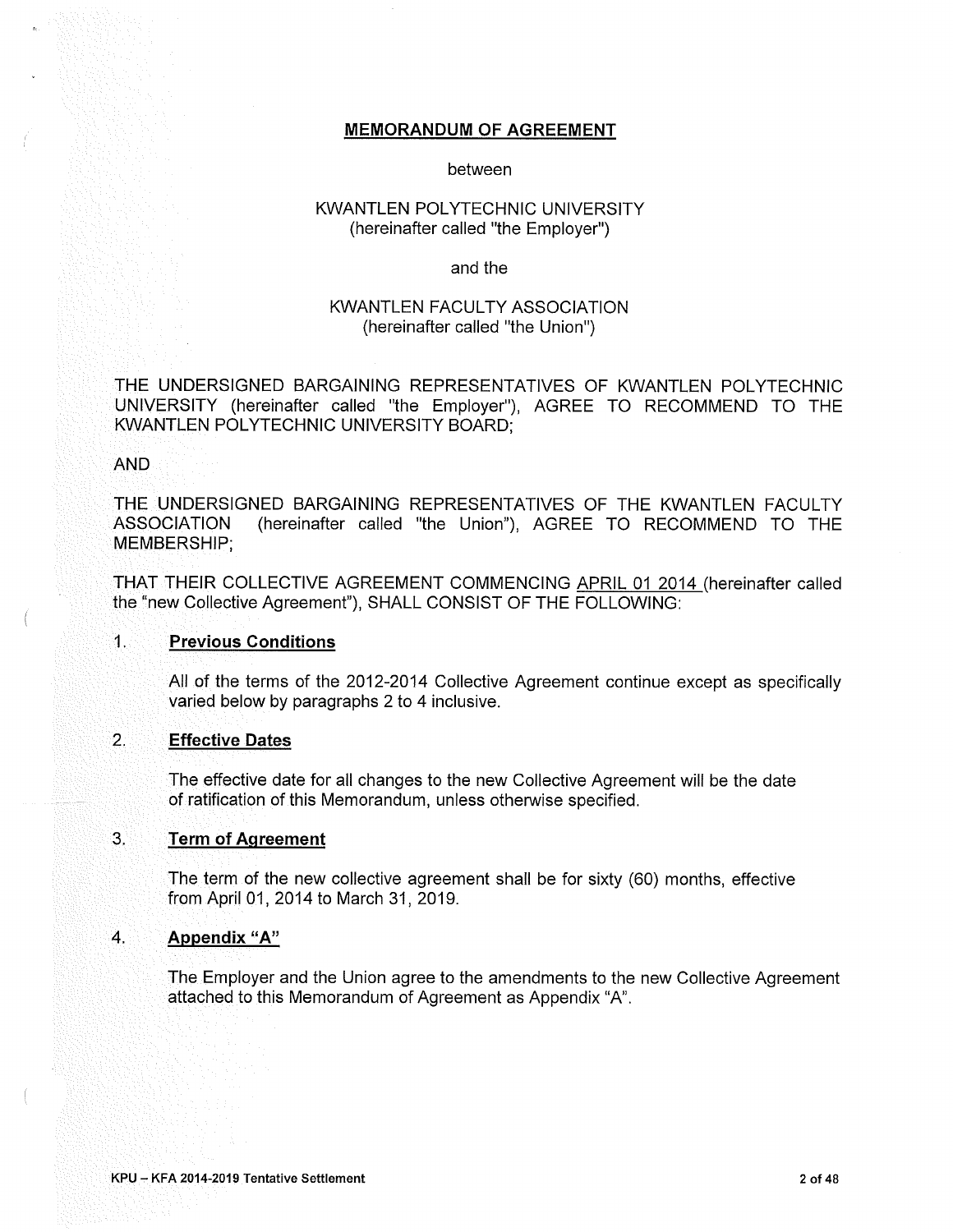#### **Ratification**

 $5<sub>1</sub>$ 

The parties expressly agree that, upon the completed signing of this Memorandum of Agreement, the parties shall recommend the approval of this Memorandum to their respective principals and schedule the necessary meetings to ensure that their principals vote on the recommendations.

This Memorandum of Agreement is also subject to ratification by the Post-Secondary Employers' Association Board of Directors.

Signed this 29<sup>th</sup> day of May, 2015.

BARGAINING REPRESENTATIVE FOR THE EMPLOYER:

Hany Gray

BARGAINING REPRESENTATIVE FOR THE UNION:

 $\frac{1}{2}$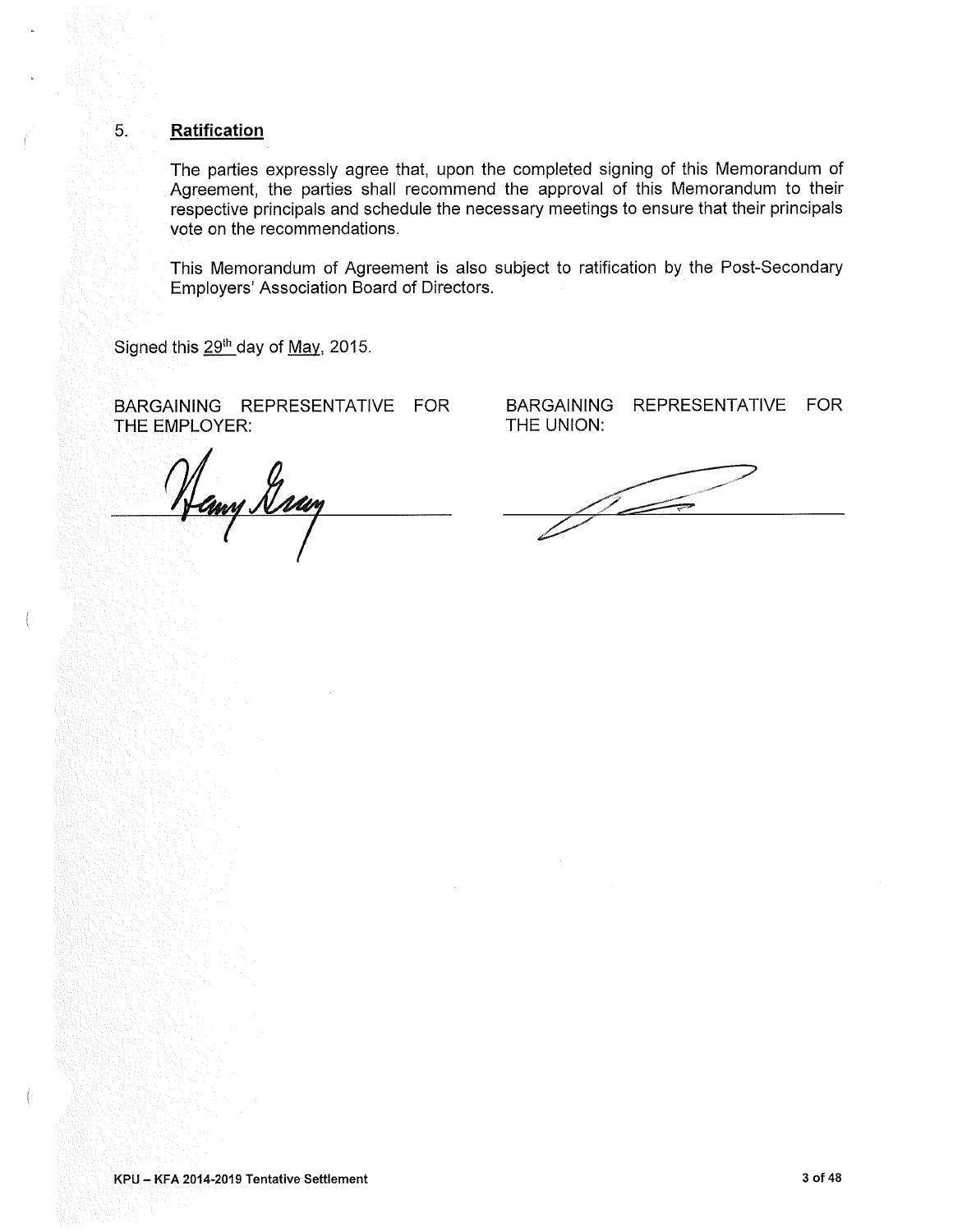# **1.02 TERM OF AGREEMENT**

The duration of this Agreement shall be from April 1, 20**1214** to March 31, 20**1419**. In the event negotiations are not completed before its date of expiry, this Agreement shall continue in force until amended or superseded.

The operation of Section 50(2) of the Labour Relations Code of B.C. is specifically excluded.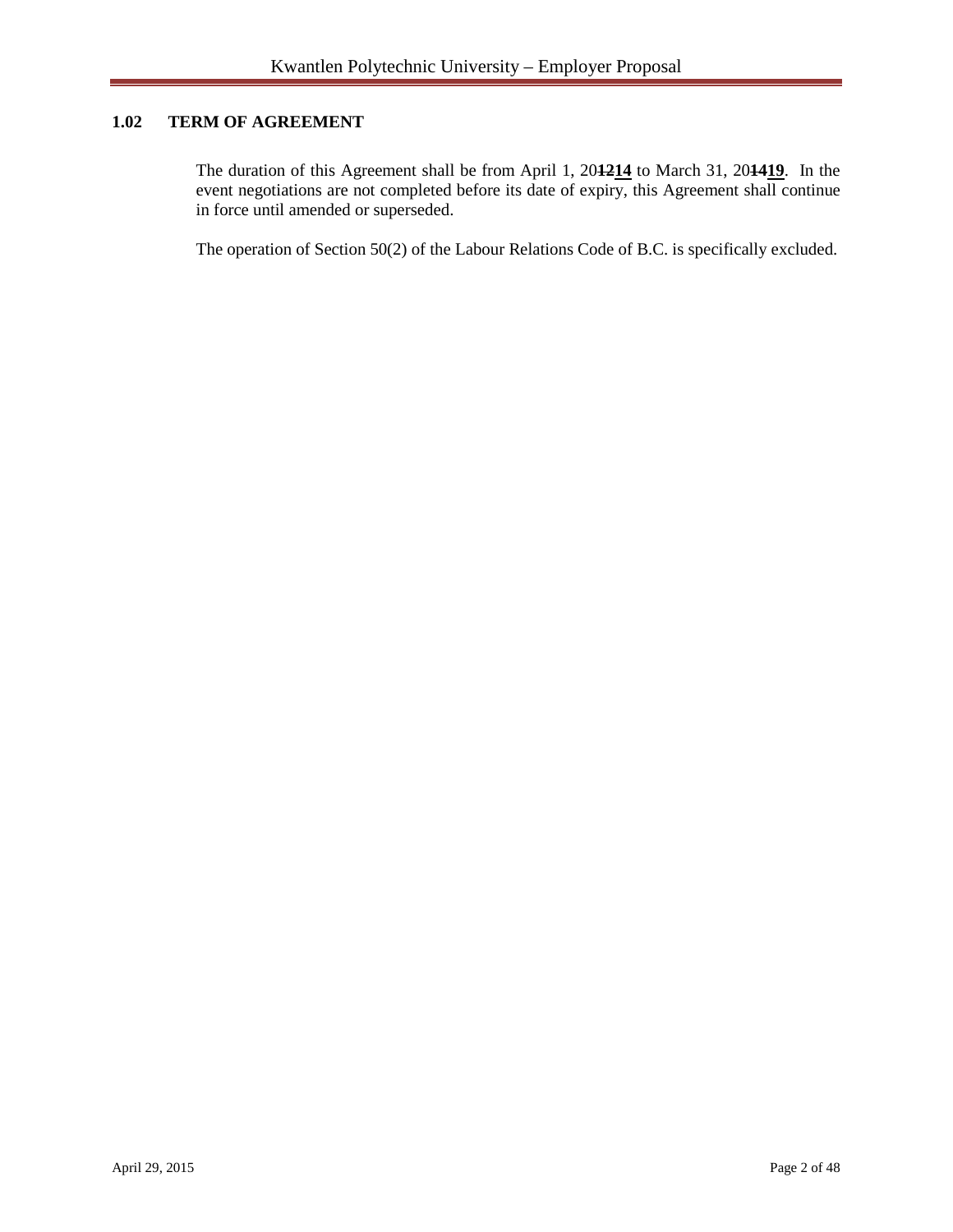# **3.01 UNION AS EXCLUSIVE BARGAINING AGENT**

The Employer recognizes the Union as the exclusive bargaining agent for all Instructors, Counsellors and Librarians employed by the University, including Continuing Education **and Professional Studies** faculty.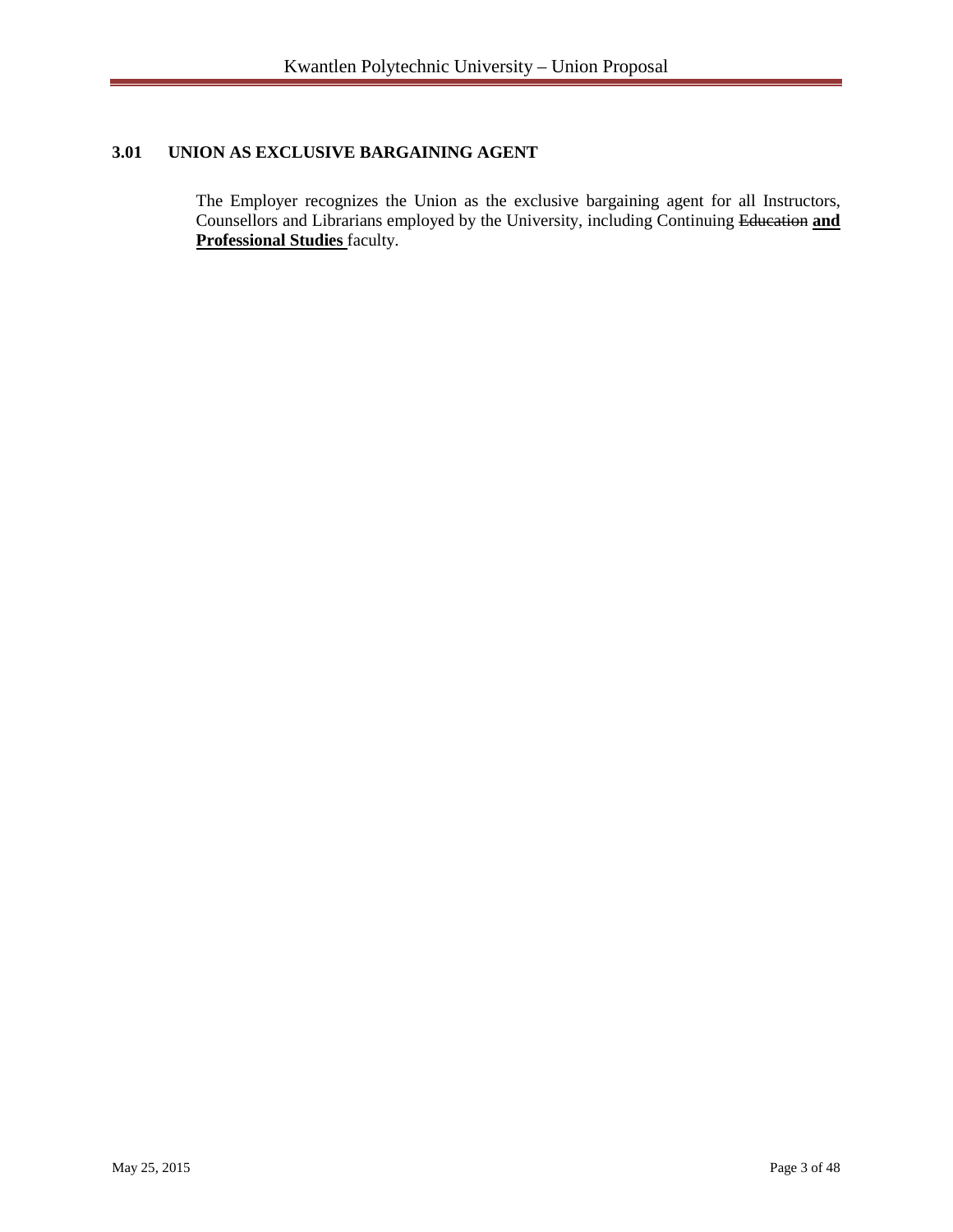# **ARTICLE 7 – LAYOFF AND RECALL – REGULAR FACULTY**

**7.01** The Employer may lay off a regular faculty member due to technological change; shortage of operating funds; elimination or reduction of programs or courses or services; decline in enrolment; external decision or recommendation; or changing demand for Employer services. The procedure below in Articles 7.02 - 7.10 shall apply. In this article, faculty member means regular faculty member.

> It is agreed that the institution will make every reasonable attempt to minimize the impact of funding shortfalls and reductions on the work force.

> It is incumbent upon the Employer to communicate effectively with its employees and the Union as soon as the impact of any funding reduction or shortfall or profile change has been assessed.

- **7.10** (a) The Employer shall engage in discussion and consultation with the Union on the lay-offs;
	- (b) The Employer shall give the Union an opportunity to present written submissions on the lay-offs;
	- (c) The parties agree that the consultation that takes place under Article 7.4001(a)  $\&$ (b) shall be on a without prejudice basis.
- **7.02** (a) Where it needs to be determined which specific faculty member from within a discipline/program would be laid off, the decision shall be made on the basis of least total FTE service as defined in Article 1.05(i).
	- (b) (i) Where a faculty member in a discipline/program has been identified under Article 7.02(a) and the remaining faculty members in the discipline/program do not have the necessary qualifications, experience and abilities to instruct the remaining courses or perform the remaining services in the discipline/program, the provisions of 7.02(a) shall not apply to the faculty member identified;
		- (ii) In the event Article  $7.02(b)(i)$  applies, the determination of the faculty member to be laid off in the discipline/program shall recommence with the faculty member with the next to least total FTE service, as defined in Article 1.05(i). This process will continue in reverse order of FTE service (least to most) in the discipline/program until a faculty member's position has been identified;
		- (iii) In the event a faculty member receives a layoff notice in a discipline/program that he/she was transferred to by the Employer from the discipline/program for which he/she was first hired, he/she may displace, if his/her FTE service as a regular faculty member as defined in Article 1.05(i) is greater, the faculty member with the least FTE service as a regular faculty member in the discipline/program for which he/she was first hired. This displacement is subject to the faculty member who is displacing another faculty member having the necessary qualifications, experience and abilities to perform the duties of the position.
	- (c) Any dispute as to the relevant discipline/program would be resolved at the Labour Management Committee.
	- (d) Should any question be raised by a faculty member or the Union as to whether a faculty member does have or does not have the necessary qualifications,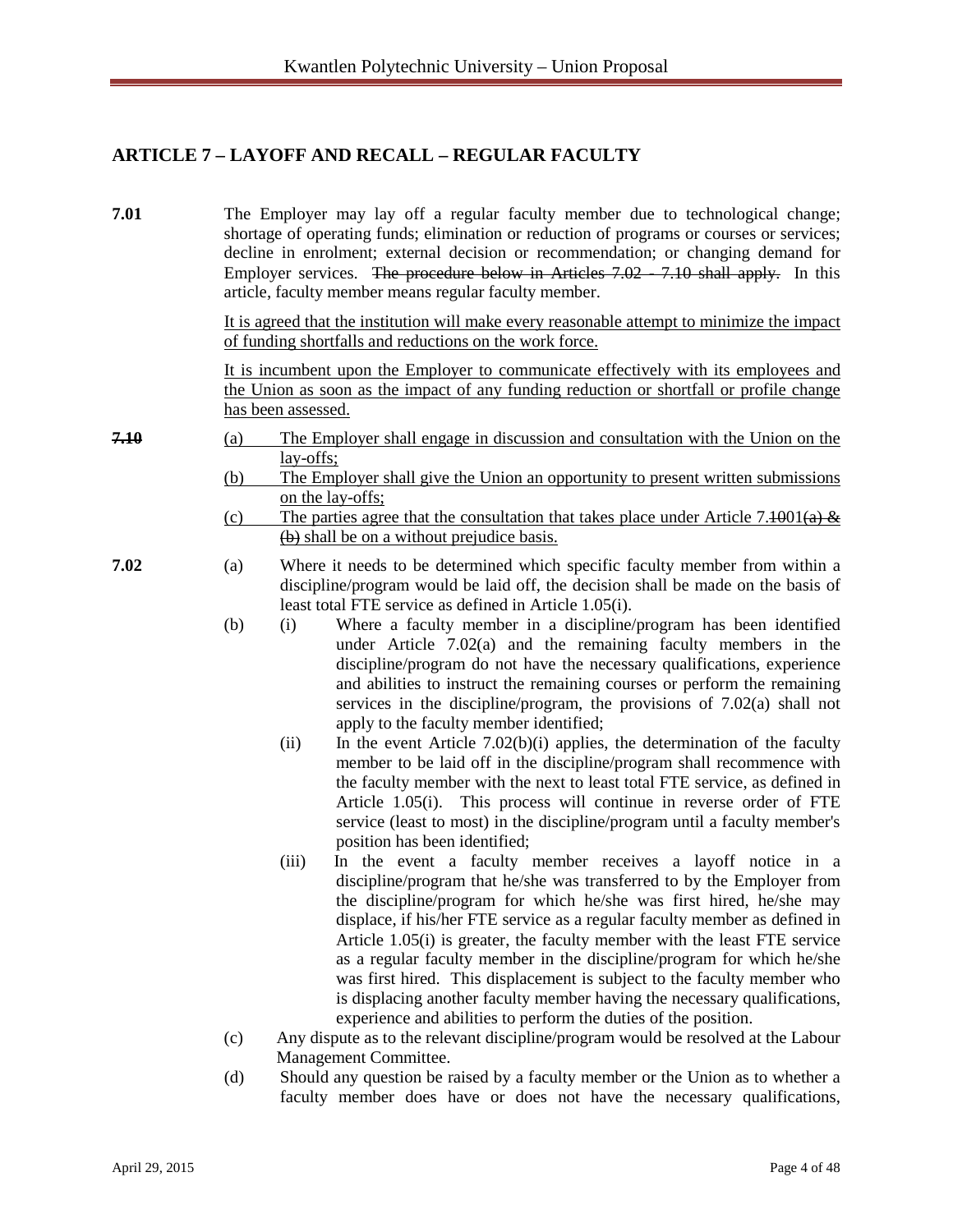experience and abilities to instruct the remaining courses or perform the remaining services in the discipline/program, the question shall be referred in writing within five (5) days to the Labour Management Relations Committee composed of an equal number of representatives of the Employer and the Union.

Should the Labour Management Relations Committee not resolve the question within fourteen (14) days, the Employer shall decide and the decision shall be subject to the grievance/arbitration procedures set out in Article 17.02 and 17.03. A grievance filed pursuant to this clause may be filed at Step 3 of the grievance procedure.

- **7.09**3 A faculty member will be notified in writing stating the reason(s) for the lay-off. The Union will also receive a copy of such notice. The faculty member will be notified five (5) months in advance of any pending lay-off under this Article.
- **7.034** The affected faculty member will first meet with the appropriate Vice-President or designate to explore alternate job possibilities.
- **7.04**5 The administrator, after consultation with the affected faculty member and receipt of the relevant discipline/program advice, would determine if the affected faculty member, on the basis of his/her qualifications, experience and abilities could be re-assigned as in 7.056. The administrator's decision in this regard is subject to the procedure specified in 7.02(d).
- **7.056** For the purpose of Article 7.045 above, a regular position would be deemed to be available for reassignment if there was:
	- (a) a posted vacancy for a regular position; or
	- (b) sufficient ongoing non-regular work to provide regular status at 50% or greater.

#### **7.067 PROBATION**

A faculty member having been re-assigned under Article 7.045 will be subject to a probationary period of up to one (1) year from the date of re-assignment. In the event the faculty member proves not to be satisfactory as per 4.08 during or at the end of the probationary period and is so advised by the Employer, the faculty member will be laid off and receive severance pay in accordance with Article 7.078. It is agreed that notice under Article 7.093 will not be served if a faculty member is laid off under Article 7.067.

- **7.07**8 (a) If the affected faculty member is unable to be re-assigned to one of the positions outlined in Article 7.056, he/she will be laid off, and he/she will receive one month's severance pay for every full year of FTE service to a maximum of ten (10) months' severance pay.
	- (b) A regular faculty member recalled under Article 7.0811 shall repay any severance pay received at the rate of one month of severance pay (at the rate paid) for each year of full-time employment at the University subsequent to the date of re-call. Such repayment shall occur at the end of each year of service.
	- (c) In the event a regular faculty member is recalled and again laid off and has repaid to the Employer severance pay pursuant to Article 7.078 (b) during the period following his/her recall, the number of months of severance pay for the second lay-off shall be calculated as follows:

 $y = s - (x - r)$ 

- where  $y =$  number of months of severance pay due after the second lay-off.
- $x =$  number of months of severance pay paid upon the initial lay-off.
- $r =$  number of months of severance pay repaid to the Employer.
- $s =$  number of months of severance pay due under Article 7.078 (a) if all FTE service were counted (maximum is 10 months).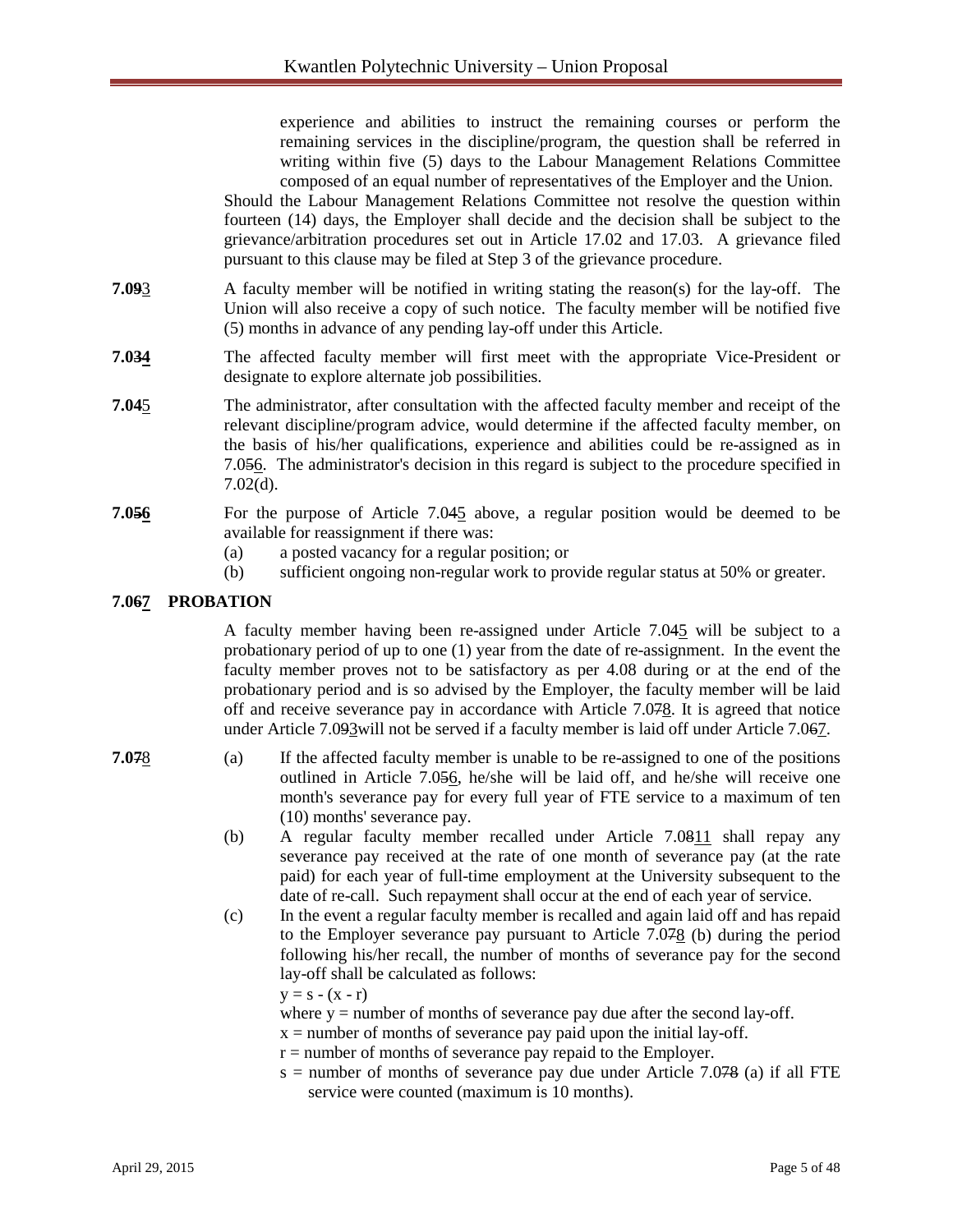(d) A faculty member who has been paid his/her full severance entitlement and been recalled shall have the FTE service for any future severance start from the date of recall. If repayment occurred under  $7.078$  (b), the FTE service for severance pay will be re-instated in an amount proportionate to the number of months repaid.

# **7.1109 PARTIAL LAYOFF**

- (a) Regular faculty members who have their workload reduced for the reasons outlined in Article 7.01 will receive right of first refusal for unassigned nonregular work which they qualify for until their original regular workload is attained.
- (b) Regular faculty members whose workloads fall below 50% or for whom there is no other unassigned non-regular work for which they are qualified, may either:
	- (i) accept the available workload and continue on regular status with prorated benefits and with right of first refusal for unassigned non-regular work they qualify for until their original workload is attained, or
	- (ii) choose to be laid off under Article 7.078.
- **7.08** (a) If there is a vacancy for a regular faculty member's position in a specific discipline/program, the Employer shall offer re-appointment to those faculty members who have been laid off under Article 7 within the past two years and who have the necessary qualifications, experience and abilities for the position. Judgment of qualifications, experience and abilities shall be made by the appropriate Search Committee as per Article 4.02. Such offers of re-appointment shall be made in the reverse order of lay-off among the faculty members qualified for the position.
- (b) To remain eligible for re-appointment under this clause, the laid off faculty member must keep the Human Resource Services Department informed of his/her mailing address and telephone number, promptly report any changes, and accept or reject notice of re-appointment from the Employer within fifteen (15) days of receipt of such notice. In the event the faculty member rejects the offer of re-appointment he/she shall lose all rights to re-appointment under Article 7.08.
	- (c) Faculty members on lay-off status under Article 7 shall not be entitled to health and welfare benefits and vacation pay.
- **7.09** A faculty member will be notified in writing stating the reason(s) for the lay-off. The Union will also receive a copy of such notice. The faculty member will be notified five (5) months in advance of any pending lay-off under this Article.
- **7.10** (a) The Employer shall engage in discussion and consultation with the Union on the lay-offs;
	- (b) The Employer shall give the Union an opportunity to present written submissions on the lay-offs;
	- $\epsilon$ ) The parties agree that the consultation that takes place under Article 7.10(a) & (b) shall be on a without prejudice basis.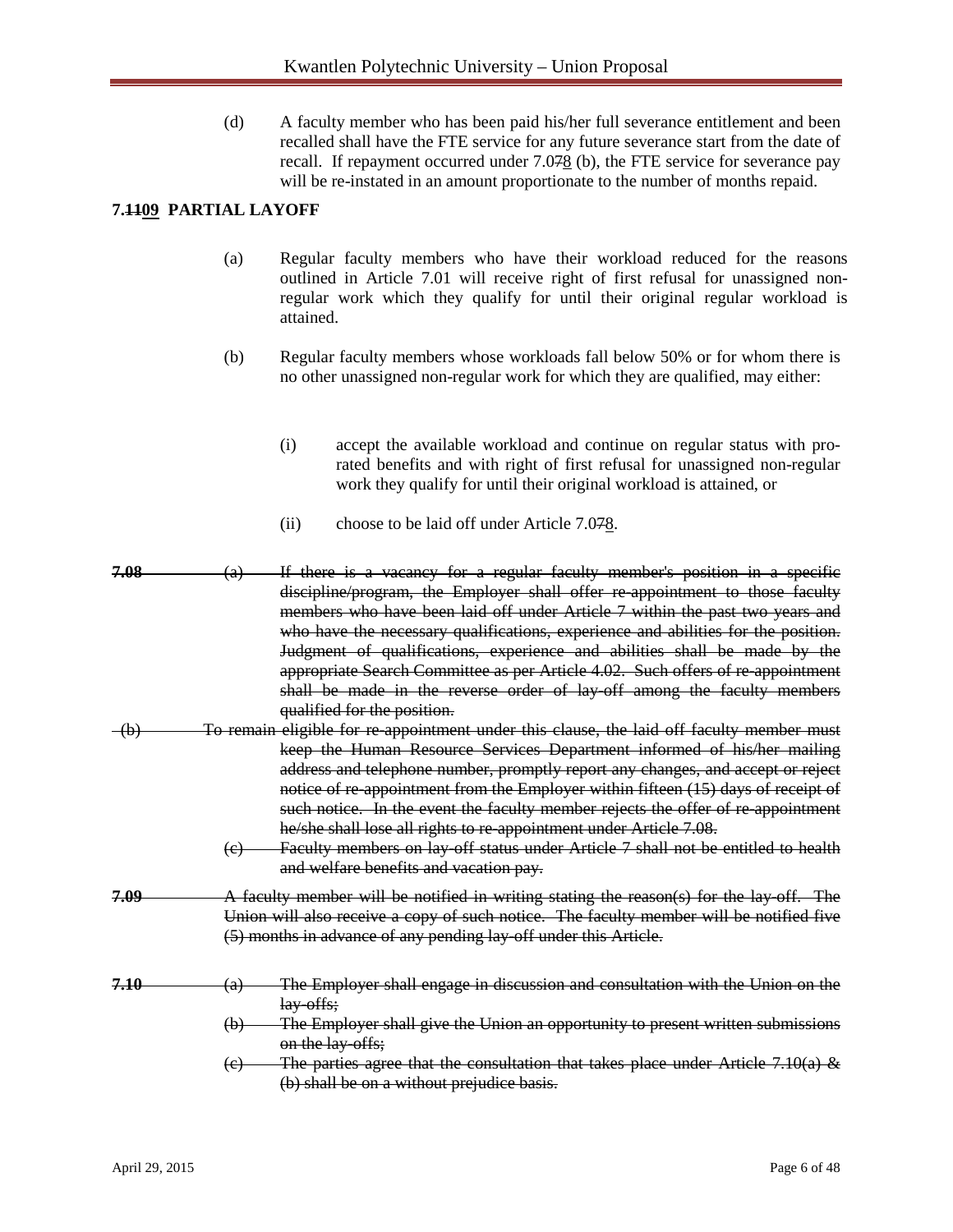A faculty member laid off under Article 7 shall have his/her personnel file state that the faculty member was laid off and not dismissed for just and reasonable cause.

#### **7.11 PARTIAL LAYOFF**

- (c) Regular faculty members who have their workload reduced for the reasons outlined in Article 7.01 will receive right of first refusal for unassigned nonregular work which they qualify for until their original regular workload is attained.
- (d) Regular faculty members whose workloads fall below 50% or for whom there is no other unassigned non-regular work for which they are qualified, may either:
	- (iii) accept the available workload and continue on regular status with prorated benefits and with right of first refusal for unassigned non-regular work they qualify for until their original workload is attained, or
	- (iv) choose to be laid off under Article 7.07.

#### **7.120 TARGETED LABOUR ADJUSTMENT**

(a) Employer Commitments

It is agreed that the institution will make every reasonable attempt to minimize the impact of funding shortfalls and reductions on the work force.

It is incumbent upon the Employer to communicate effectively with its employees and the Union as soon as the impact of any funding reduction or shortfall or profile change has been assessed.

The canvassing of options and/or labour adjustment strategies under this Article 7.120 shall occur following the issuance of layoff notice under Article 7.090.

If a work force reduction is necessary, the Joint Labour Management Committee will canvas employees in a targeted area or other areas over a fourteen  $(14)$  day period, or such longer time as the Joint Labour Management Committee agrees, to find volunteer solutions that provide as many viable options as possible and minimize potential layoffs.The Joint Labour Management Committee may agree to extend the period of a canvas.

The Union shall be provided with a copy of each final plan for employee labour adjustment.

(b) Menu of Labour Adjustment Strategies

Where a work force reduction is necessary, the labour adjustment strategies outlined below will be considered, as applicable.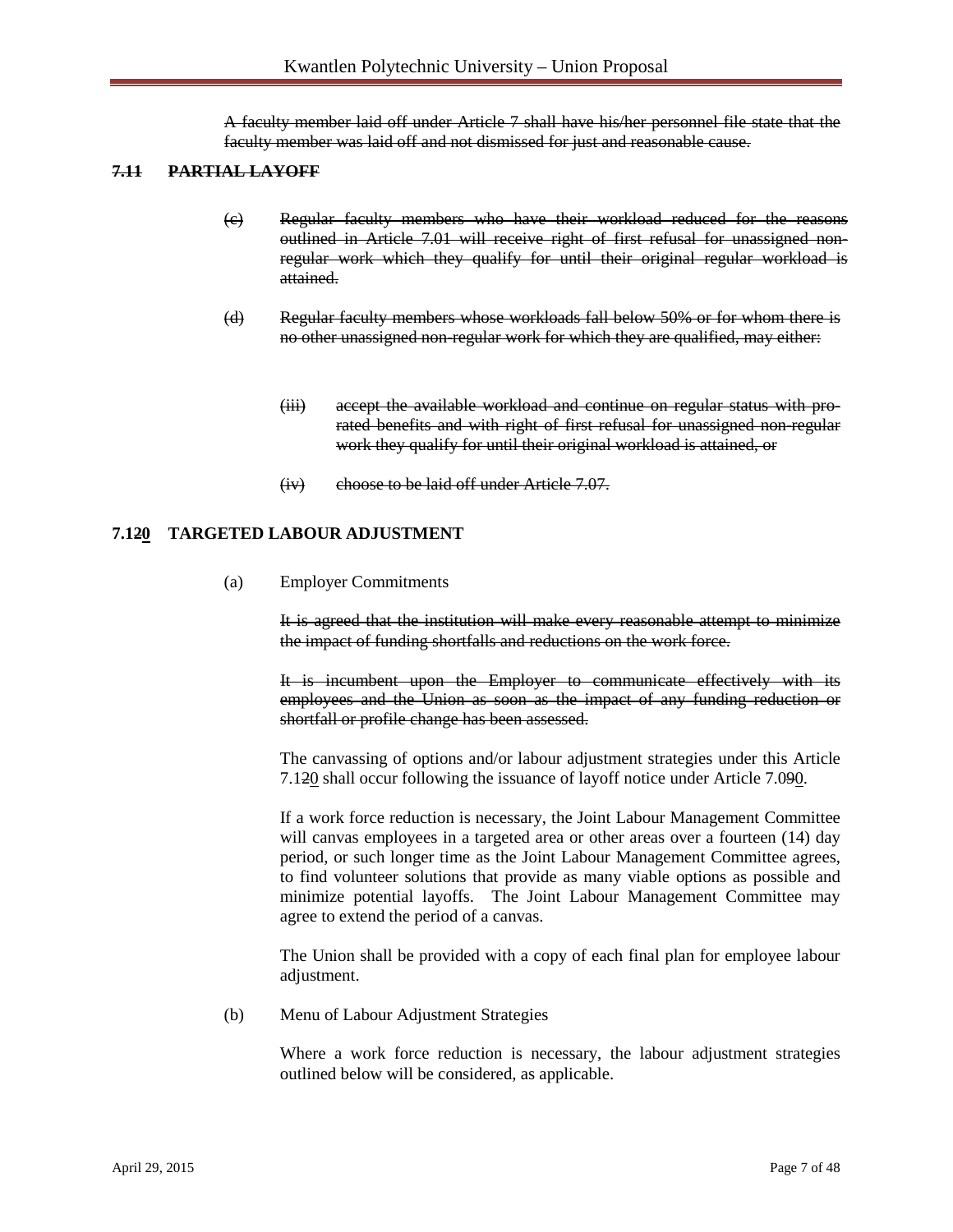(c) Labour Adjustment Strategies: Workplace Organization

Subject to operational considerations, excluding the availability of funding, the following menu of work place organization labour adjustment strategies will be offered by the Employer to minimize layoffs and at the appropriate time in the employee reduction process:

- (i) Job sharing.
- (ii) Reduced hours of work through partial leaves.
- (iii) Transfers to other areas within the bargaining unit subject to available work and to meeting qualifications, with minimal training required where such training can be scheduled with the employee's professional development and other non-instructional time.
- (iv) Unpaid leaves of absence for use to seek alternate employment, retirement adjustment, retraining, etc.
- (v) Workload averaging that does not incur a net increase in compensation cost.
- (vi) Combined pension earnings and reduced workload to equal 100% of regular salary subject to compliance with the regulations of the College Pension Plan.
- (vii) Agreed secondment.
- (viii) Trial retirement.
- (ix) Combinations and variations of the above or other workplace organization alternatives.
- (d) Labour Adjustment Strategies: Employee Transition

Subject to operational considerations, including the availability of funding, the following menu of employee transition labour adjustment strategies will be offered by the Employer to minimize layoffs and at the appropriate time in the employee reduction process:

- (i) Paid leaves of absence for use to seek alternate employment, retirement adjustment, retraining, etc.
- (ii) Severance with up to twelve (12) months' severance payment for an employee other than the employee(s) identified for layoff. Such severance shall be calculated by applying the collective agreement severance provisions to the employee who is being offered severance. If the employee elects to take severance pay under this article, he or she thereby waives all other rights, claims, or entitlements, and severs his or her relationship with the Employer.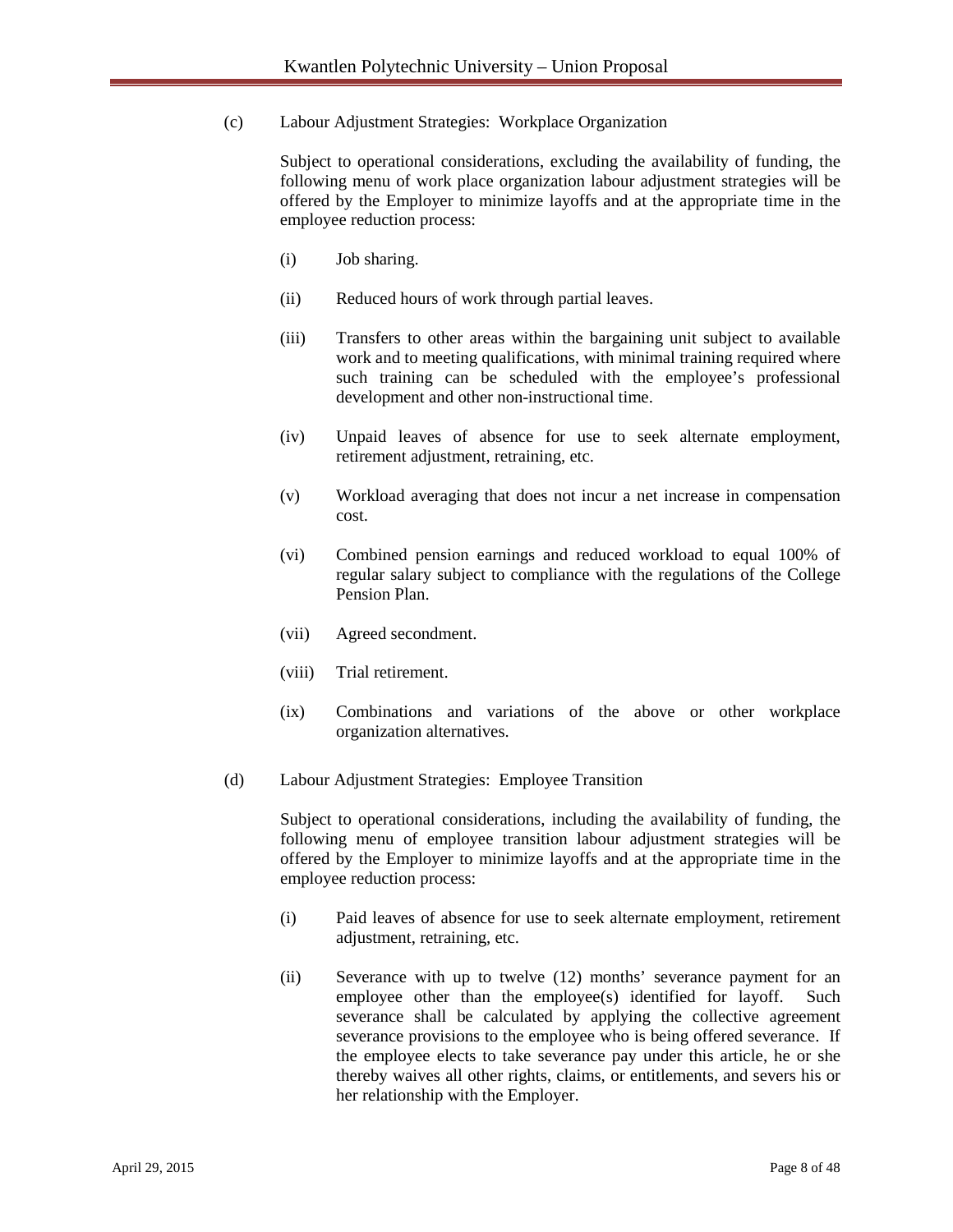- (iii) Workload averaging that does incur a net increase in compensation.
- (iv) Purchasing past pensionable service. If permissible the Employer will match a minimum of three years' contributions to the College Pension Plan where an employee opts for early retirement.
- (v) Early retirement incentives pursuant to the collective agreement.
- (vi) Retraining.
- (vii) Continuation of health and welfare benefits.
- (viii) Combinations and variations of the above or other employee transition alternatives.
- (e) Layoffs May Occur
	- (i) Once strategies other than layoff have been explored, the Employer may proceed, if need be, to layoffs. For those affected by layoff, the systemwide Electronic Registry of Laid Off Employees will be available.
	- (ii) A faculty member laid off under Article 7 shall have his/her personnel file state that the faculty member was laid off and not dismissed for just and reasonable cause.
- (f) No Stacking of Entitlements

While various options may be considered and offered, there will be no stacking of entitlements.

#### **7.08**11 **RECALL PROCEDURES**

- (a) If there is a vacancy for a regular faculty member's position in a specific discipline/program, the Employer shall offer re-appointment to those faculty members who have been laid off under Article 7 within the past two years and who have the necessary qualifications, experience and abilities for the position. Judgment of qualifications, experience and abilities shall be made by the appropriate Search Committee as per Article 4.02. Such offers of re-appointment shall be made in the reverse order of lay-off among the faculty members qualified for the position.
- (b) To remain eligible for re-appointment under this clause, the laid off faculty member must keep the Human Resource Services Department informed of his/her mailing address and telephone number, promptly report any changes, and accept or reject notice of re-appointment from the Employer within fifteen (15) days of receipt of such notice. In the event the faculty member rejects the offer of re-appointment he/she shall lose all rights to re-appointment under Article 7.0811.
- (c) Faculty members on lay-off status under Article 7 shall not be entitled to health and welfare benefits and vacation pay.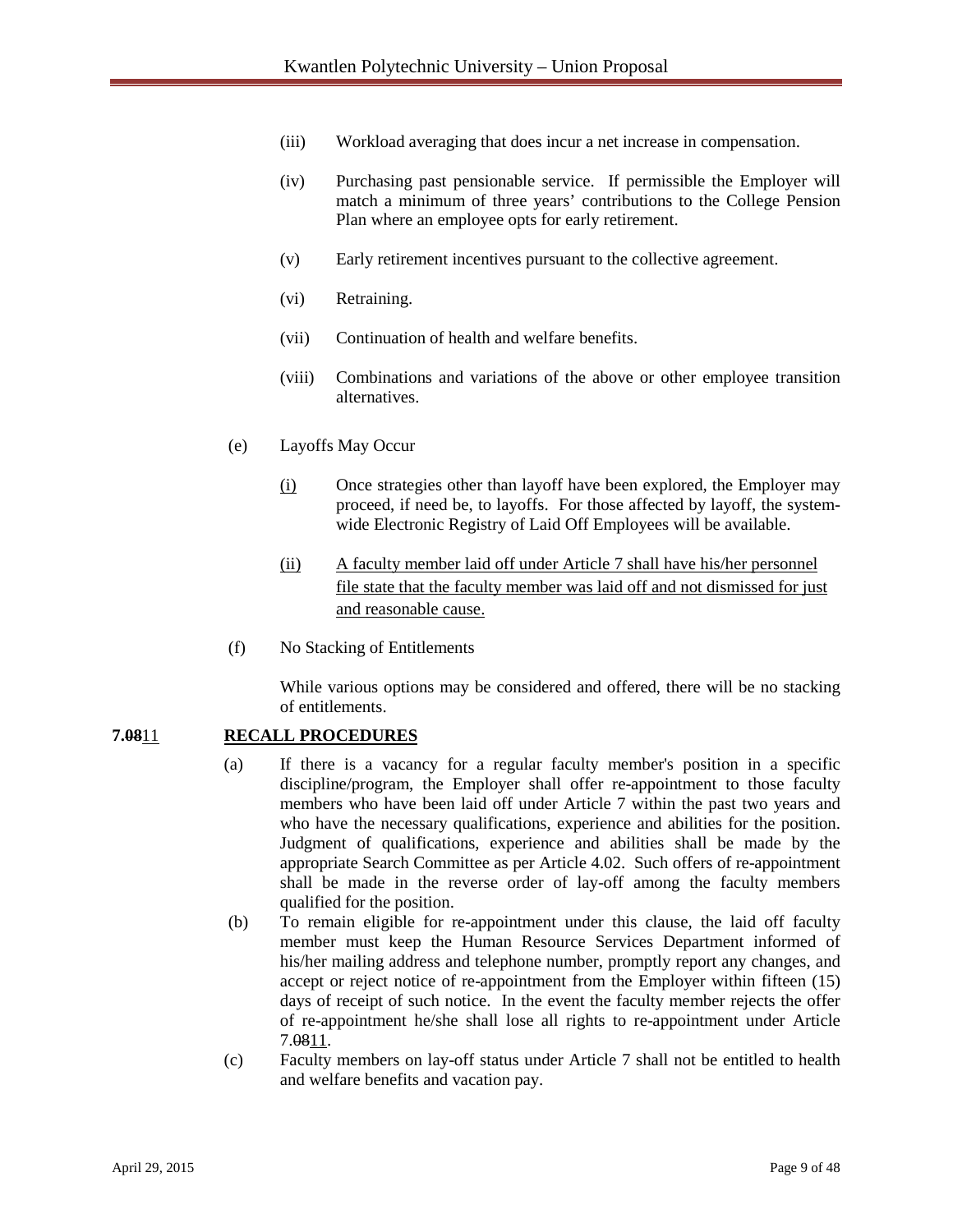## **ARTICLE 9 – SALARIES – FULL-TIME REGULAR AND NON-REGULAR TYPE 2 FACULTY MEMBERS**

#### **9.01 Salary Scale**

- **(a) Effective the first day of the first full pay period after the date of tentative settlement of the collective agreement: one percent (1%). The Parties agree that retroactive adjustment will apply in the case of a tentative settlement on or before June 1, 2015. After that date there will be no retroactive adjustment.**
- **(b) Effective the first day of the first full pay period after February 01, 2016, all annual rates of pay in the collective agreement which were in effect on January 31, 2016 shall be increased by the Economic Stability Dividend\*.**
- **(c) Effective the first day of the first full pay period after April 01, 2016, all annual rates of pay in the collective agreement which were in effect on March 31, 2016 shall be increased by one-half of one percent (0.5%).**
- **(d) Effective the first day of the first full pay period after February 01, 2017, all annual rates of pay in the collective agreement which were in effect on January 31, 2017 shall be increased by one percent (1%) plus the Economic Stability Dividend\*.**
- **(e) Effective the first day of the first full pay period after April 01, 2017, all annual rates of pay in the collective agreement which were in effect on March 31, 2017 shall be increased by one-half of one percent (0.5%).**
- **(f) Effective the first day of the first full pay period after February 01, 2018, all annual rates of pay in the collective agreement which were in effect on January 31, 2018 shall be increased by one percent (1%) plus the Economic Stability Dividend\*.**
- **(g) Effective the first day of the first full pay period after April 01, 2018, all annual rates of pay in the collective agreement which were in effect on March 31, 2018 shall be increased by one-half of one percent (0.5%).**
- **(h) Effective the first day of the first full pay period after February 01, 2019, all annual rates of pay in the collective agreement which were in effect on January 31, 2019 shall be increased by one percent (1%) plus the Economic Stability Dividend\*.**

**The new rates shall be rounded to the nearest whole dollar. These wage increases shall apply to all current employees who are members of the bargaining unit.**

#### **\* See Appendix E for the Memorandum of Understanding on the Economic Stability Dividend (ESD)."**

#### **Table to follow**

**9.02** Faculty members will begin at Step 1 of the scale unless they advance up the scale according to the following: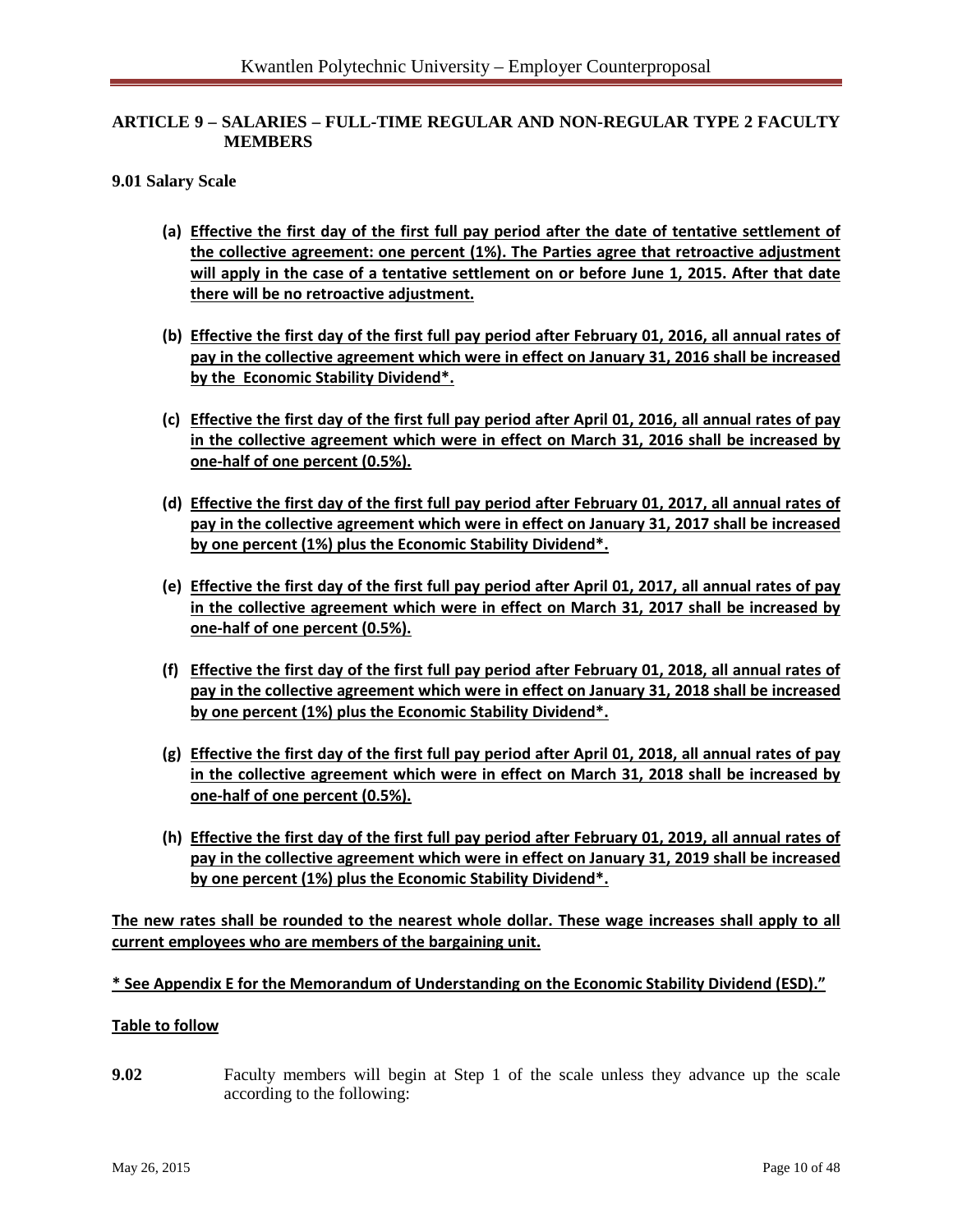a) A person with a Bachelor general or honours degree or journeyperson ticket plus two years of relevant experience in the field will receive one additional step. Each year's experience relevant to the faculty member's appointment in the field of study, education, business or industry in excess of two years counts as one additional step.

# OR

b) A person with a diploma or professional accreditation plus five years of relevant experience will receive one additional step. Each year's experience relevant to the faculty member's appointment in the field of study, education, business or industry in excess of five years counts as one additional step.

#### OR

- c) A person with senior matriculation plus eight years of relevant experience will receive one additional step. Each year's experience relevant to the faculty member's appointment in the field of study, education, business or industry in excess of eight years counts as one additional step.
- d) i) Advanced degree(s) are accredited as follows:

| <b>Masters</b>                   | 1 step  |
|----------------------------------|---------|
| Doctorate - All but Dissertation | 1 step  |
| Doctorate                        | 3 steps |
| $Masters + Doctorate$            | 4 steps |

- ii) Up to one extra step may be allowed if teaching experience or demonstrating experience increased the time required for the degree(s).
- iii) Other accreditation will be considered on an individual basis.
- iv) Persons who complete a graduate degree on their own time are entitled to have the year's experience count for an increment provided the Employer has not paid for the college or university fees and provided that the entire work for the advanced degree has been done on the individual's holiday time, not on Employer paid faculty member's time or on educational leave or any other form of paid leave.
- v) A year's experience relevant to the faculty member's appointment in the field of study, education, business or industry, counts as one step.
- e) Special situations not covered by any of the above will be considered on an individual basis by the employer. Decisions made by the Employer on special situations may be appealed in writing to the LMRC within five working days.
- f) Based on FTE service, all regular and non-regular type 2 faculty members will advance one step up the scale until their achievement of the top step. This step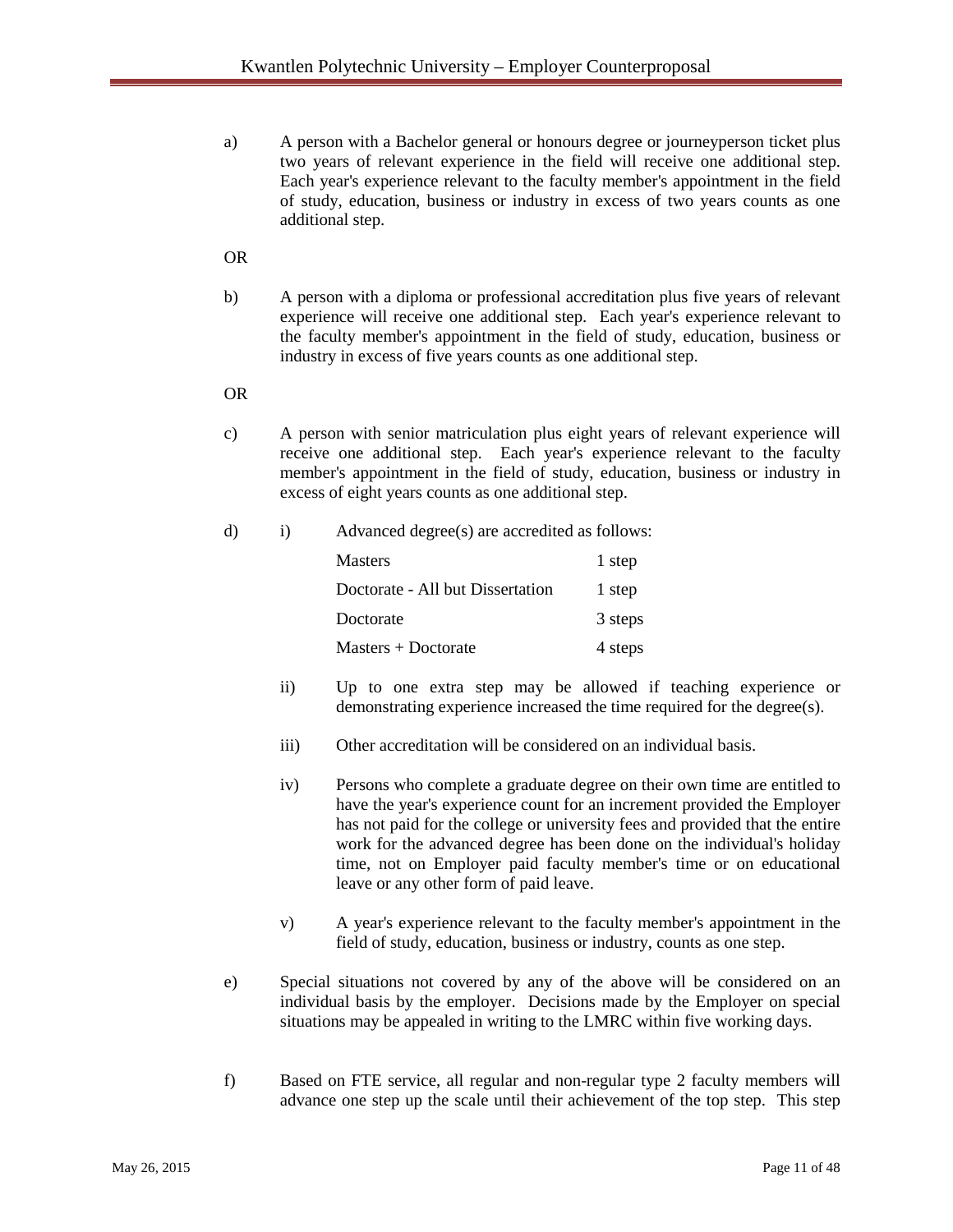increase is payable on the next scheduled pay period following the achievement of one year FTE service.

# **9.03 RECONSIDERATION**

Faculty members who join the faculty are eligible to have their starting salary reconsidered on the basis of new information or reinterpretation of existing information for the first four months following the date their employment with the University began.

Subsequently, changes in salary as a result of additional qualifications or re-evaluation of the qualifications acquired before the faculty member was employed at the University will take effect the first of the month following the date of the notification to Human Resource Services.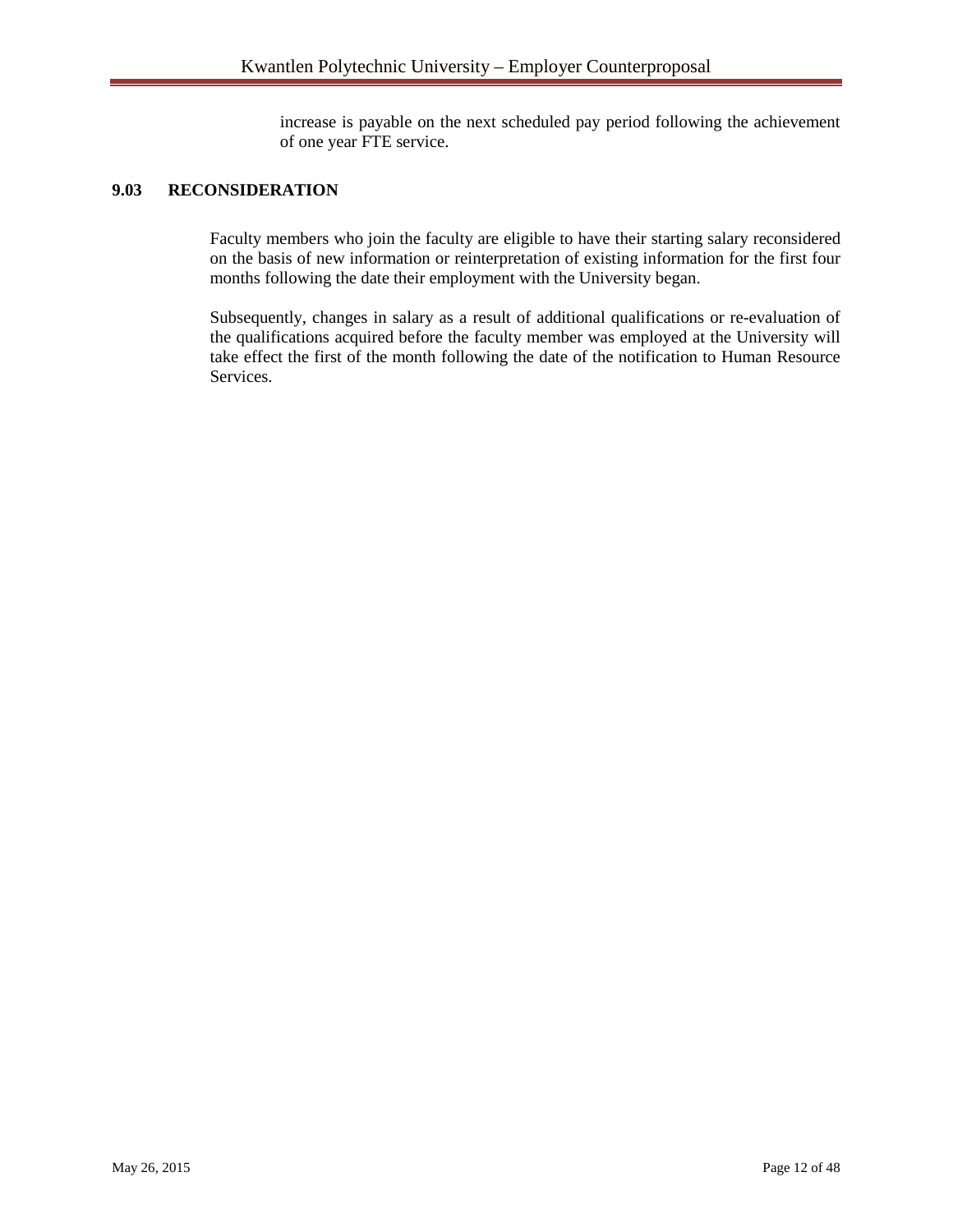# **ARTICLE 10 – SALARIES – NON-REGULAR TYPE 1 FACULTY MEMBERS**

#### **10.01 SALARIES – NON-REGULAR TYPE 1 FACULTY MEMBERS**

**All steps on secondary scales will be increased as follows:**

- **(a) Effective the first day of the first full pay period after the date of tentative settlement of the collective agreement: one percent (1%). The Parties agree that retroactive adjustment will apply in the case of a tentative settlement on or before June 1, 2015. After that date there will be no retroactive adjustment.**
- **(b) Effective the first day of the first full pay period after February 01, 2016: Economic Stability Dividend\***
- **(c) Effective the first day of the first full pay period after April 01, 2016: one-half of one percent (0.5%)**
- **(d) Effective the first day of the first full pay period after February 01, 2017: one percent (1%) plus Economic Stability Dividend\***
- **(e) Effective the first day of the first full pay period after April 01, 2017: one-half of one percent (0.5%)**
- **(f) Effective the first day of the first full pay period after February 01, 2018: one percent (1%) plus Economic Stability Dividend\***
- **(g) Effective the first day of the first full pay period after April 01, 2018: one-half of one percent (0.5%)**
- **(h) Effective the first day of the first full pay period after February 01, 2019: one percent (1%) plus Economic Stability Dividend\***

**The new rates shall be rounded to the nearest whole cent or dollar as applicable. These wage increases shall apply to all current employees who are members of the bargaining unit.**

**Table to follow**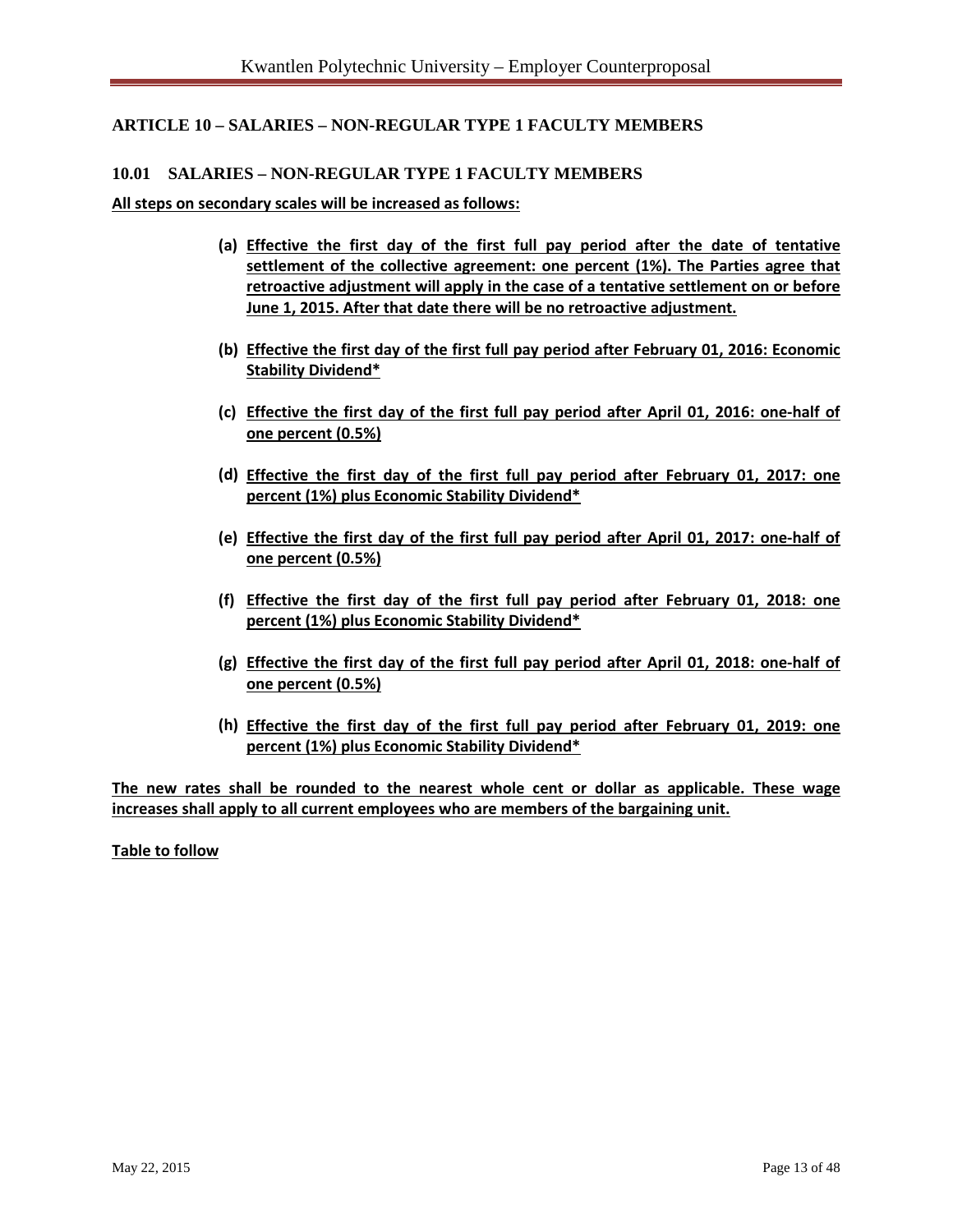#### **12.04 WORKLOADS**

The parties agree to the following provisions relating to faculty members' workload.

- (a) The registration limits for all courses currently offered by the Employer in the academic, career and technology areas are 35 unless established by practice as lower, excepting multiple sections where the limit is the correct multiple of the number of sections involved.
- (b) The registration limits for English are as follows:
	- (i) Writing and Composition Courses 25
	- (ii) Writing Skills -17
	- (iii) Creative Writing 22
	- (iv) Literature 35
- (c) Registration limits will be measured at the Stable Enrolment Date.
- (d) The Employer will supply, in consultation with program faculty members and within its budget allocation, non-regular type 1 faculty members to help with peak periods of critiquing of student work in Interior Design where such a need is identified.
- (e) For continuous intake, self-paced day students only, 1/4 time students shall count as 1/3 time, and 1/2 time students will count as 2/3 time in determining workload in Academic and Career Preparation.
- (f) Student/instructor ratios in Academic and Career Preparation are as follows:
	- (i) Intermediate/Advanced Provincial Level Courses -19/1
	- (ii) Fundamental (non-literacy) Level Courses -16/1
	- (iii) Literacy Level Courses -13/1

The above stated limits are subject to alteration if the Ministry changes the formula for funding these classes; generally, as the weighting factor continues to be adjusted upward, the student/instructor ratio will be adjusted downward and vice-versa. The parties agree that workload levels shall be tied to funding levels.

(g) The registration limits in the Bachelor of Science in Nursing Program are as follows:

| <del>Semesters</del>                                         | <u> 'lace Siza Limite</u> |
|--------------------------------------------------------------|---------------------------|
| Classroom Related<br>Reality and CPE (1 and 2)<br>Simulation | 16<br>8<br>8              |
| Preceptorship/Practicum/Diploma Exit                         | 20                        |
| Semesters 6 –                                                | <u> Iass Size Limits</u>  |
| "Self and Others" Courses                                    |                           |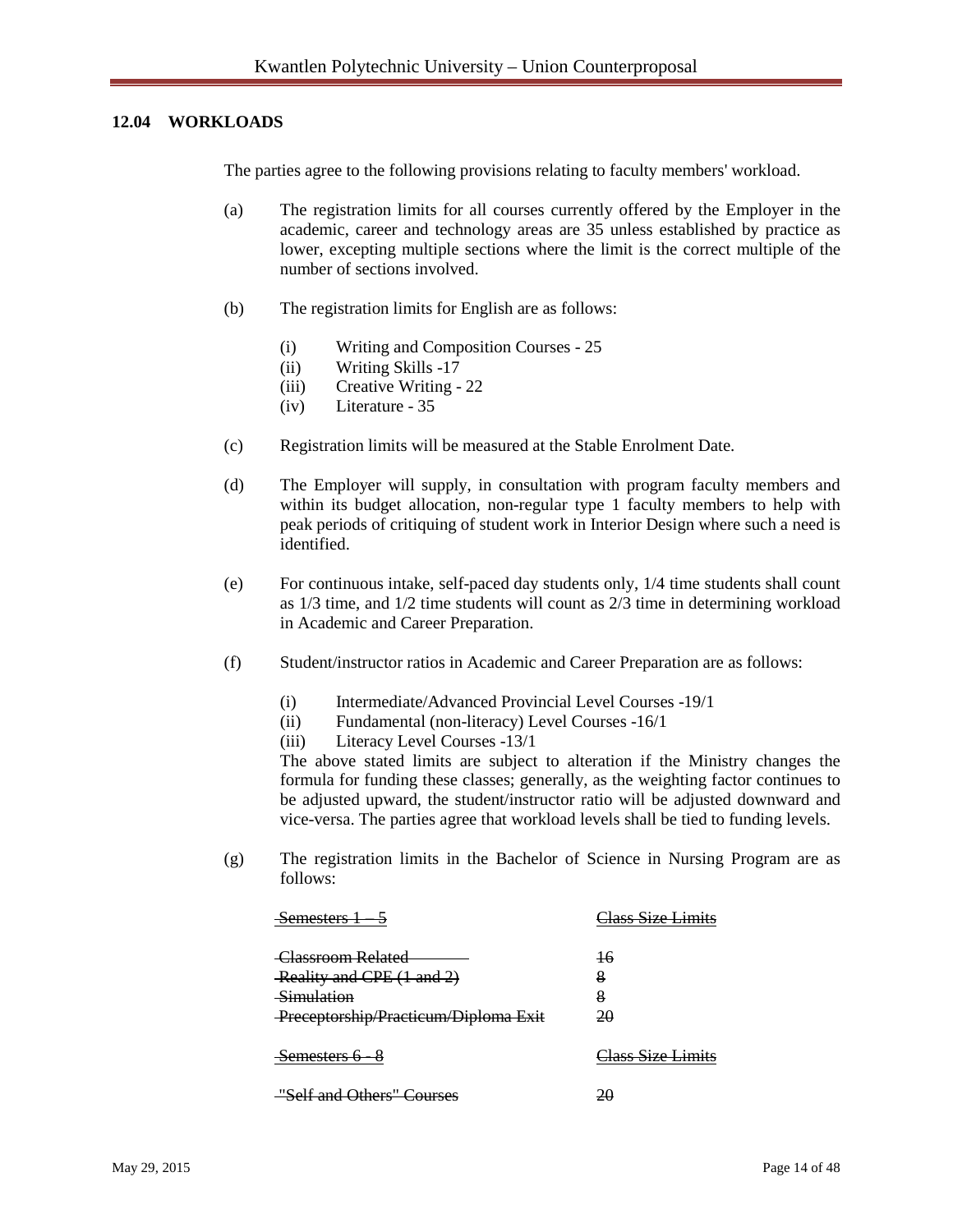|                           | Other Classroom Related | 32                          |                              |
|---------------------------|-------------------------|-----------------------------|------------------------------|
| <del>Simulation</del>     |                         | $\overline{10}$             |                              |
| Reality                   |                         | 16                          |                              |
| Practicum/CPE (3,4, 5)    |                         |                             | <del>-20 depending on</del>  |
|                           |                         | mode of instruction         |                              |
| <b>Semesters 1-8</b>      | <b>Class size limit</b> | <b>Weekly contact hours</b> | Mode                         |
| Theory                    | 32                      | 16                          | <b>Classroom related</b>     |
| <b>Reality (Clinical)</b> | 8                       | 20                          | <b>Reality learning</b>      |
| Lab                       | 16                      | 24                          | <b>Simulated learning</b>    |
| Simulation                | 16                      | 20                          | <b>Reality learning</b>      |
| Praxis                    | 16                      | 16                          | <b>Classroom related</b>     |
| Communication             | 32                      | 16                          | <b>Classroom related</b>     |
| <b>Project/Practicum</b>  | 20                      | 32                          | <b>Practicum/Supervision</b> |
| <b>CNP1 and CNP2</b>      | 20                      | 32                          | <b>Practicum/Supervision</b> |
|                           |                         |                             |                              |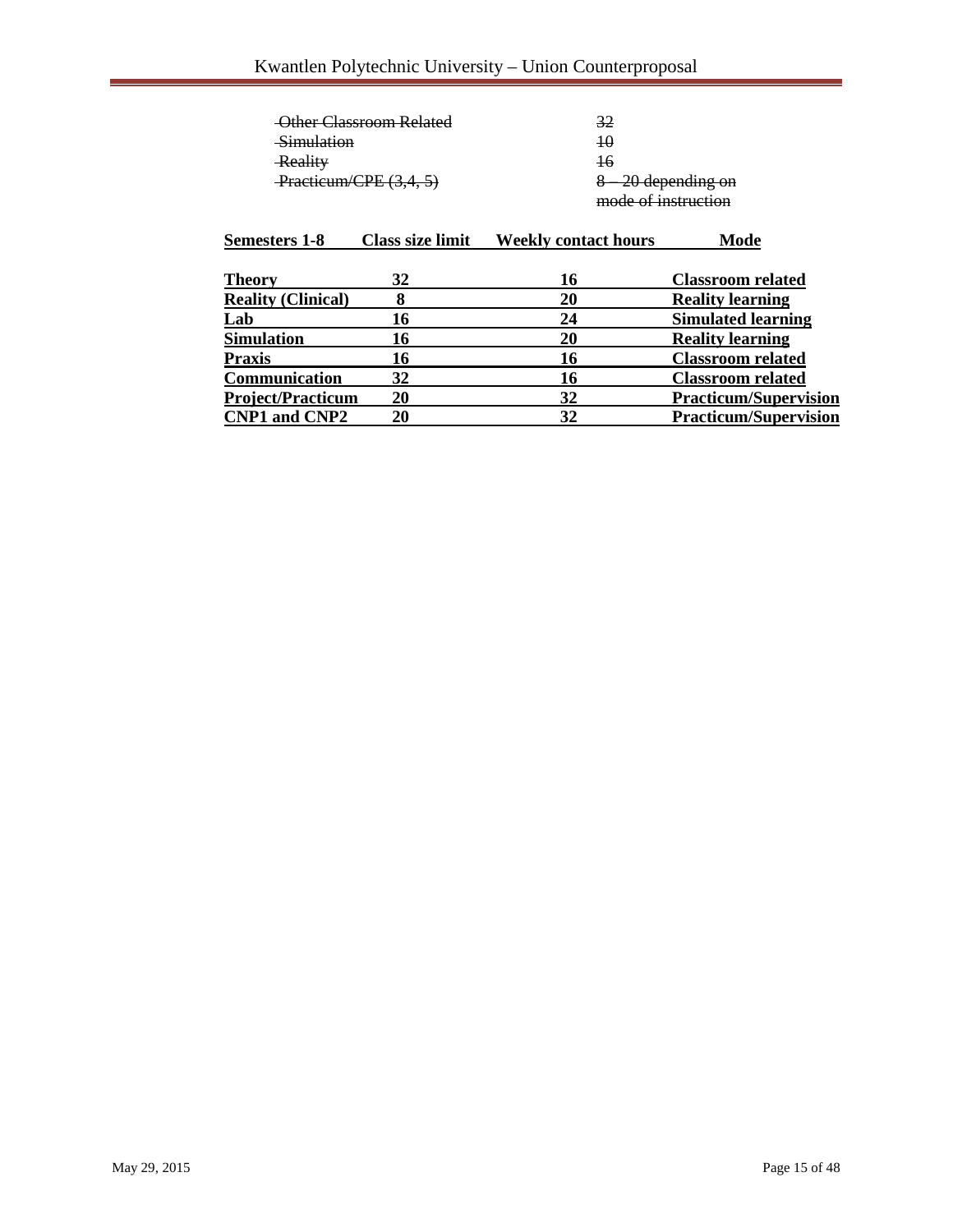# **13.07 MATERNITY AND PARENTAL LEAVE**

- (a) Definitions
	- (i) "Base Salary" is the salary that an employee would earn if working their full workload up to a maximum of a full workload as defined in this Agreement.
- (b) Entitlement

Upon written request, an employee shall be entitled to a leave of absence without pay of up to twelve (12) consecutive months in addition to statutory requirements.

A faculty member requesting maternity leave shall provide a certificate from a doctor stating the faculty member is pregnant and delivery of a child will probably occur on or about a specific date.

(c) Commencement of Leave

Leave taken under this Article shall commence:

- (i) for the birth mother, immediately after the end of the leave taken under the maternity leave provisions or within 52 weeks of the birth unless the Employer and the employee agree otherwise.
- (ii) for a spouse, a biological father, or a common-law partner to care for the child after the child's birth and within fifty-two (52) weeks of the birth.
- (iii) for an adopting parent, within fifty-two (52) weeks after the child is placed with the parent.
- (d) Benefits Continuation

The Employer will maintain coverage for medical, extended health, dental, group life and disability benefits for leaves taken under this Article. For the period of the leave, premium and pension contribution payment will be as follows:

- (i) Premium payment for benefit coverage shall be on the same basis as if the faculty member were not on leave.
- (ii) Contributions for pensionable service shall be on the same basis as if the faculty member were not on leave. Where a faculty member elects to buy back pensionable service for part or all of the parental leave, the Employer will pay the Employer portion of the pension contributions in accordance with the Pension Plan regulations.
- (e) Return to Work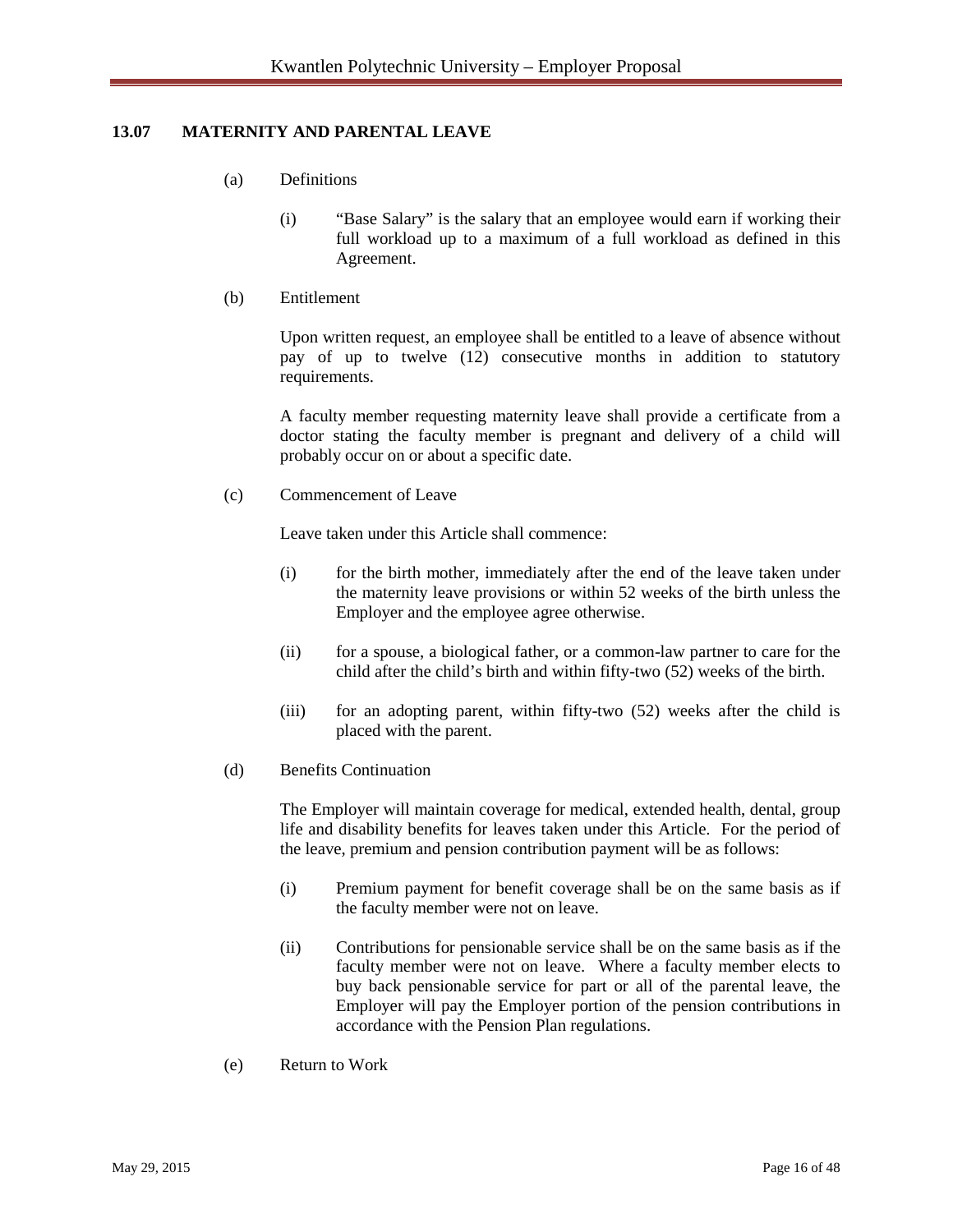- (i) A faculty member who returns to work following a parental leave shall retain the FTE service the faculty member had attained prior to the leave and shall accrue FTE service for the period of leave.
- (ii) A faculty member who returns to work following a parental leave, shall be placed in the position the faculty member held prior to the leave or in a comparable position.
- (iii) A faculty member who has taken leave under this provision is entitled to all increases in wages and benefits the faculty member would have been entitled to had the leave not been taken.
- (iv) Where the proposed commencement of the leave or return to work does not coincide with the instructional calendar the parties will negotiate mutually acceptable dates.
- (v) A faculty member on leave under Article 13.07 may apply in writing to return to work on a graduated basis prior to the expiry of the leave. Where such an application is made, the parties shall meet and endeavour to develop a mutually acceptable graduated return to work plan.
- (f) Supplemental Employment Benefit for Maternity and Parental Leave

When on maternity or parental leave, an employee will receive a supplemental payment added to Employment Insurance benefits**.** as follows:

- (i) For the first two (2) weeks of maternity leave an employee shall receive one hundred percent (100%) of her salary calculated on her average base salary.
- (ii) For a maximum of fifteen (15) additional weeks of maternity leave the employee shall receive an amount equal to the difference between the Employment Insurance benefits and ninety-five (95%) of her salary calculated on her average base salary.
- (iii) For up to a maximum of thirty-five (35) weeks of parental leave, the biological mother shall receive an amount equal to the difference between the Employment Insurance benefits and eighty-five (85%) of the employee's salary calculated on her average base salary.
- (iv) For up to a maximum of thirty-seven (37) weeks of parental leave, the spouse, the biological father or the common-law partner or adoptive parent who is caring for the child shall receive an amount equal to the difference between the Employment Insurance benefits and eighty-five (85%) of the employee's salary calculated on his/her average base salary.
- (v) The average base salary for the purpose of (i) through (iv) is the employee's average base salary for the twenty-six (26) weeks preceding the maternity or parental leave. If the employee has been on unpaid leave for part of the preceding twenty-six (26) weeks, then up to four (4)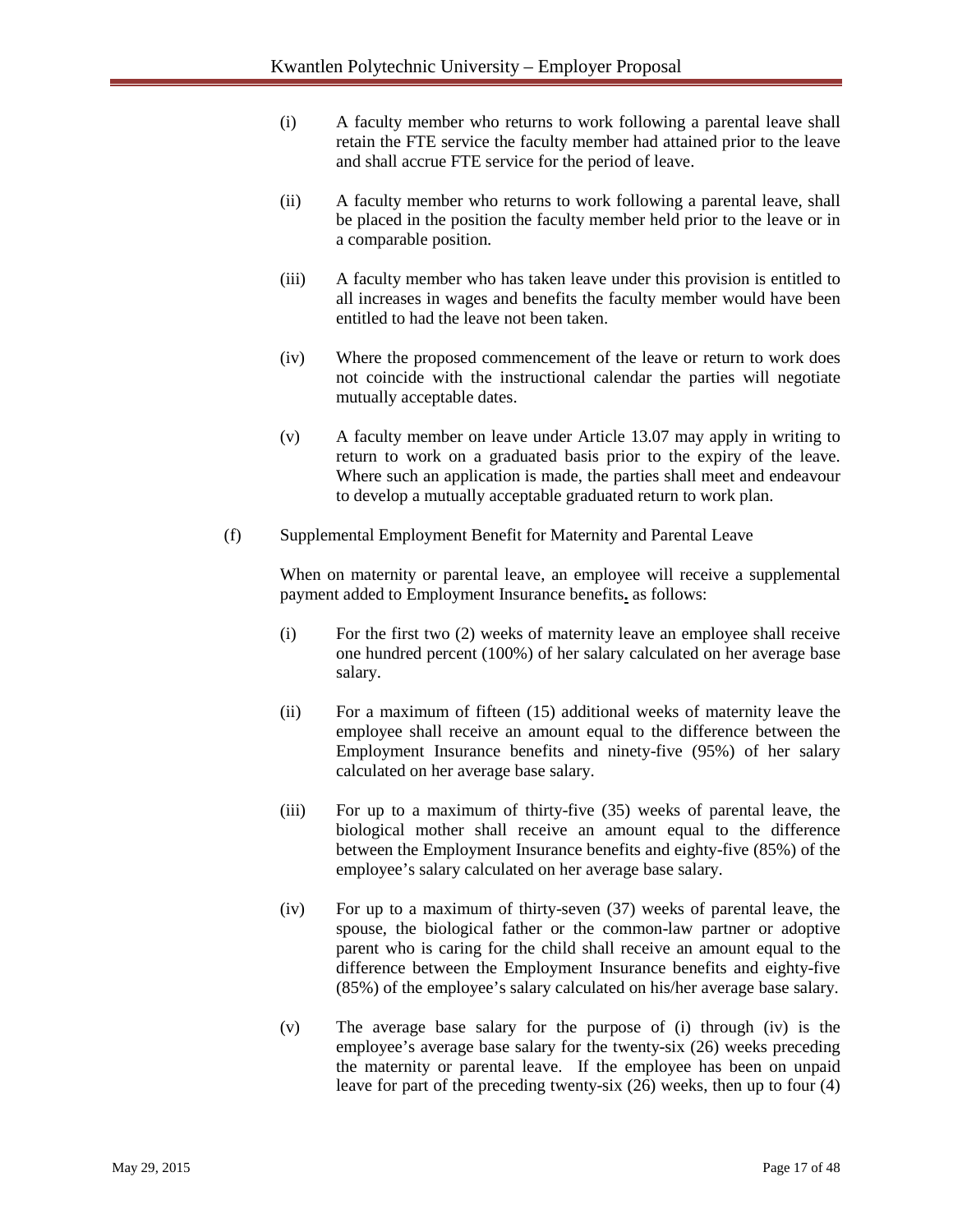weeks of that unpaid leave will be subtracted from the twenty-six (26) weeks for the purpose of calculating the average base salary.

- (vi) An employee is not entitled to receive Supplemental Employment Benefits and disability benefits concurrently. To receive Supplemental Employment Benefits the employee shall provide the Employer with proof of application for and receipt of Employment Insurance benefits.
- (vii) If an employee is disentitled or disqualified from Employment Insurance maternity or parental benefits, the employee shall receive the supplemental. payment to the appropriate percentage less the amount of Employment Insurance benefits the employee would have received if qualified for Employment Insurance benefits.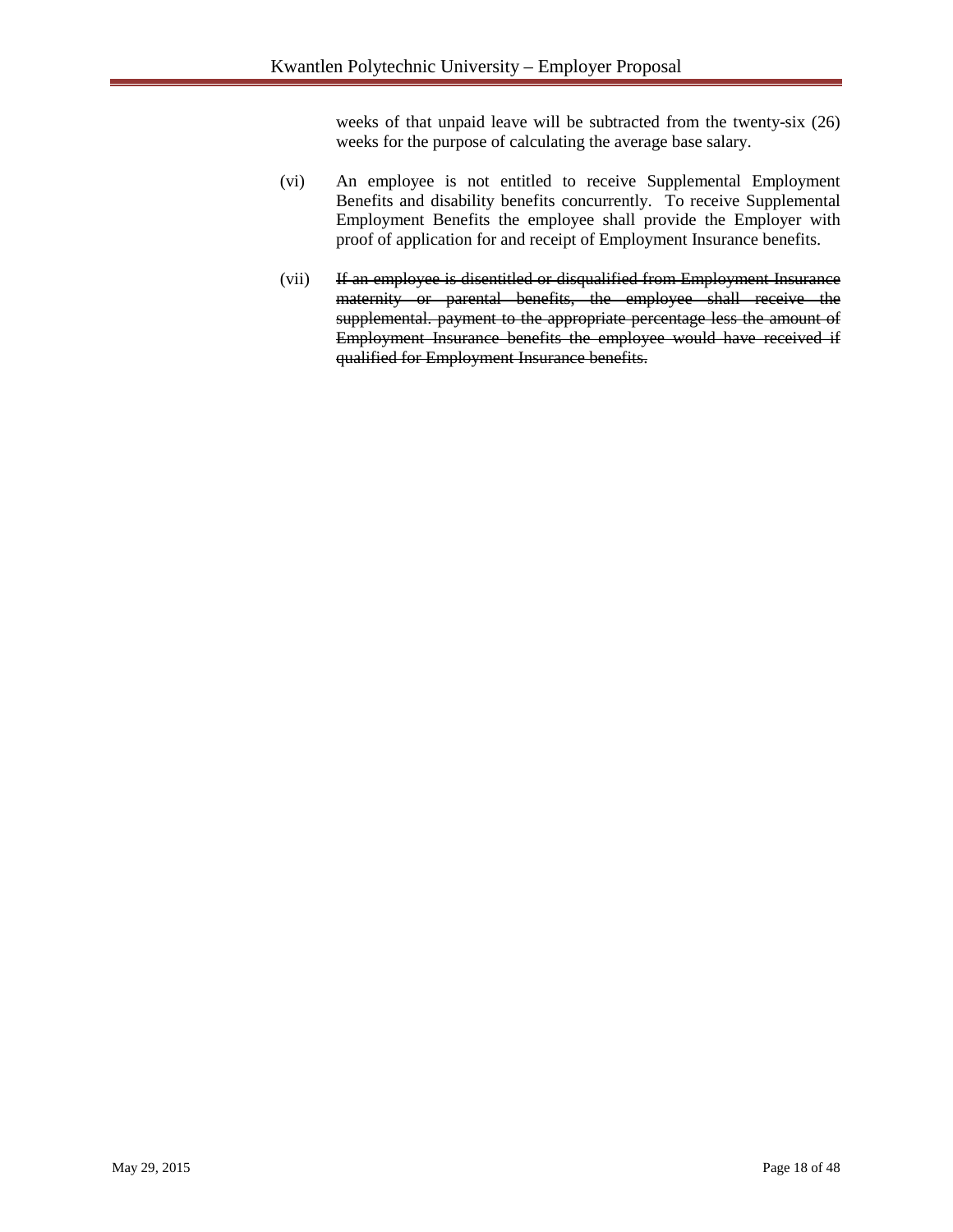#### **ARTICLE 15 – HEALTH AND WELFARE**

#### **15.01 MEDICAL COVERAGE**

(a) Basic Medical Insurance

 The Employer is registered with the Provincial Government to provide all eligible faculty members a basic medical plan in accordance with the Medical Services Plan of British Columbia. The monthly premium of the plan is assumed totally by the Employer for each eligible faculty member. Plan benefits will be paid in accordance with the schedule of benefits listed in the plan and will be subject to the limitations specified in the plan including eligibility requirements.

- (b) Extended Health Benefits
	- (i) The Employer, by means of a policy issued by the insurance company, provides extended health benefits to all eligible faculty members. The monthly premium for this benefit is assumed totally by the Employer for each eligible faculty member, spouse/common-law spouse and his/her dependants. Plan benefits will be paid in accordance with the schedule of benefits listed in the plan and will be subject to the limitations specified in the plan including eligibility requirements.
	- (ii) Total lifetime coverage maximum is unlimited.
	- (iii) Re-imbursement level on claims is 95%.
	- (iv) Hearing Aid benefit claims shall be reimbursed to a maximum of \$600.00 every sixty (60) consecutive months.

#### **Effective January 1, 2017, hearing aid coverage shall be increased to \$1000 every three (3) years.**

- (v) Vision Care benefit claims shall be reimbursed to a maximum of \$500.00 during any twenty-four (24) consecutive month period for lenses and frames or contact lenses or laser eye surgery.
- (vi) Eye examinations shall be reimbursed to a maximum benefit of \$75.00 during any twenty-four (24) consecutive month period.

## **Effective January 1, 2016, eye examinations shall be reimbursed to a maximum benefit of one hundred (\$100) dollars during any twentyfour (24) consecutive month period.**

- (vii) Eligible out-of-province/country medical expenses, excluding hospital charges, shall not exceed \$25,000.00 in any twenty-four (24) month period.
- (viii) Health and welfare benefit coverage shall cease on the day that an employee's employment terminates.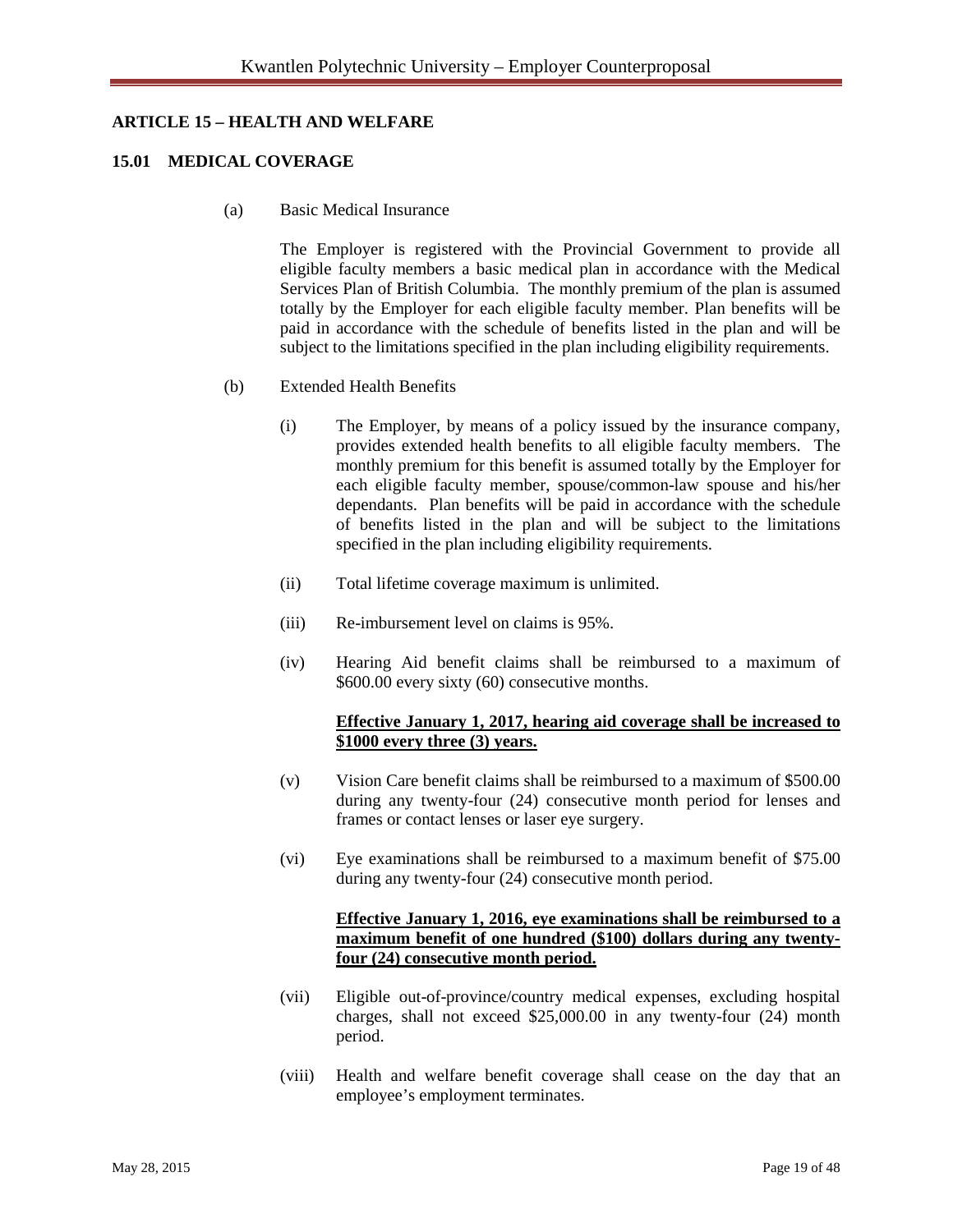#### **15.02 GROUP LIFE AND ACCIDENTAL DEATH AND DISMEMBERMENT INSURANCE**

- (a) The Employer, by means of a policy issued by an insurance company, provides group life and accidental death and dismemberment insurance for all eligible faculty members. Participation in this plan is a condition of employment.
- (b) Group Life and Accidental Death and Dismemberment benefits each shall be set at three (3) times the employee's annual salary to a maximum of \$250,000.

The premiums for the Life and Accidental Death and Dismemberment Insurance Plans are paid by the Employer. The Employer agrees to make available optional voluntary life insurance (maximum \$200,000) for eligible faculty members and their spouse/common-law spouse, subject to the applicant meeting insurance company requirements. All premiums for this optional life insurance will be paid by the faculty member.

Life insurance benefits will be paid in accordance with the schedule of benefits listed in the insurance carrier's plan and are subject to the limitations specified in the plan including eligibility requirements.

#### **15.03 DENTAL PLAN**

The Employer pays the entire premium of a comprehensive dental plan. The plan pays for service for eligible faculty members, their spouse/common-law spouse and his/her dependants.

A. 100% of basic services, including diagnostic, preventive, surgical and restorative services, prosthetic repairs, orthodontics and periodontics;

Cleaning of the teeth (prophylaxis and scaling) shall be every nine (9) months except for dependent children under age 19, and those with gum disease and other dental problems as approved by the Plan.

Dental Plan interpretation shall be in accordance with the provisions set out in Appendix A.

- B. 50% of restorative services such as crowns, bridges and dentures and oral surgery;
- C. 50% of orthodontic treatment to a maximum of \$2,500 per lifetime for dependent children ages  $6 - 18$ .

Dental benefits will be paid in accordance with the schedule of benefits listed in the insurance carrier's plan, and subject to the limitations specified in the plan. The Group Policy, available for consultation in the Human Resource Services Department should be consulted for full details of the Plan.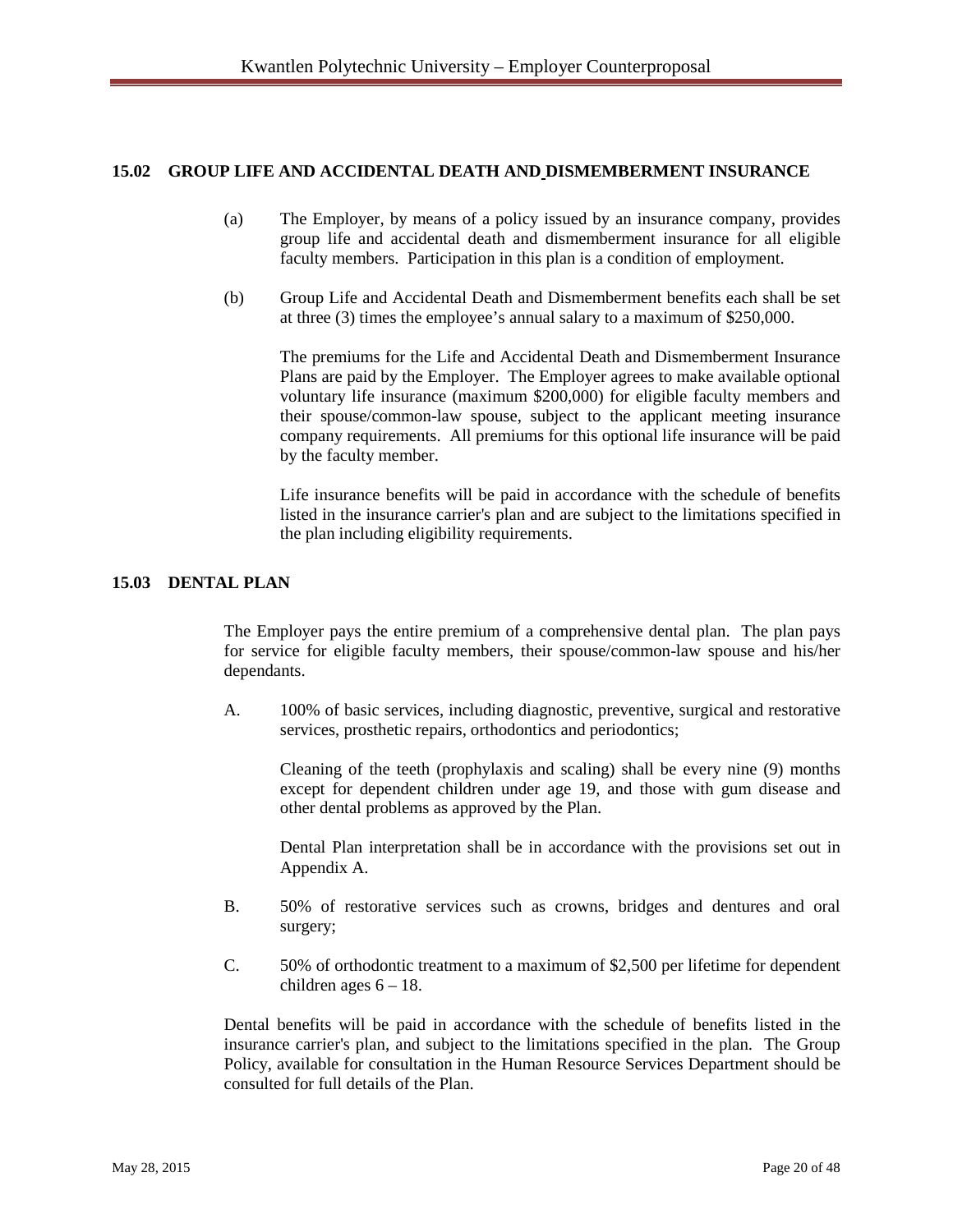## **15.04 LEVEL OF HEALTH AND WELFARE BENEFITS**

There will be no change to the level of health and welfare benefits without prior consultation between the parties.

### **15.05 TERMINATION OF COVERAGE**

Retiring employees who are eligible under the collective agreement for health and welfare benefits, and who have applied for College Pension Plan benefits, will maintain coverage until the commencement of Pension health and welfare benefits and in any event no later than ninety (90) calendar days following the date of the employee's retirement.

#### **15.06 DISABILITY BENEFITS**

- (a) Faculty members do not accumulate sick leave benefits; rather the Employer pays an absent member his/her full salary for an absence not exceeding thirty (30) calendar days, reserving the right to demand a certificate from a medical practitioner who in some cases may be of the Employer's choice. The thirty calendar day period is accumulative to the extent that if a faculty member is absent, returns before thirty calendar days, and then within fourteen calendar days is absent again for the same or related illness, this counts as one thirty calendar day elimination period.
- (b) Any faculty member absent through illness or who expects to be absent will notify the Employer.
- (c) The Employer shall continue a single plan for the provision of disability benefits for eligible employees who are covered by this Agreement.
- (d) The disability benefits plan will be as set out in the findings of the Joint Committee on Benefits Administration (JCBA) entitled *Long-Term Disability Benefit Initiative*, but will be an insured plan and will include the following elements:
	- (i) Benefit level of sick leave at one hundred percent (100%) for the first thirty (30) calendar days, short-term disability at seventy percent (70%) weekly indemnity for the next twenty one (21) weeks, and long-term disability leave of seventy percent (70%) thereafter
	- (i) Long-term disability as defined on the basis of two-year own occupation and any other occupation thereafter as described by the JCBA plan
	- (ii) Health and welfare benefit premiums will be paid by the Employer or the Plan for employees on sick leave, short-term disability and long-term disability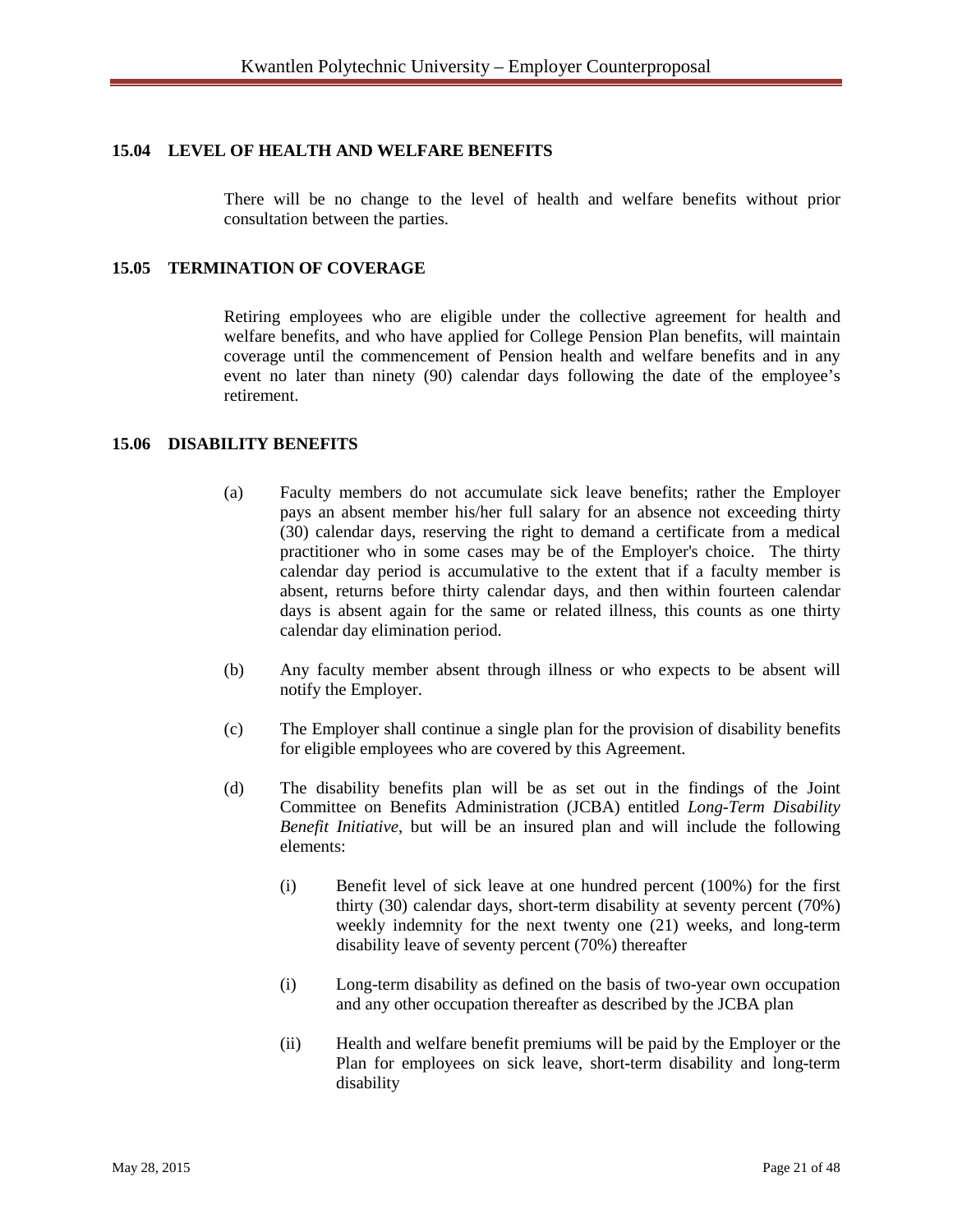- (iv) Employer payment of premiums for both short-term and long-term disability benefits
- (v) Claims Review Committee made up of three (3) medical doctors (one designated by the claimant, one by the Employer and the third agreed to by the first two doctors)
- (vi) Mandatory rehabilitation as described in the JCBA plan
- (vii) Subject to provisions of the Plan, enrolment is mandatory for all active regular employees and for active non-regular employees employed on a continuing basis for at least a four (4) month period with fifty percent (50%) or more of a full-time workload.
- (e) Coverage is by means of a policy issued by the insurance company and benefits will be paid in accordance with the schedule of benefits listed in the insurance carrier's plan and are subject to the limitation specified in the plan including eligibility requirements.
- (f) Where a faculty member is absent from work due to an injury which involves third party liability (i.e. ICBC), the faculty member must repay the Employer an amount equivalent to the sick pay received from the Employer and/or the insurance carrier upon receipt of the accident settlement.

#### **15.07 SICK LEAVE – NON-REGULAR TYPE 1 FACULTY MEMBERS**

Article 15.06 (a) through (e) do not apply to non-regular type 1 faculty members. The Employer shall establish a fund of \$10,000 per fiscal year, from which non-regular faculty members may draw sick leave benefits as specified in Article 15.0**6**(a). The fund shall operate on a first come, first serve basis. When the fund is exhausted, no further sick pay shall be provided to non-regular type 1 faculty members during the fiscal year. Any monies in the fund not spent at the end of one fiscal year shall be carried forward to the following year.

#### **15.08 COLLEGE PENSION PLAN**

- (a) Enrolment in the College Pension Plan shall be as set out in the *Public Sector Pension Plans Act*, Schedule A, the College Pension Plan Regulation, and any other applicable regulations. The Act and the regulations should be consulted for details.
- (b) The Employer will encourage those employees who are not required to enrol in the College Pension Plan to do so.

However, employees on payroll as of the date of ratification who have not joined the College Pension Plan shall retain the right not to do so, subject to Pension regulations and guidelines.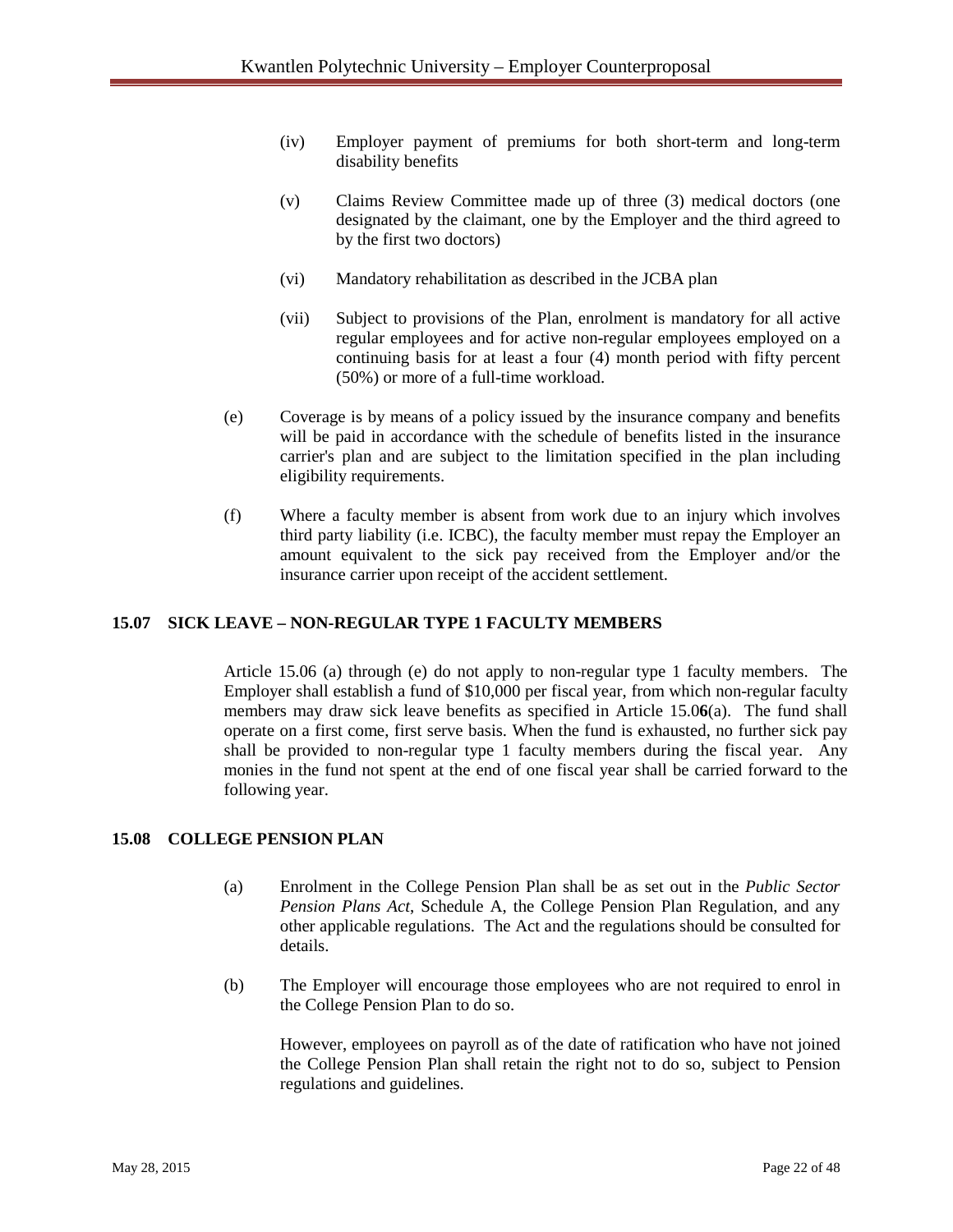#### **15.09 REQUIRED DEDUCTIONS**

- (a) Deductions are made from each pay cheque for Canada Pension Plan contributions, until the maximum annual contribution is paid.
- (b) Required E.I. contributions are deducted in accordance with existing legislation.
- **15.10** The Employer agrees to supply the Union with a copy of the faculty member benefit plans in force.

**While not to be included in the Collective Agreement, effective the first of January following the date of ratification, the Parties agree that Extended Health Benefits plans will be amended such that the per calendar year individual and family deductibles will be increased by twenty-five dollars (\$25).**

**While not to be included in the Collective Agreement, effective January 1, 2016, the reimbursement for professional services will be amended from \$10 per visit maximum for the first twelve (12) visits per calendar year to \$10 per visit maximum for the first five (5) visits per calendar year, where applicable and subject to the terms of the Extended Health Benefits plan.** 

**While not to be included in the Collective Agreement, the maximum reimbursement for the following professional services will be increased as follows:**

**Effective January 1, 2016, from \$275.00 to \$400.00 for massage therapy services. Effective January 1, 2018 from \$275.00 to \$400.00 for physiotherapy services.**

**While not to be included in the Collective Agreement, effective January 1, 2017, upon physician referral and subject to the terms of the Extended Health Benefits plan, charges for a provincially licensed Substance Abuse Rehabilitation Facility, when not covered by a provincial medical plan, will be reimbursed to a lifetime maximum of \$25,000 per eligible insured.**

**While not to be included in the Collective Agreement, effective the first of the month following the date of ratification, the Employer agrees that the existing short term disability benefits (STD) cutoff date will be amended to be the date upon which the employee reaches age seventy (70), or the date upon which the employee's employment terminates, whichever first occurs. All existing administrative and eligibility requirements remain unchanged.**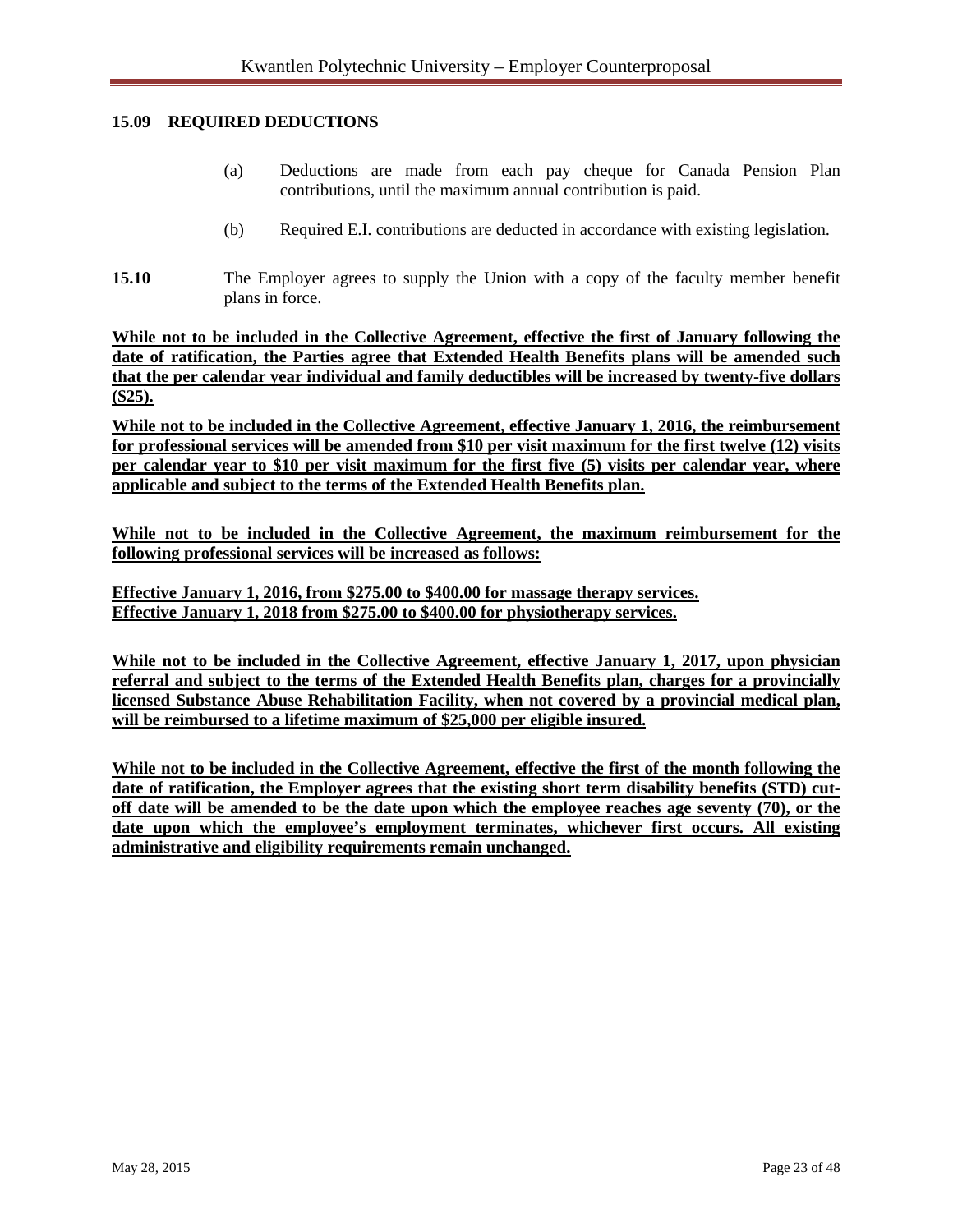# **ARTICLE 16 – PROFESSIONAL DEVELOPMENT**

- 
- **16.01** (a) For the purposes of allocating professional development funds there shall be the following groupings of programs/disciplines and each grouping shall have a Professional Development Committee:
	- (i) Science (including Biology, Chemistry, Physics and Applied Science), Mathematics, Environmental Protection Technology, Sustainable Agriculture, Health Sciences and Horticulture (including Greenhouse Production, Turf Management, Landscape Design and Maintenance, Plant Health, Urban Ecosystems and Horticulture Apprenticeship, **Brewing and Brewing Operations Program**). Horticulture is currently a separate grouping but may merge with this grouping at some point to be determined.
	- (ii) Arts Humanities (including English, Creative Writing, Fine Arts, Modern Languages **Language and Cultures**, Philosophy, Music Educational Studies, **Education Assistant**) Social Sciences (including Anthropology, Criminology, Geography, History, Asian Studies, Political Science, Policy Studies, Psychology, Sociology, Journalism and Communication Studies).\* Humanities and Social Sciences are currently separate groupings but may merge at some point to be determined.
	- (iii) Design (including Foundations in Design Fashion, Product Design, Graphic Design for Marketing Interior Design, Technical Apparel Design)
	- (iv) Community and **Health** Studies (including Bachelor of Science in Nursing , Bachelor of Science in Nursing Post Baccalaureate , Bachelor of Psychiatric Nursing, Critical Care Nursing , Health Care Assistant Program, Nursing Re-entry Programs, , Special Education Teacher Assistant Program, Health Unit Coordinator)
	- (v) Business (including Accounting, Business Quantitative Studies, Business, Computer Business Systems, Computer Science and Information Technology, Economics/Financial Services, Human Resources Management, Legal Administrative Studies, Marketing, Applied Communications, Entrepreneurial Leadership, Public Relations)
	- (vi) Trades and Technology (including Appliance Servicing, Parts, Warehousing, Logistics & Distribution, Apprentice Partsperson, Apprentice Automotive Service Technician, Automotive Service Technician, Apprentice Electrical, Electrical, , Masonry, Apprentice Carpentry, Carpentry/Building Construction, Apprentice Millwright, Millwright, Welding, Metal Fabrication, Apprentice Plumbing, Plumbing, Computer-Aided Drafting and Design, Farrier , Public Safety Communications)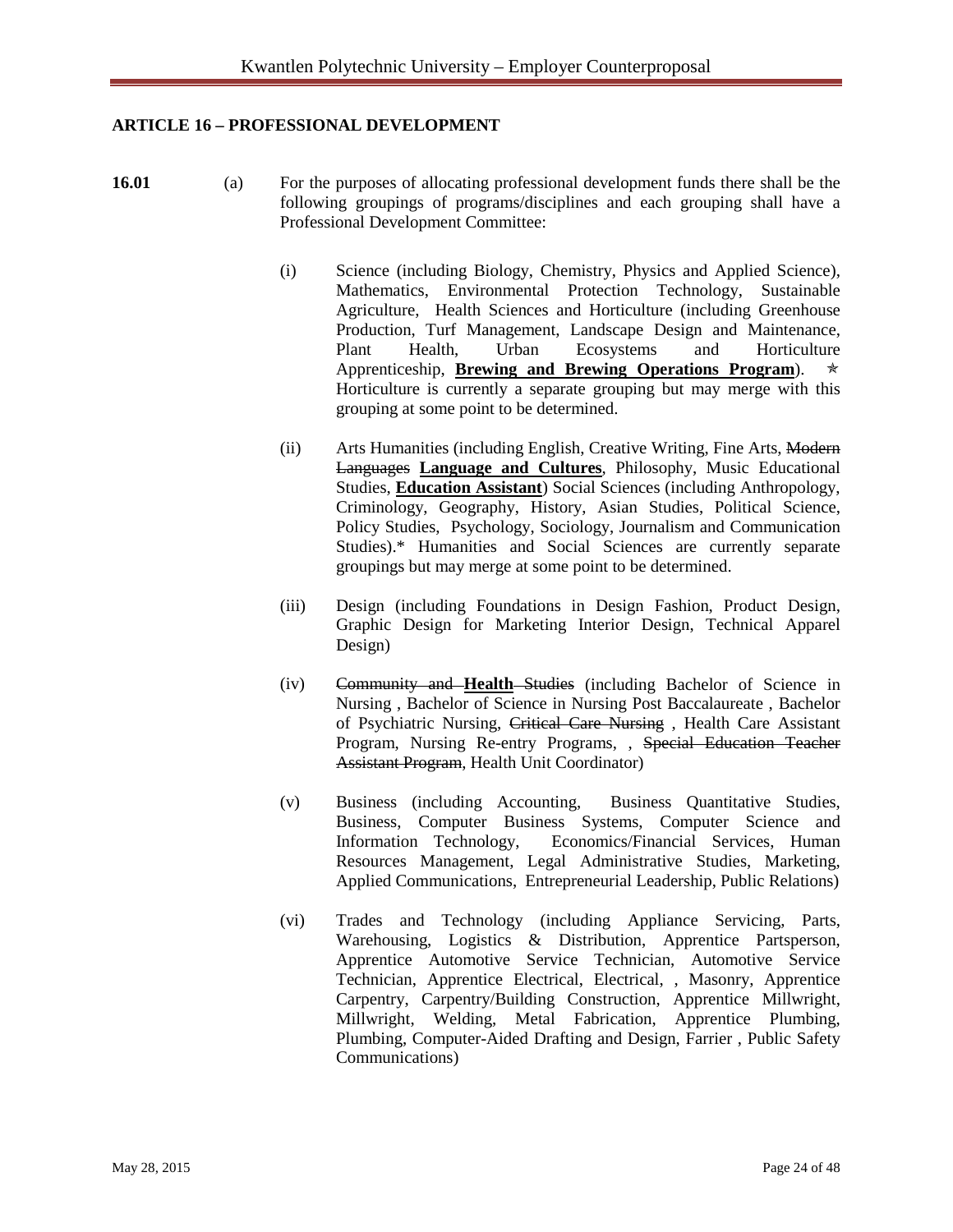(vii) Academic and Career Advancement and Student Services (including Counselling, English Language Studies, Access Programs for People with Disabilities, Learning Centre, Academic and Career Preparation, Career Choices and Life Success, Student Life and Development)

(viii)Library and Cooperative Education

Should the Employer establish a new discipline/program or move an existing discipline/program it will consult with the Union regarding the grouping into which the discipline*/*program shall be placed by the Employer.

- (b) The elected members of the Professional Development Committee for each group shall be at least three in number, or fewer if there are fewer faculty in the group. Elections shall be held in February/March every two years so that the new Committee takes effect April 1. One of the elected members shall be elected as Professional Development Chairperson.
- (c) Should the members fail to elect a Professional Development Committee before April 1, the Employer shall assign an administrator to perform all the functions of the Committee until such time as the faculty members elect the Committee members.
- (d) One of the members of each Professional Development Committee shall be elected to serve as the representative to the Educational Leave Committee. This elected member shall serve for two academic years.
- (e) Each Professional Development Committee has the responsibility of promoting, within the group, activities to enhance the academic, technical, and educational standards of the programs/disciplines. The Employer shall provide the appropriate Professional Development Committee with copies of any reports on professional development activities funded under Article 16.01.
- (f) In addition, each Committee has the responsibility of drawing up guidelines for the disbursement of professional development funds and receiving from the faculty members', applications for the use of such funds. These guidelines shall include that the proposed activity will be of benefit to the faculty member and the Employer. Such applications, together with each Committee's recommendation shall be forwarded to the appropriate administrator. Disbursement shall be over the signature of the administrator.

Approval will not be unreasonably withheld.

If the administrator does not sign the request, the Chairperson of the appropriate Professional Development Committee and the applicant shall be informed immediately and a reason shall be supplied. Where the administrator withholds approval, the matter may be appealed to the Labour Management Relations Committee by the Professional Development Committee. The LMRC will issue a final and binding decision within 5 days of receiving the appeal.

(g) A budget of \$550.00 for each full-time equivalent faculty member in a group (based on the enrolment and staffing report of October 31st prior) shall be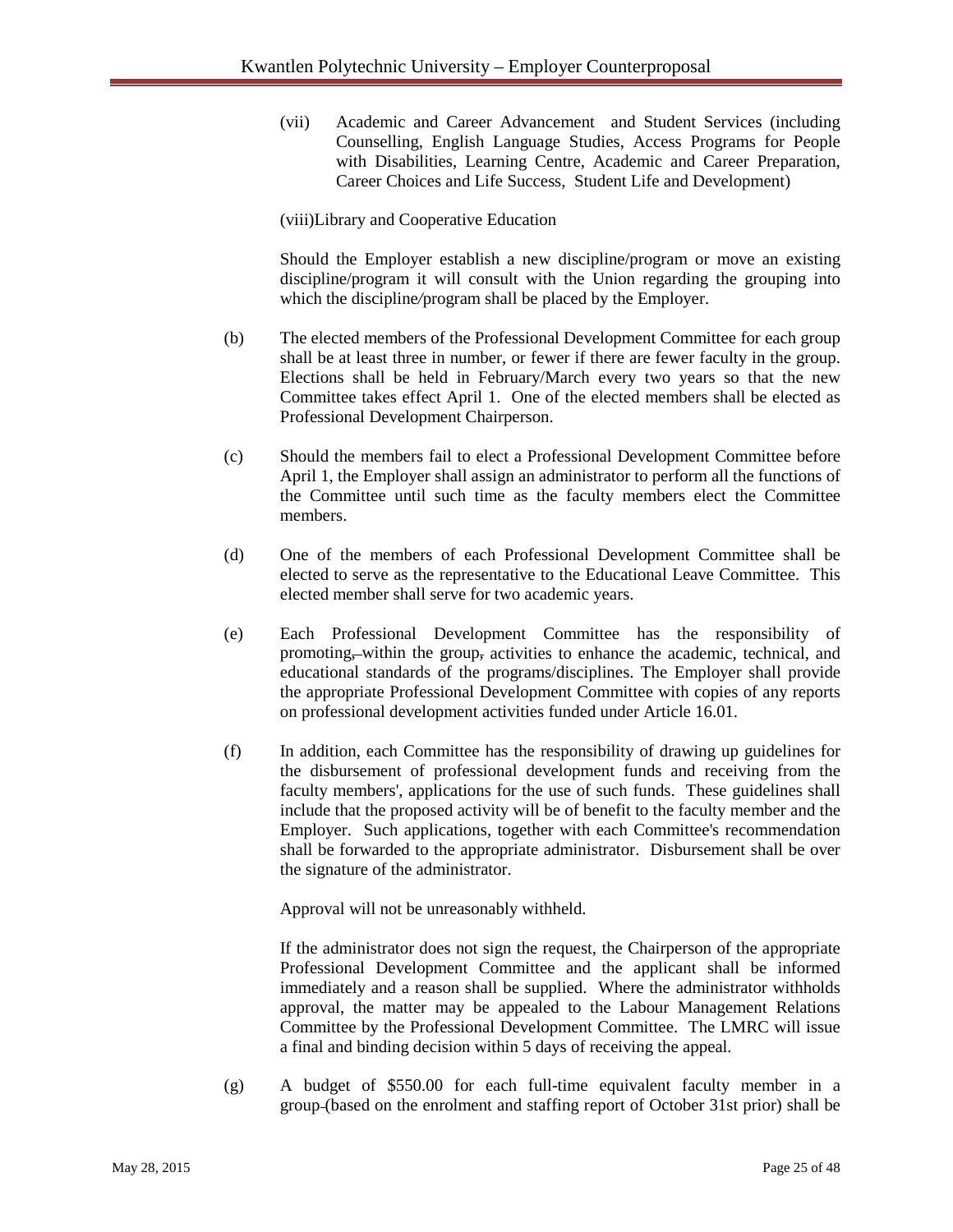allocated to each Professional Development Committee for the fiscal year. The administrator may not expend the funds allocated in this article that have not been recommended by the Professional Development Committee.

**Effective January 1, 2017, a budget of \$625.00 for each full time equivalent faculty member in a Faculty (based on the enrolment and staffing report of October 31st prior) shall be allocated to each Professional Development Committee for the fiscal year. The administrator may not expend the funds allocated in this article that have not been recommended by the Professional Development Committee.**

**Effective January 1, 2019, a budget of \$700.00 for each full time equivalent faculty member in a Faculty (based on the enrolment and staffing report of October 31st prior) shall be allocated to each Professional Development Committee for the fiscal year. The administrator may not expend the funds allocated in this article that have not been recommended by the Professional Development Committee.**

- (h) Three times a year March 30, September 30, and November 30 the Employer shall provide each Professional Development Committee and the Union with a listing of the professional development funds committed and expended by that Committee.
- (i) Funds allocated to the Professional Development funds that are not used in the current year will be carried forward for use in the subsequent year within that Article 16.01(a) grouping. Overuse of funds in the current year will be offset in the subsequent year within that grouping.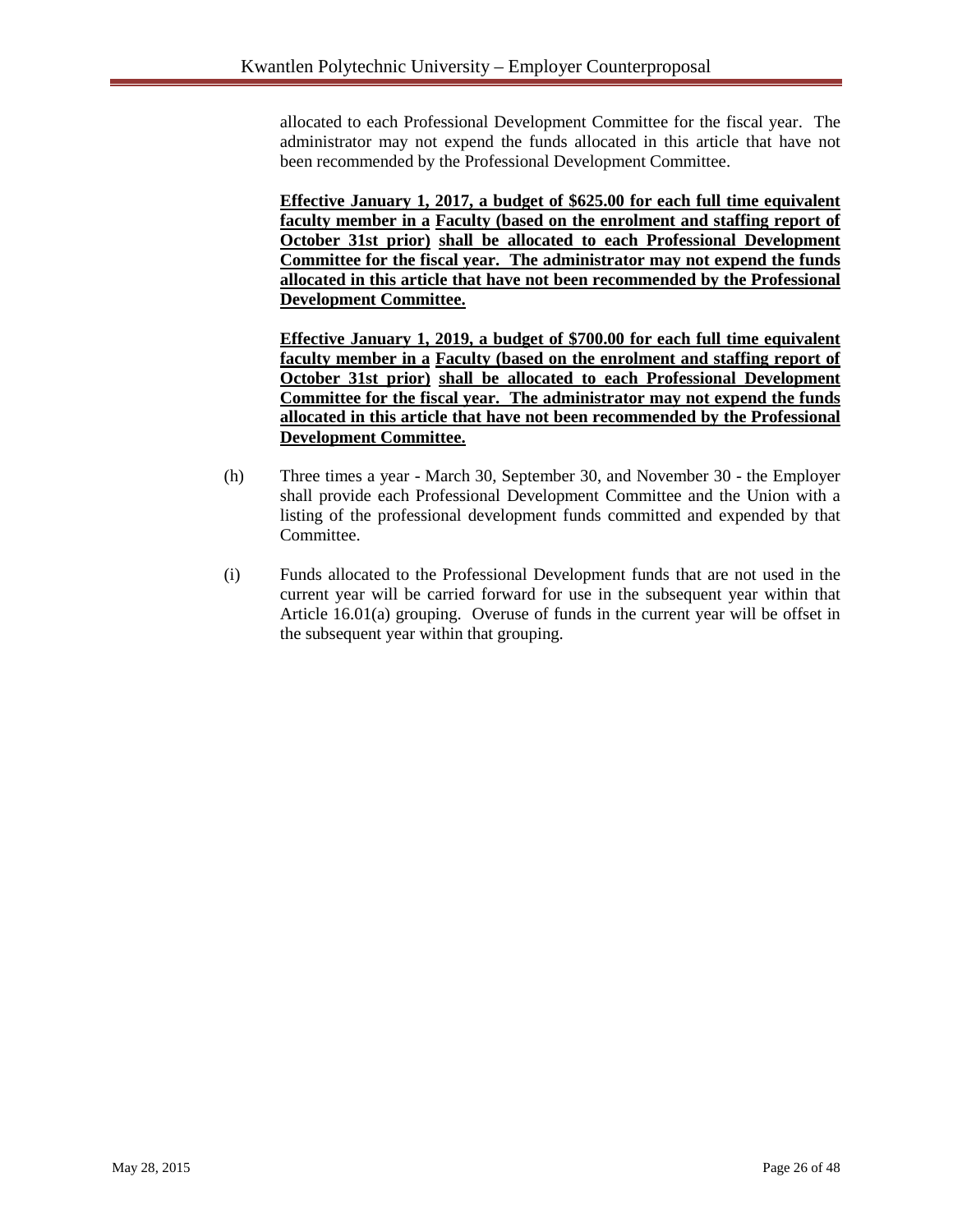#### **17.07 EXPEDITED ARBITRATION**

#### **1. Expedited Arbitrations**

Where a difference arises at an institution relating to the interpretation, application or administration of the collective agreement, including where an allegation is made that a term or condition of the collective agreement has been violated, either of the parties may, after exhausting the steps of the grievance procedure under the agreement, notify the other party within ten (10) calendar days of receipt of the last grievance step reply, of its desire to arbitrate and to submit the difference or allegation to expedited arbitration before a single arbitrator.

#### **2. Issues for Expedited Arbitration**

- (a) All grievances except those relating to the following shall be resolved by expedited arbitration:
	- i. Dismissals;
	- ii. Suspensions in excess of five (5) working days;
	- iii. Policy grievances;
	- iv. Grievances requiring substantial interpretation of a provision of the collective agreement;
	- v. Grievances requiring the presentation of extrinsic evidence;
	- vi. Grievances where a local party intends to raise a preliminary objection;
	- vii. Grievances arising from the duty to accommodate; and
	- viii. Grievances arising from the interpretation, application and administration of language that had originated from the Common Agreement and were harmonized into this agreement.
- (b) Those grievances not suitable for resolution at expedited arbitration, as listed under section 2 (a) above, may be referred to arbitration under the provisions of the agreement.
- (c) By mutual agreement, a grievance falling into any of the categories as listed under section 2 (a) above, may be placed into the expedited arbitration process.

#### **3. Expedited Arbitrators**

The following arbitrators shall be selected on the basis of the person who is available to hear the grievance within ten (10) **thirty (30)** calendar days of appointment, on a rotating basis. **It is understood that the same arbitrator will not be selected to hear consecutive grievances except by mutual agreement by the parties.**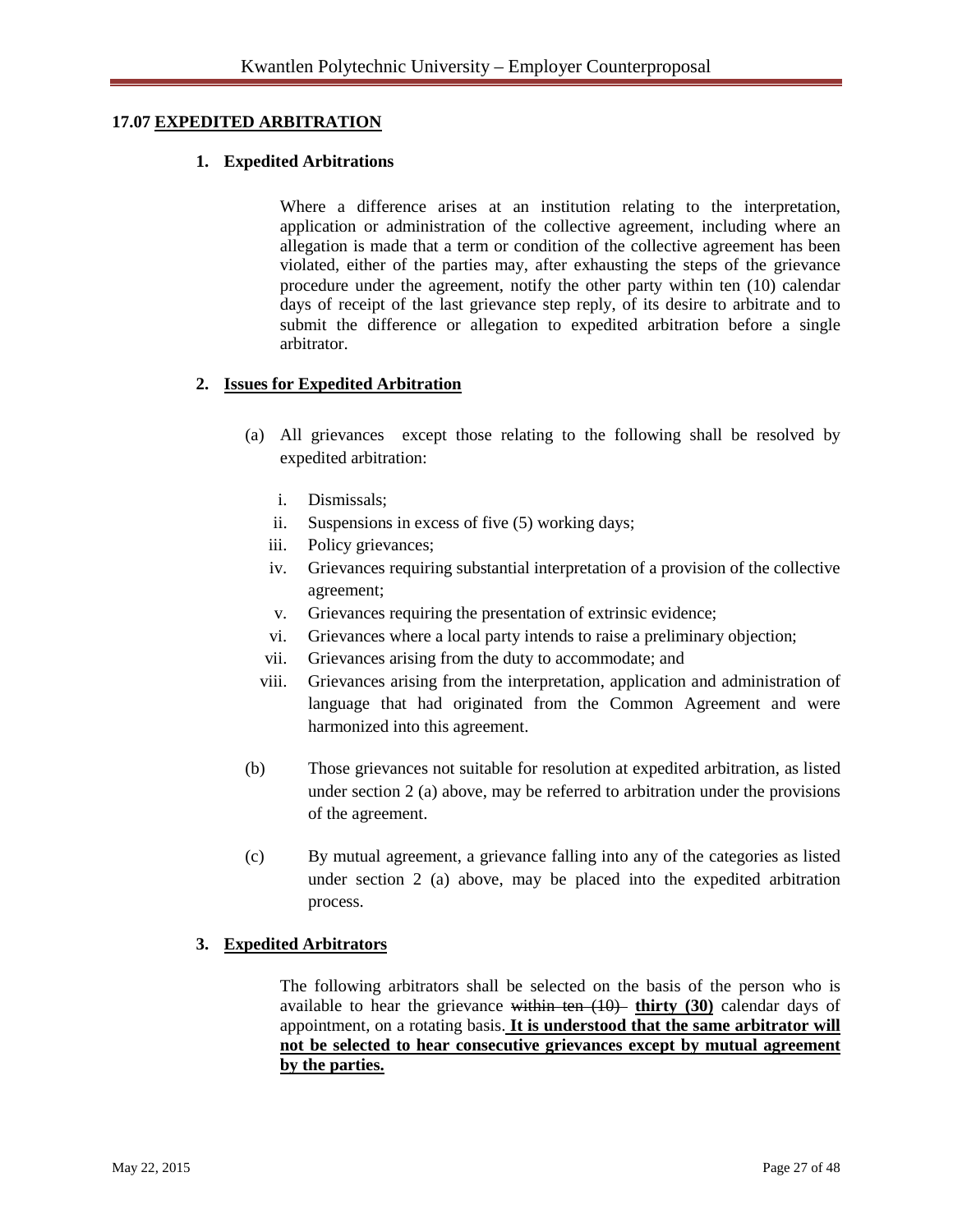- Kate Young
- Colin Taylor
- John Hall
- Mark Brown
- Marguerite Jackson
- Joan Gordon

If none of the listed arbitrators is available **to hear the grievance** within ten (10) **thirty (30)** days, the parties shall agree to another arbitrator who is available within ten (10) days of appointment.**within thirty (30) calendar days.** 

# **4. Process**

As the process is intended to be expedited, lawyers shall not be retained to represent either party. This does not preclude either party from using staff who may be lawyers.

# **5. Agreed Statement of Facts**

The parties shall develop an agreed statement of facts and shall exchange reliance documents prior to the hearing. Disclosure of relevant or potentially relevant documents is a mutual and ongoing obligation before and during the particular hearing.

#### **6. Written Submission**

By mutual agreement, written submissions may be used in place of a hearing. Submissions shall be in standard format and will not be more than ten (10) pages long.

#### **7. Procedure**

All presentations shall be short and concise and are to include a comprehensive opening statement. The parties shall make limited use of authorities during their presentations.

#### **8. Mediation**

- **a)** Prior to rendering a decision, the arbitrator may assist the parties in mediating a resolution to the grievance.
- b) Where mediation fails or is not appropriate in the opinion of the arbitrator, a decision shall be rendered as contemplated herein.

#### **9. Issuance of Decision**

The decision of the arbitrator is to be completed on the agreed form and mailed to the parties within three (3) working days of the hearing.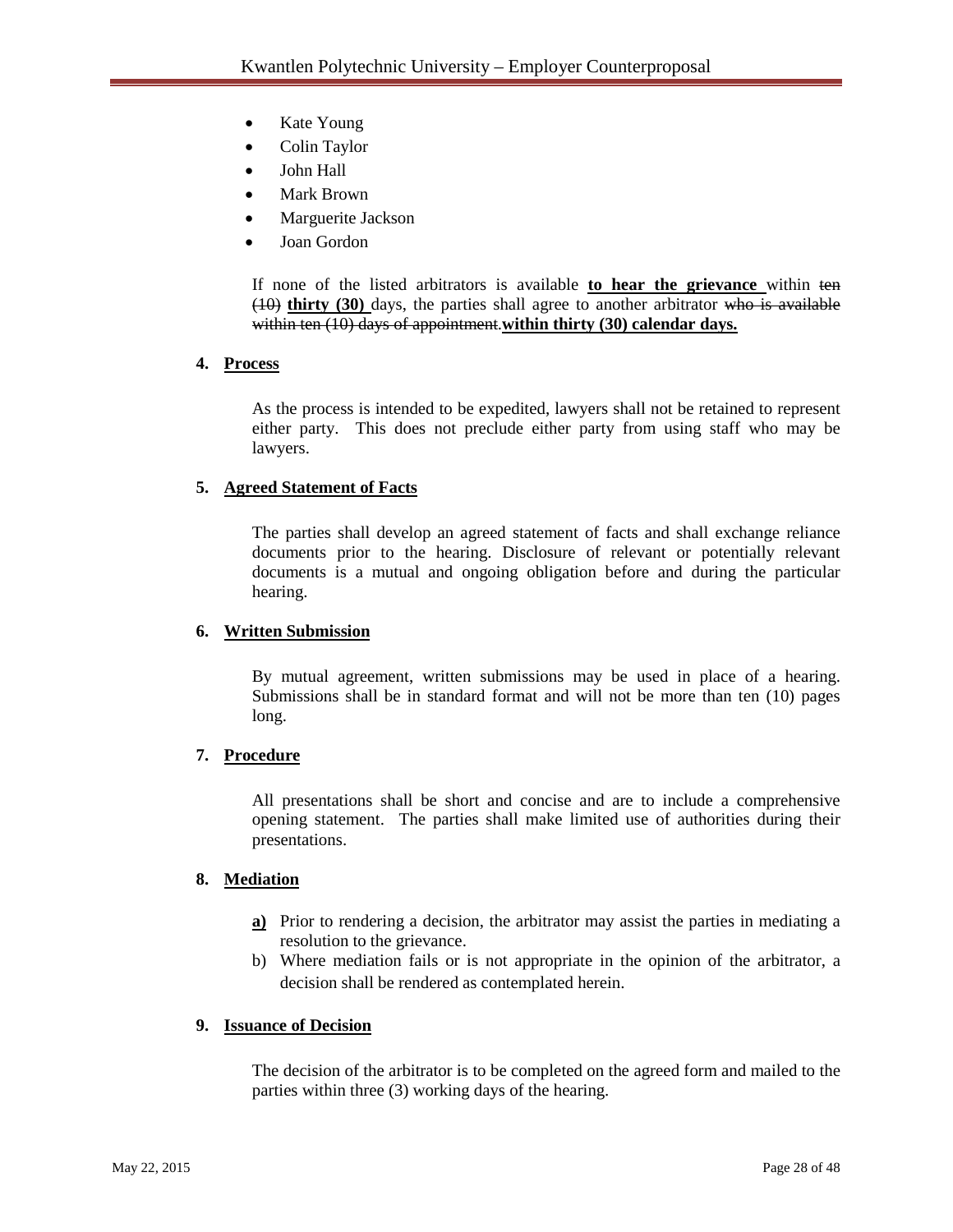## **10. Status of the Decision**

- a) All decisions, including mediated settlements, under this expedited arbitration process are limited in application to the particular dispute and are without prejudice. The decisions shall have no precedential value and shall not be referred to in any subsequent proceeding. The expedited arbitrators shall include statements to this effect at the beginning of their decision.
- b) All settlements of proposed expedited arbitration cases made prior to an expedited hearing are also without prejudice and have no precedential value.
- c) The decision or award, including mediated settlements, is final, binding, and conclusive. It is understood that it is not the intention of either party to appeal a decision of an expedited arbitration proceeding.
- d) Should the local parties disagree as to the meaning of the decision or award, including mediated settlements, either party may request that the arbitrator clarify the decision.

# **11. Costs**

- a) The parties shall equally share in the costs of the fees and expenses of the expedited arbitrator.
- b) Hearings shall be conducted at the institution or at the offices of the Association where possible to minimize costs.

#### **12. Authority of Arbitrator**

The expedited arbitrator shall have the same powers and authority as an arbitration board established under the provisions under the *Labour Relations Code.*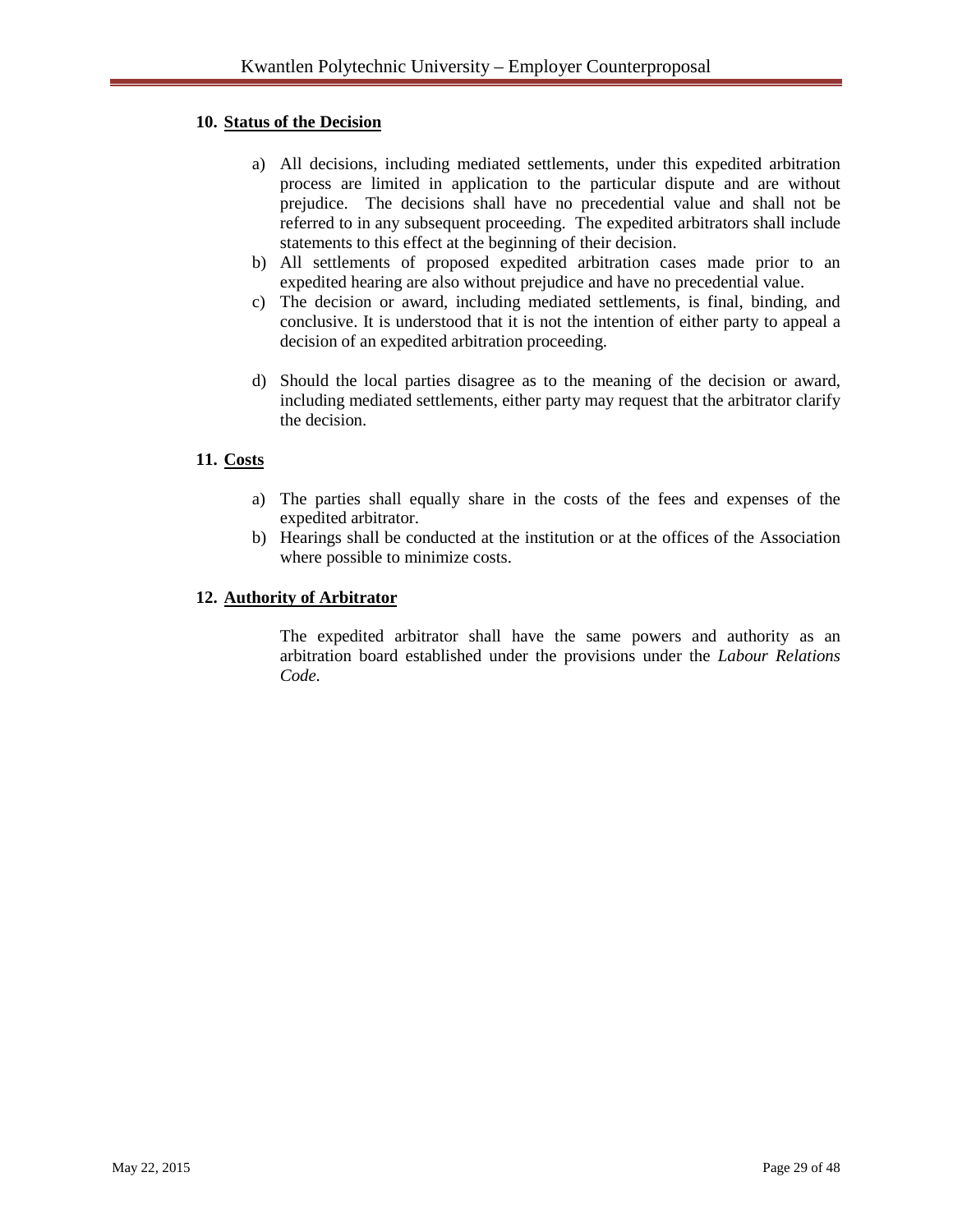# **ARTICLE 23 – DISCRIMINATION AND HARASSMENT**

## **23.03 COMPLAINT PROCEDURES**

a) Informal Resolution

The parties agree that, where mutually agreeable, they may endeavor to resolve complaints of harassment or discrimination informally, prior to accessing the procedures outlined below.

#### b) Union Representation

In the event that a faculty member is the subject of a complaint under this Article, the faculty member shall have the right to know what allegations have been made against him/her, and shall have the right to Union representation at all meetings, interviews, and hearings where the faculty member's presence is requested by management in connection with the disposition of the complaint.

Faculty member complainants shall also have the right to Union representation at all meetings, interviews and other proceedings where the complainant's presence is requested in connection with the disposition of the complaint.

c) Right to Legal Counsel

The Union is the exclusive bargaining agent for the bargaining unit employee and as such **h**as the exclusive right to represent the employee in all matters pertaining to his/her terms and conditions of employment, including matters that may lead to discipline by the Employer. An individual bargaining unit employee has no right to be represented by legal counsel in connection with an allegation of harassment or discrimination under this Article.

d) Confidentiality

Any complaint of discrimination or harassment will be kept confidential except as is necessary to investigate and resolve the issue. Investigators will stress the confidentiality of the investigation with the person(s) interviewed.

Employer and Union representatives in the course of dealing with a complaint of discrimination or harassment shall have due regard for the privacy and confidentiality of any and all persons involved in the complaint.

e) Formal Complaint

A complaint alleging discrimination and/or harassment must be made in writing to the University President or his/her designate, and must include the names of the complainant and the respondent, a description of the relevant facts (including dates, times and places), the names of any witnesses, and the remedy the complainant is requesting. Copies of the complaint will be forwarded to the respondent and the Union.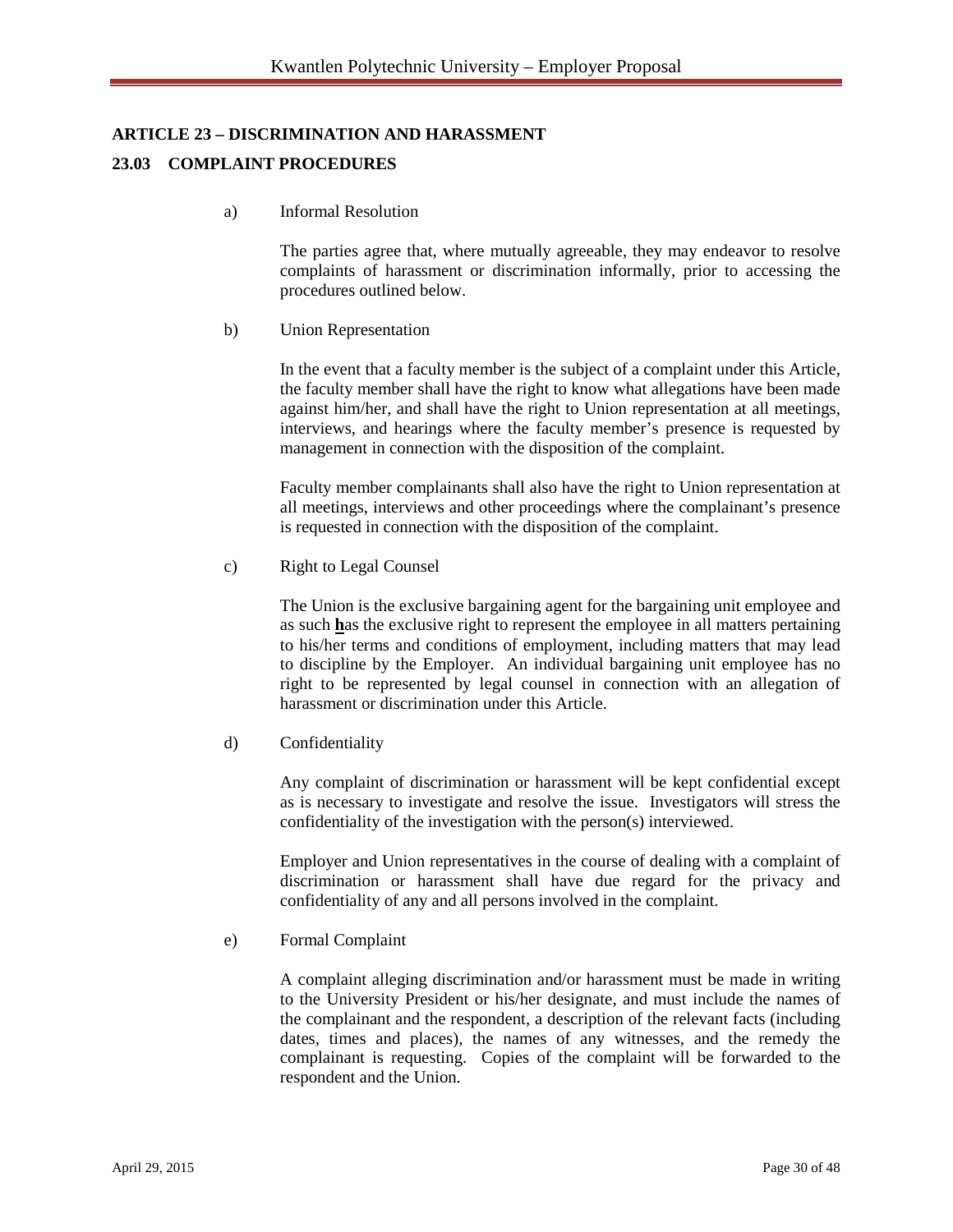All formal complaints under this Article shall be initiated within six (6) months of the event. In the case of a series of events, the complaint shall be filed no later than six (6) months after the last event in the series on which the complaint is based.

The limitation period may be extended if the delay was incurred in good faith or if the delay does not result in substantial prejudice to any of the involved individuals.

f) Mediation

When a complaint is received by the Employer involving an individual covered by this collective agreement, the parties may initiate a mediation procedure at the bargaining unit level. The mediation process is the recommended avenue of resolution.

Mediation is consensual, and will require the agreement of the complainant and the respondent to use the following process:

- i) the parties will discuss the nature of the complaint and agree upon who will conduct the mediation;
- ii) all communications during the mediation will be without prejudice;
- iii) the mediation process and resolution will be kept strictly confidential by all participants;
- iv) where a resolution is reached, the complainant and the respondent must agree in writing to the resolution and the matter will then be considered concluded;
- v) no record of the mediation except the written agreed resolution will be placed on an employee's file. The written resolution will be removed from the employee's file after 12 months unless there has been a subsequent complaint of harassment against the employee within the 12 month period.
- g) Investigation

Where either the complainant or the respondent does not agree to mediation, or no resolution is reached during the mediation, the complaint will be referred either to a mutually agreeable internal investigator, or to an external investigator selected from the following list:

Rebecca Frame Irene Holden Deborah Lovett Ana Mohammed John Sanderson Anita Braha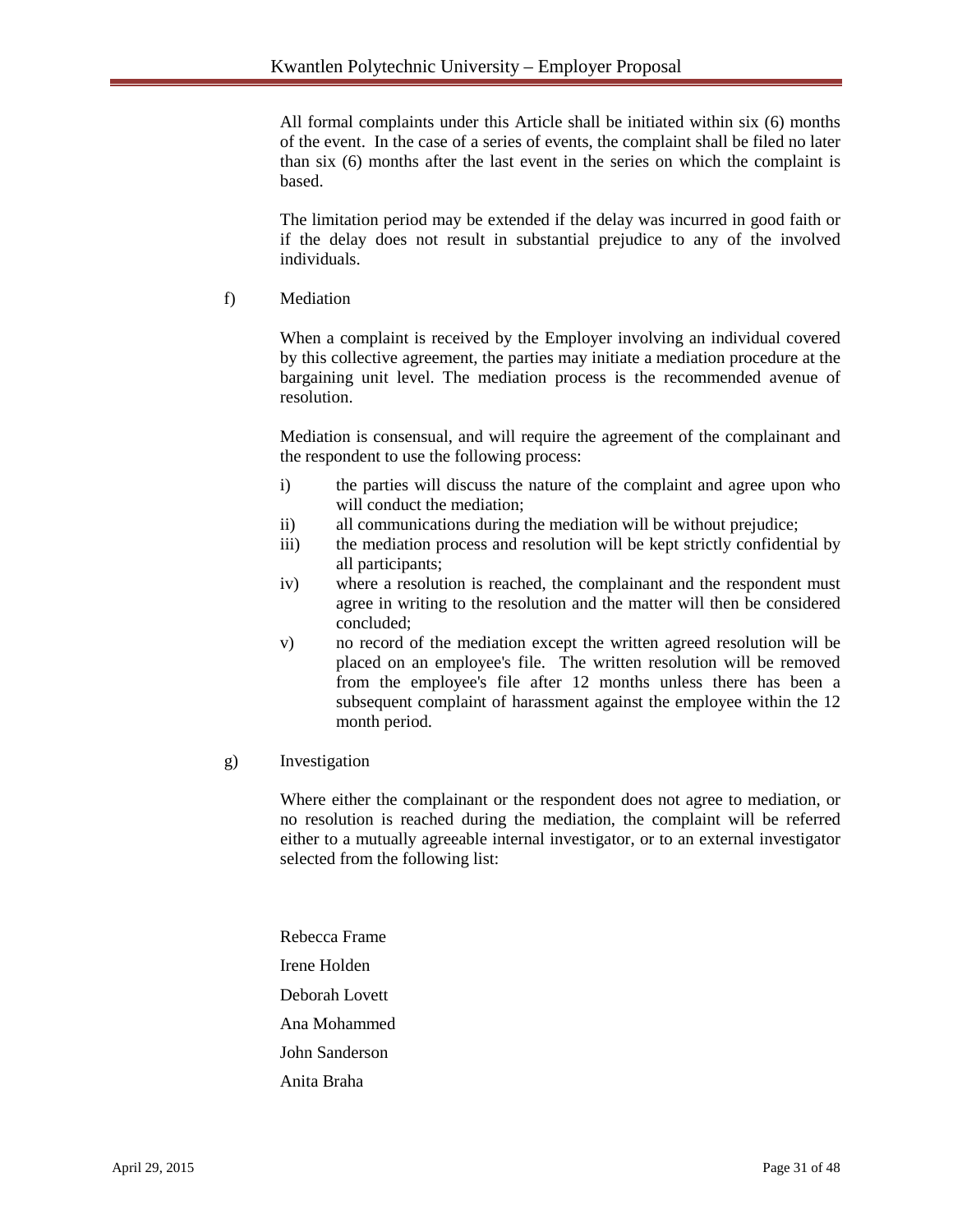An investigator will be appointed within ten (10) working days of referral.

The referral shall include a copy of the written complaint, and should, where possible, include a written response from the respondent. The referral should be assembled by the Employer and forwarded to the investigator with a copy sent to the Union.

The appointment of an investigator does not preclude an investigator from mediating the dispute where possible up to the time of submission of the Investigator's report to the parties pursuant to this Article.

If it is determined necessary to separate the work locations of the complainant and the respondent while the complaint is being investigated, it is agreed that the complainant will not be moved against his/her wishes.

No information relating to the personal background or lifestyle of the complainant, or the respondent, shall be admissible during the investigation process.

- h) Terms of Reference of the Investigator
	- i) The mandate of the investigator will be to ascertain facts.
	- ii) The **complete** report of the investigator will be given, in confidence, to the Union and the Employer. It is the responsibility of the Employer to forward a copy of the report to the complainant and the respondent. The Employer will state, in a covering letter, that the report is confidential.
	- iii) The report should refer to individuals involved by code only. However, a reference key will be provided to the Employer and the Union for internal use. This practice should be repeated at any subsequent arbitral proceeding. **Upon consultation with the union, the employer may redact information from the forwarded report if the release of that information would violate the personal privacy of individuals.**
	- iv) The report will not be introduced as evidence or have standing in any arbitration, or other legal procedure. This does not preclude the parties from reaching an Agreed Statement of Fact based upon facts in the report in preparation for an arbitral proceeding.
	- v) Reliance on Report of Third Party Investigator

Despite 23.03(h)(iv), the Employer is entitled to rely on the fact of mediation or the report of a third party investigator as evidence that may mitigate liability in a proceeding that follows receipt of the third party investigator's report.

The Employer is entitled to rely on the investigator's report as evidence that it acted in good faith in any disciplinary action that it undertook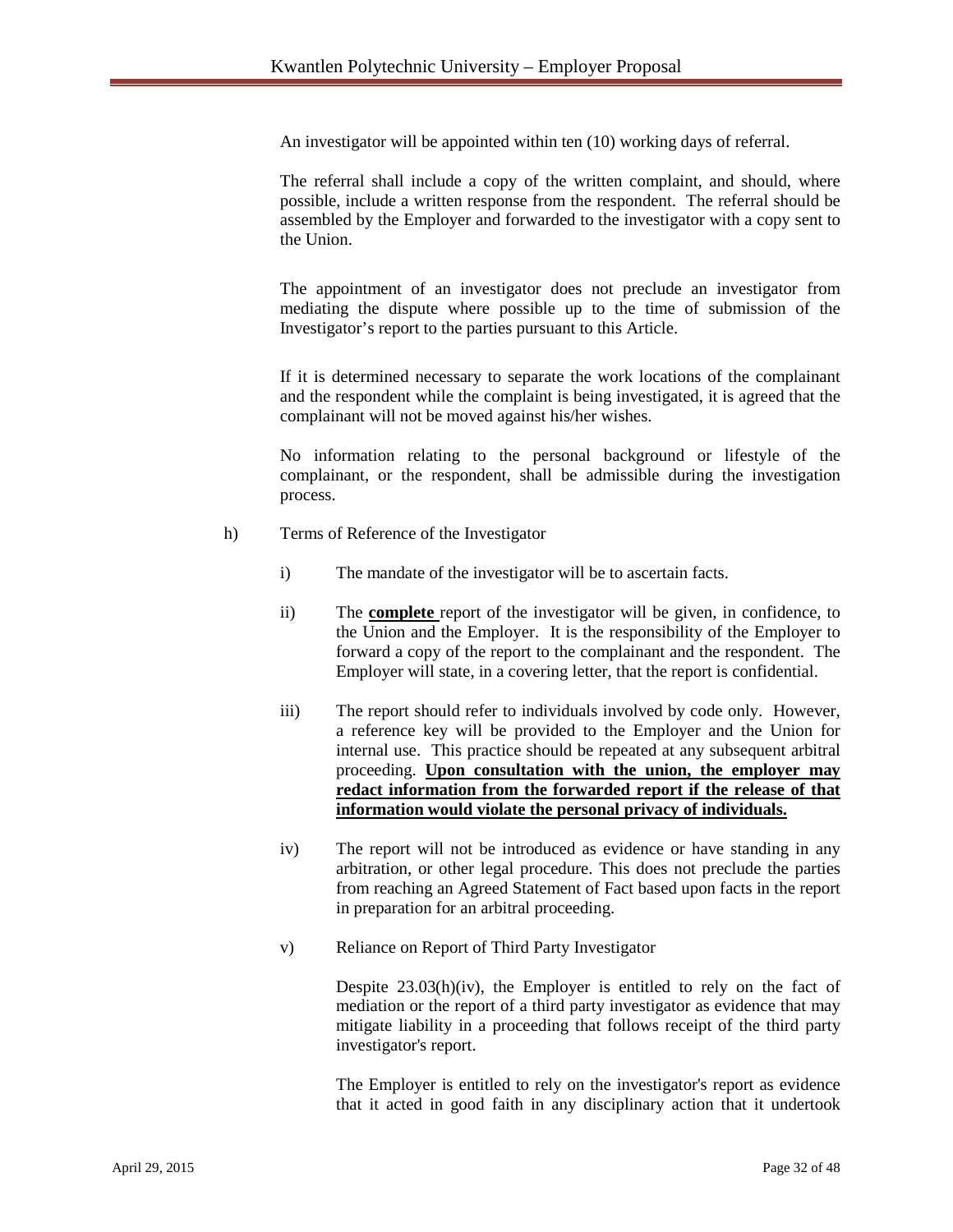following receipt of the third party investigator's report where the issue of good faith is raised by a grievor or the Union.

- vi) The investigator will not be compellable as a witness in any arbitration or other legal procedure which may result from the investigation.
- vii) The investigator will conclude her/his work within ten (10) working days of appointment and will render a report within a further five (5) working days. These timelines may be extended if deemed appropriate by the parties. If requested by the investigator, the Employer will provide meeting space and contact information about persons to be interviewed.
- viii) The investigator may, as part of her/his report, make recommendations for resolution of the complaint.
- ix) The investigator's report will not be placed on an employee's file.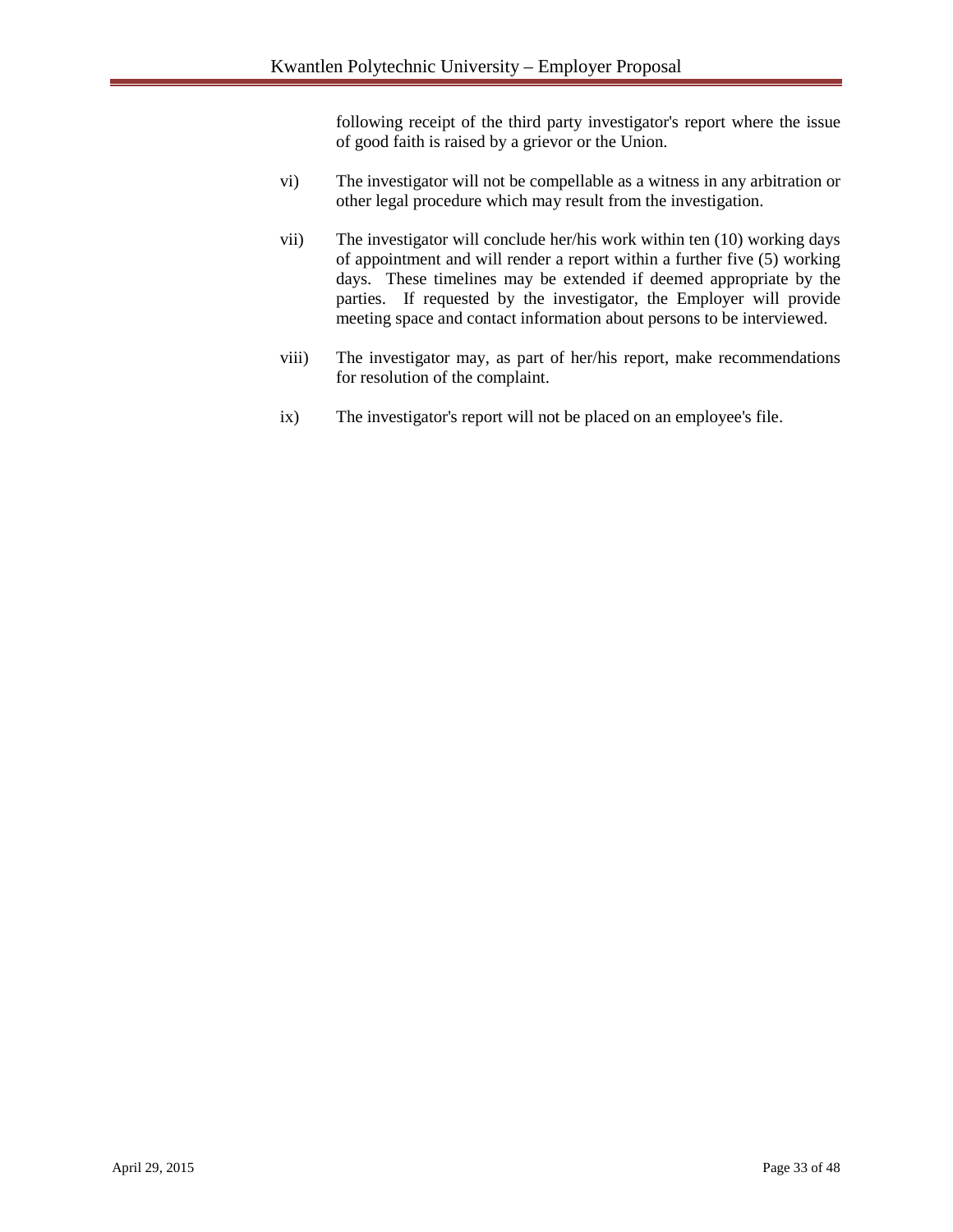# **Existing Letters of Understanding**

| 1- Employment Equity                                     | Renew                       |
|----------------------------------------------------------|-----------------------------|
| 2 - Faculty Members Performance Review                   | Renew                       |
| 3 - Workload in the Collaborative Nursing Program        | Amend see specific language |
| 4 - Joint Committee on Continuing Educations             | Amend see specific language |
| 5 – Continuing Education                                 | Amend see specific language |
| 6 – International Work                                   | Renew                       |
| 7 - Partial Layoff                                       | Renew                       |
| 8 – Director of Research Institutes                      | Renew                       |
| 9 - Partial Sick Leave and Partial Disability Benefits   | Delete                      |
| 10 - Human Resources Database                            | Renew                       |
| 11 - Registry of Laid Off Employees                      | Renew                       |
| 12 - Joint Committee on Benefits Administration          | Amend see specific language |
| 13 - Elimination of Mandatory Retirement                 | Renew                       |
| 14 – Crosslisted Courses                                 | Renew                       |
| 15 - Workload Committee                                  | Delete - expired            |
| 16 - Health and Safety Education Committee               | Delete - expired            |
| 17 - Harassment and Respectful Workplace                 | Amend see specific language |
| 18 - Appendix A Joint Review Committee                   | Delete - expired            |
| 19 - LMRC Sub-Committees - Role of Chair and Coordinator | Amend see specific language |
| 20 – Joint Committee on Academic Title                   | Delete - expired            |
| New LOU Working Committee on Secondary Scales            |                             |
| Appendix A: Dental Plan                                  | Renew                       |
| Appendix B: Medical Travel Referral Benefit              | Renew                       |
| Appendix C: Registry of Laid Off Employees - Forms       | Renew                       |
| Appendix D: Family Members                               | Renew                       |
| Appendix E: Economic Stability Dividend                  | <b>New</b>                  |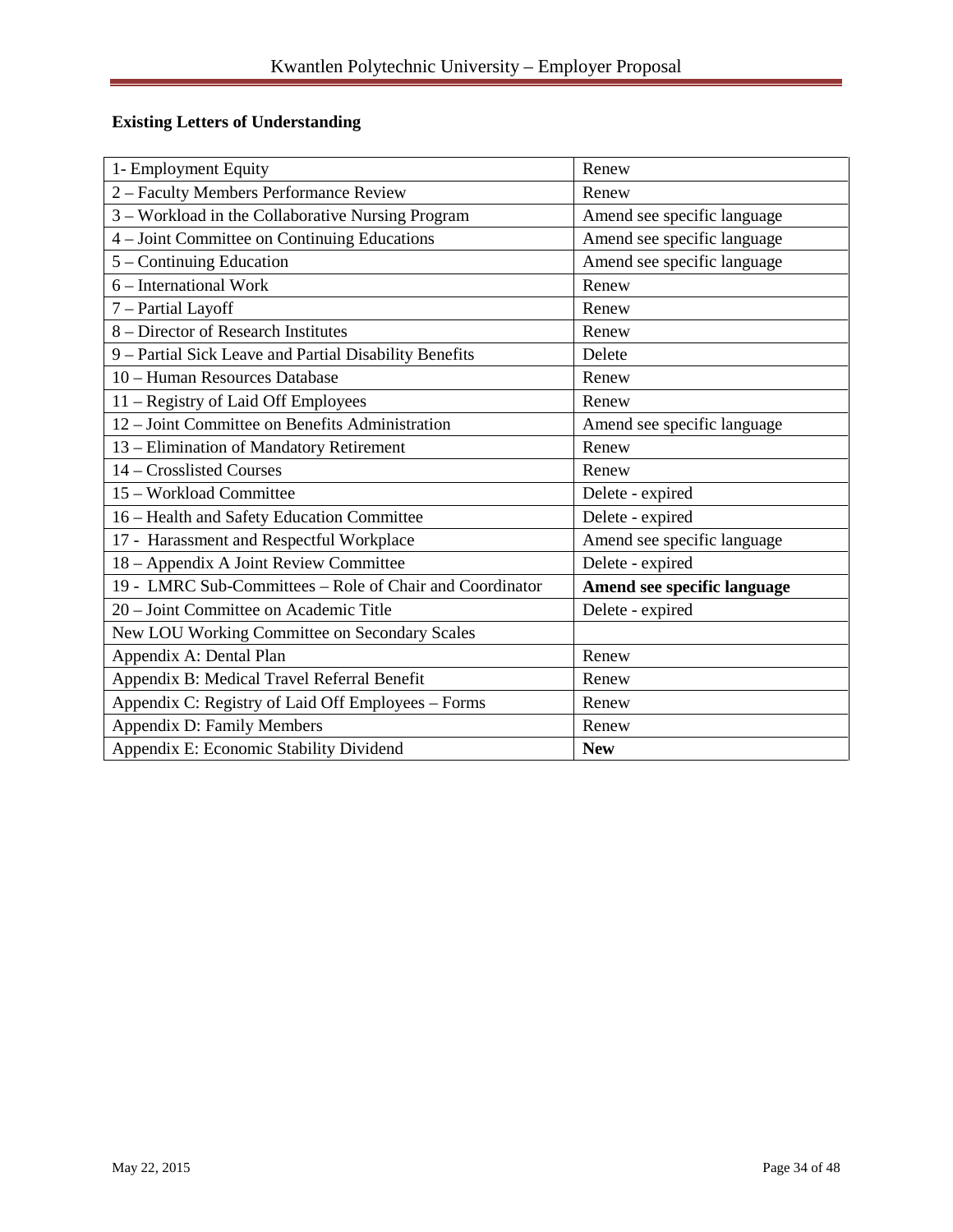# **LETTER OF UNDERSTANDING # 3 WORKLOAD IN THE COLLABORATIVE NURSING PROGRAM**

The average teaching load for non-regular type 2 and regular instructors over an academic year will be 16 contact hours of instruction per week irrespective of the modes of instruction outlined in article 12.03, except for preceptorship/practicum supervision, where the contact hours will remain at 32 hours per week as per article 10.01.

The preceding point assumes the following criteria will be used.

In the case of non-regular type 1 faculty, the appointment percentage will be calculated using the modes of instruction outlined in article 10.01.

#### This letter is in effect until Aug  $31<sup>st</sup> 2015$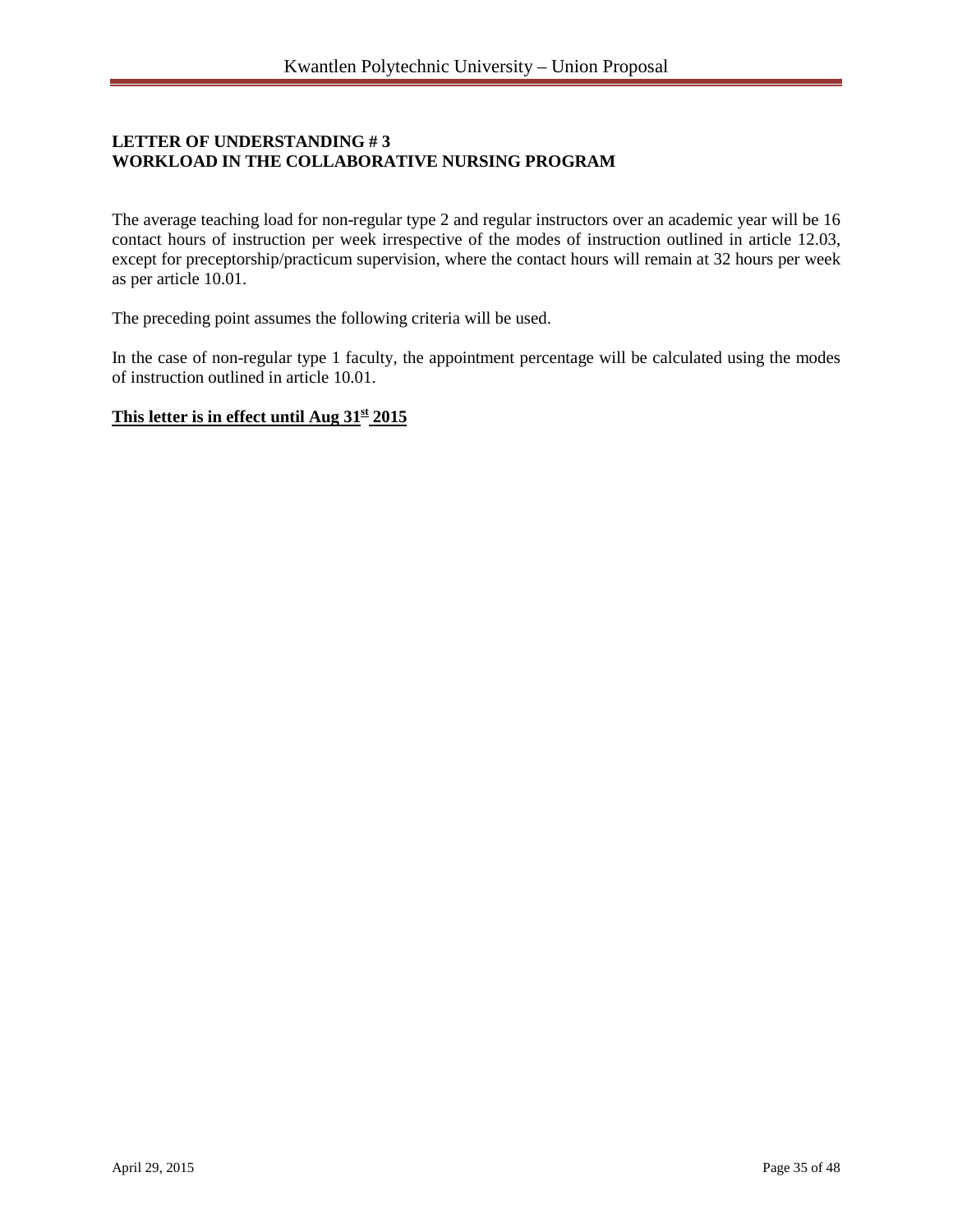#### **LETTER OF UNDERSTANDING # 4 JOINT COMMITTEE ON CONTINUING AND PROFESSIONAL STUDIES CONTINUING EDUCATION**

The Parties agree to establish and continue a Joint Committee on Continuing and Professional Studies (CPS) Continuing Education. The Joint Committee will have six (6) members with equal representation from the Employer and the Union. Union members on the Committee will be appointed by the Union. The Committee will meet as required to engage in discussions regarding consider issues surrounding new programs or courses created in CPS C.E. as well as the application of the collective agreement to existing programs. **If the Union has any concerns relating to an existing programs or courses, those concerns should be brought to the Employer's attention by the Union.**

To facilitate the Joint Committee discussions, the Employer will provide the Union with written notification of each new program or course created in CPS. Such notification will contain the name of the program or course, the starting and ending dates, the source(s) of funding, and (if known) the number of hours of instruction or related services (if any) that will be delivered by faculty employed by the Employer.

The Joint Committee will determine the precise application of the definitions in Letter of Understanding #5 to University faculty who will be delivering instruction or related services in each CPS Continuing Education program or course (as well as the date at which such application becomes effective). The Committee will consider program survival, marketability, student, community and University needs. Notwithstanding the definitions in Letter of Understanding #5, the Joint Committee may agree to make will consider exceptions to inclusion that should be made on a case by case basis, after considering such factors as program survival, marketability, and student, community and University needs. The Joint Committee must conclude its consultation discussions no later than twenty (20) weekdays following the date of delivery to the Union of the written notification described above.

In the event the Joint Committee Parties cannot agree on the application of the definitions in Letter of Understanding #5, the issue may will be referred to LMRC within seven (7) weekdays following the conclusion of the Joint Committee's discussions. If LMRC cannot agree within ten (10) weekdays, the issue will be referred to the grievance process in Article 17 and mediation/arbitration, within seven (7) weekdays following the conclusion of the LMRC discussions. **Any time limit and/or stage in this process may be waived or extended by mutual agreement between the parties. Such agreement will not be unreasonably withheld.** 

The Joint Committee will provide advice to the parties in the form of a joint report, for inclusion of language into the collective agreement as necessary upon the expiration of this Agreement.

.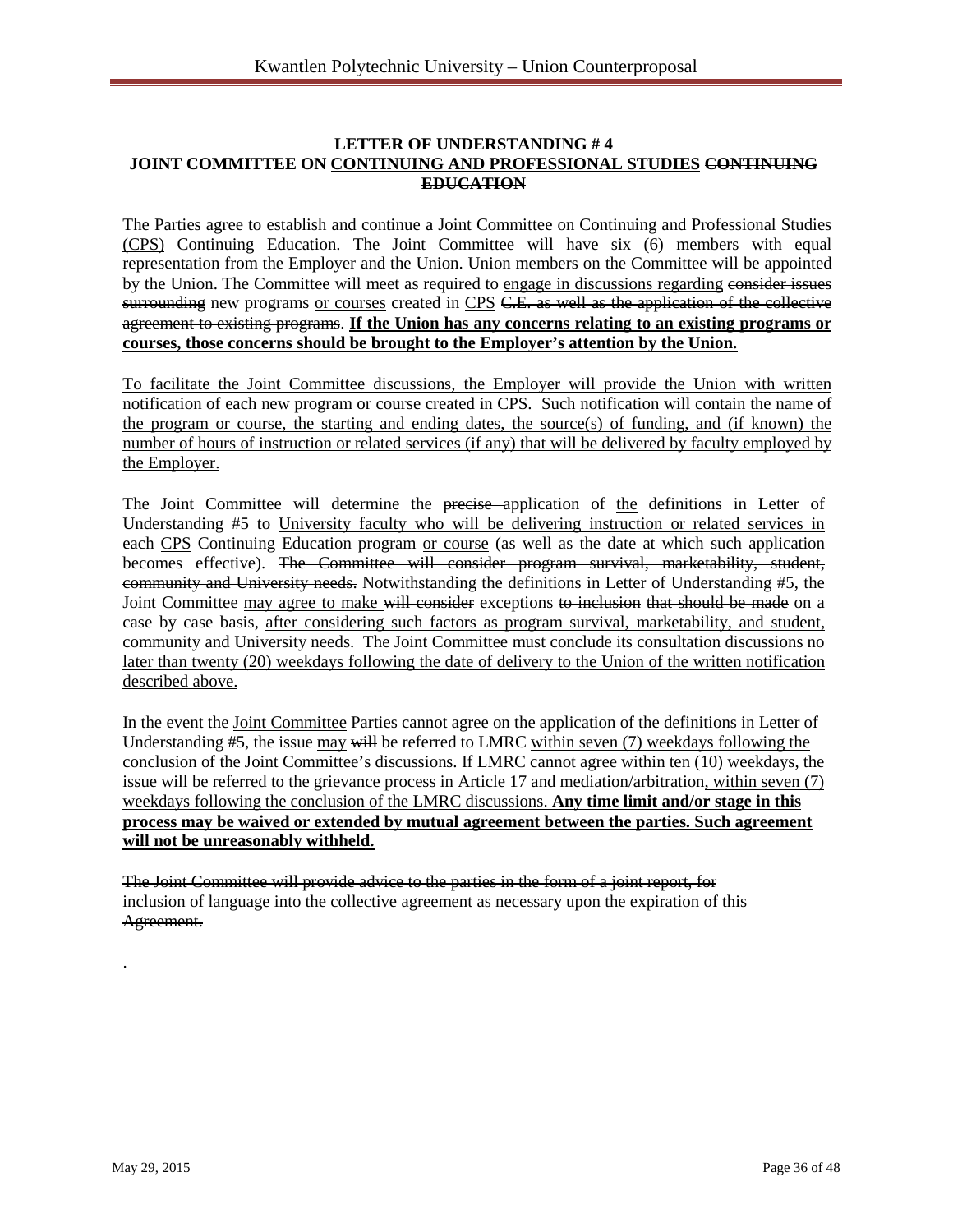#### **LETTER OF UNDERSTANDING # 5 CONTINUING AND PROFESSIONAL STUDIES CONTINUING EDUCATION**

#### **1) Purpose**

The purpose of this Letter of Understanding is to set out the working conditions that apply to CPS Continuing Education faculty. This Letter of Understanding and the collective agreement do not apply to persons employed by third parties that enter into partnership arrangements with the Employer for the delivery of courses or programs in CPS, as described below.

#### **2) Definitions**

#### **a) Continuing and Professional Studies (CPS) Courses and Programs**

A Continuing and Professional Studies course or program is **not a** course or program that:

i) is funded by the core grant supplied to the University by the BC government, except with respect to the payment of general overhead and administrative costs; and/or

ii) was taught by faculty under the terms and conditions set out in the main collective agreement prior to the ratification of the parties' 2014-2019 collective agreement; and/or

iii) is a duplication of any course or program offering funded by the core grant supplied to the University by the BC government.

#### **a)b) Regular CPS Continuing Education Faculty**

A regular CPS C.E. faculty member is one who occupies a regular position in CPS established by the Employer or as converted to regular status in b) iii) below.

Regular CPS C.E. faculty have the same rights and obligations as regular members in the collective Union agreement except for Article 7 Layoff and Recall. (See section 6 below for Layoff and Recall.)

Part time regular CPS faculty have the same rights and obligations as full time regular CPS faculty and are entitled to all benefits on a pro-rated basis.

#### **b)c) Non-regular CPS Continuing Education Faculty Type 2**

#### This includes faculty teaching citation or certificate programs.

- i) Non-regular CPS C.E. Faculty Type 2 who meet the definition of Article  $1.05(d)(ii)$  for their work in CPS <del>C.E.</del> shall be eligible for benefits as set out below and shall be referred to as CPS C.E. Faculty Type 2.
- ii) Non-regular CPS C.E. Faculty Type 1 are all other non-regular faculty in CPS who are included in the bargaining unit and do not meet the above definition.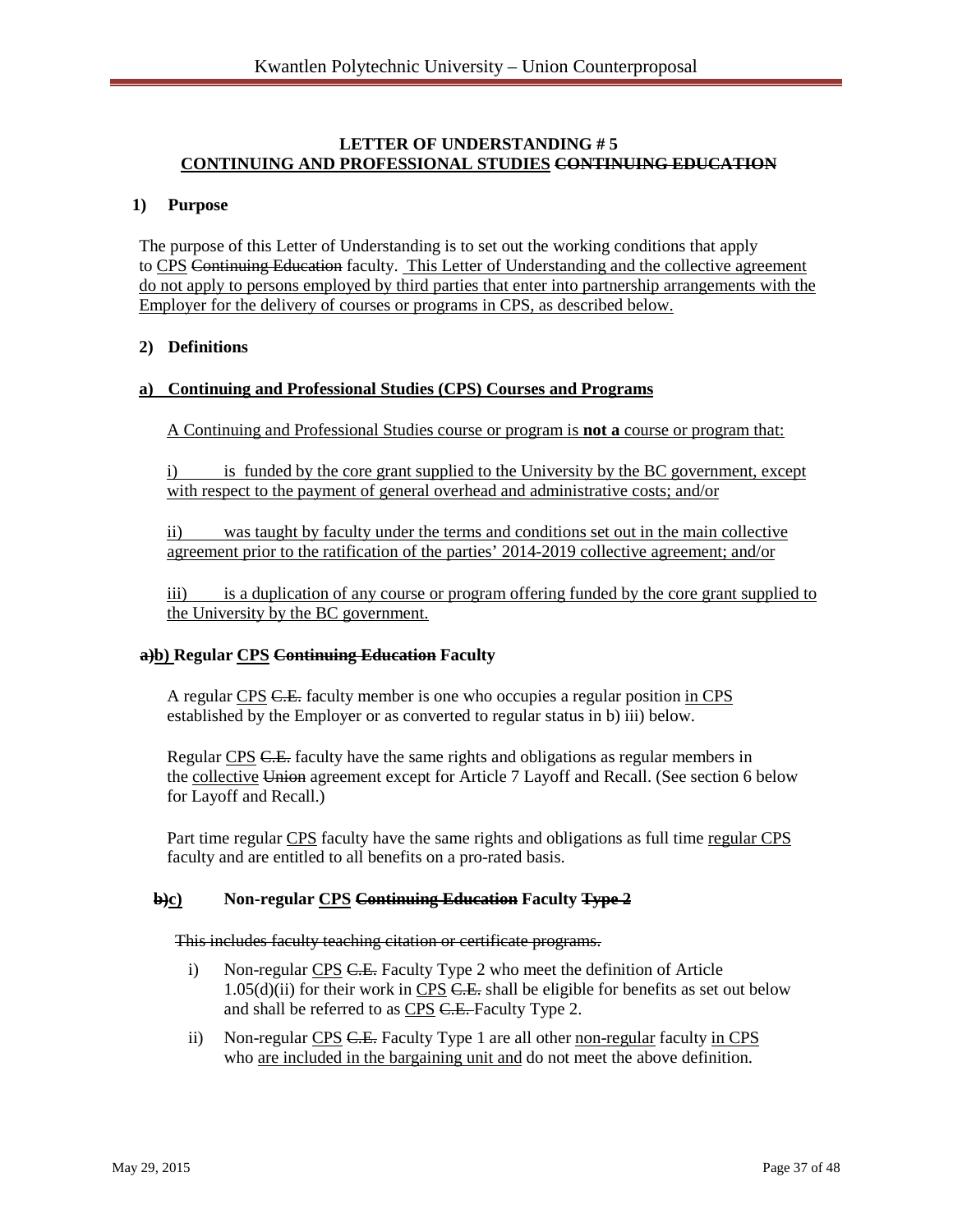iii) Non-regular Type 2 CPS  $C.E.$  faculty who meet the criteria in Article 1.05(e) for 3 years will be converted to regular status subject to having ongoing work and the other provisos in Article 1.05(e). Any disputes would be referred to the Joint Committee in Letter of Understanding # 4 5.

## **c)d) Non bargaining unit CPS Continuing Education Faculty**

- i) This includes faculty teaching short term courses not part of citation or certification programs (eg.**for example** 6-hour workshop**s** or 70 hours **courses less than** in a semester **in length**).
- ii) These CPS C.E. faculty are not members of the bargaining unit and are not covered by this Letter of Understanding.

# iii) **If KPU contracts an employer to provide offerings outside of the provisions of 2 (a) above, those employees of the other employer will be non-bargaining unit CPS faculty and will not be covered by this LOU.**

iii)**iv** The University shall issue an annual report to the Union listing the names of CPS C.E. faculty performing work not included in the bargaining unit, and their accumulated hours worked in the previous fiscal year. The first report will be issued by April 30, 2002 for the 2001-2002 fiscal year. Where a dispute arises over whether work is properly outside the bargaining unit, the dispute will be referred first to the Joint Committee struck under Letter of Understanding #5 **#4** and then to the grievance process if unresolved.

#### **3) Definition of Work for Bargaining Unit CPS Continuing Education Faculty**

- a) CPS C.E. faculty work is described as either "direct student instruction" or "other accountable time", or a combination of the two.
- $\frac{d^2\mathbf{a}}{dt^2}$  Direct student instruction means in-class delivery of course or program material.
- $\frac{1}{11}$ b) Other accountable time in CPS C.E. means such activities as preparation of instructional materials, planning student activities, assessment and evaluation of students, liaison with industry, arranging student practicum placements and contact with employers and students, attending professional and internal meetings, recruiting students, promotion and development of the program, program administration and other program related duties.
- $\ddot{\text{H}}$ iii)c) Direct student instruction for full-time CPS <del>C.E.</del> faculty shall be 25 hours per week. The maximum or normal full-time hours for other accountable time shall be 35 hours per week. CPS C.E. faculty whose work involves both direct student instruction and other accountable time will be pro-rated.
- b) Notwithstanding 3(a), where work is offered in CPS C.E. that duplicates, in whole or in part, work in a funded area of the University, such work will be subject to the full terms and conditions of the collective agreement including the provisions of Article 12 concerning workload.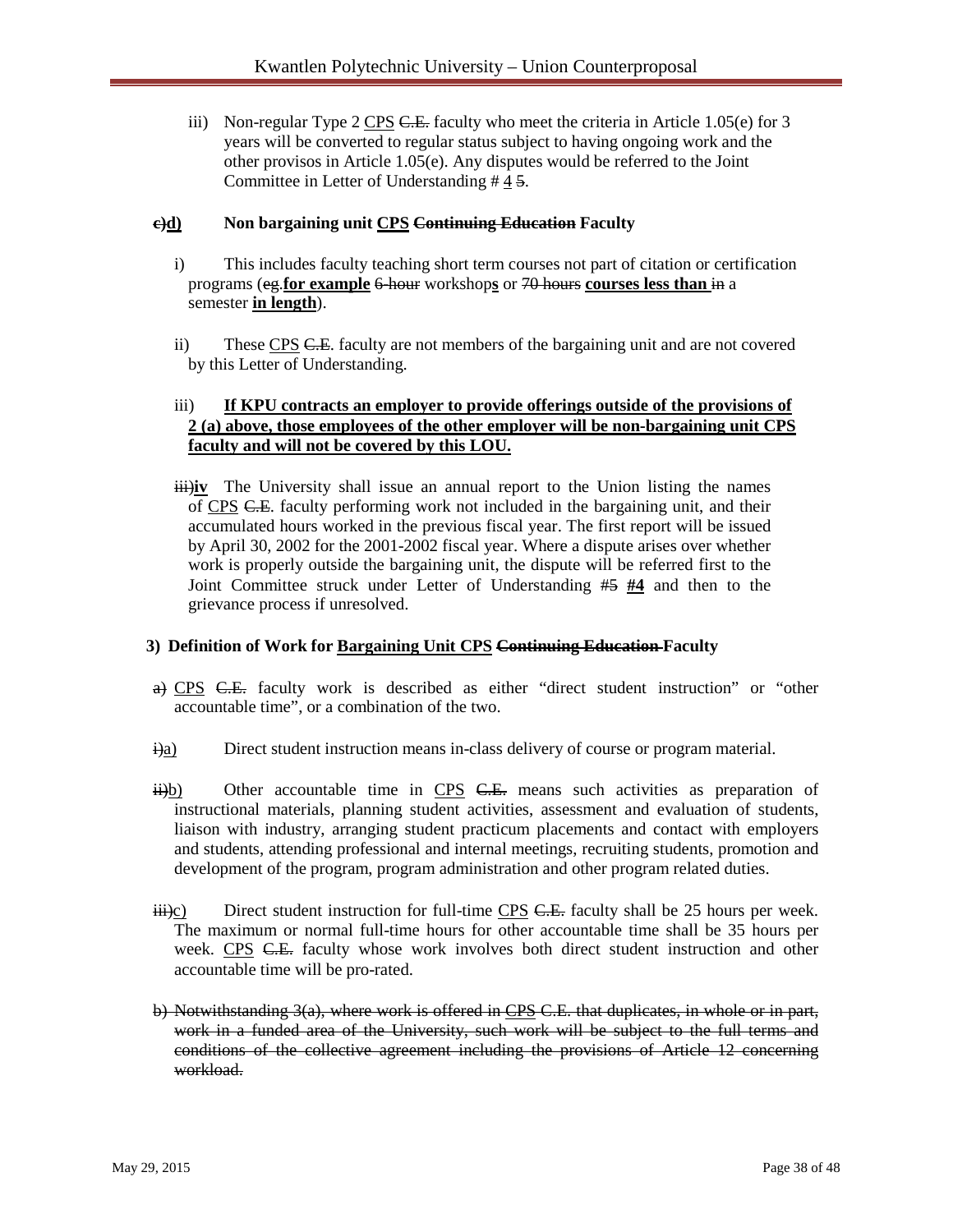## **4) Eligibility for Benefits – Non-regular CPS Continuing Education Faculty Type 2**

Non-regular CPS  $C.E.$  faculty who qualify under section  $2(b)(i)$  shall be eligible for all health and welfare benefits described in Article 15. Benefit premiums will be pro-rated so that the Employer's portion of the premium equals the appointment percentage and the employee is deducted for the remaining portion.

### **5) Rates of Pay**

- a) Regular CPS C.E. faculty and Non-regular CPS C.E. faculty Type 2, shall be paid according to the salary scale in Article 9.01, and placement on scale shall be in accordance with Article 9.02 of the collective Union agreement or the faculty member's current rate of remuneration, whichever is greater.
- b) Non-regular CPS C.E. faculty Type 1 shall be paid according to the minimum hourly rates in (c) below or the faculty member's current hourly rate of remuneration, whichever is greater.
- c) Minimum rates for hourly paid CPS C.E. faculty:
	- i) Direct instruction: \$47.50 per hour. Effective April 1, 2006 \$49.01 per hour.
	- ii) Other accountable time: \$33.93 per hour. Effective April 1, 2006 \$35.01 per hour.

#### **The above rates will be increased as follows:**

- **(a) Effective the first day of the first full pay period after the date of tentative settlement of the collective agreement: one percent (1%). The Parties agree that retroactive adjustment will apply in the case of a tentative settlement on or before June 1, 2015. After that date there will be no retroactive adjustment.**
- **(b) Effective the first day of the first full pay period after February 01, 2016: Economic Stability Dividend\***
- **(c) Effective the first day of the first full pay period after April 01, 2016: one-half of one percent (0.5%)**
- **(d) Effective the first day of the first full pay period after February 01, 2017: one percent (1%) plus Economic Stability Dividend\***
- **(e) Effective the first day of the first full pay period after April 01, 2017: one-half of one percent (0.5%)**
- **(f) Effective the first day of the first full pay period after February 01, 2018: one percent (1%) plus Economic Stability Dividend\***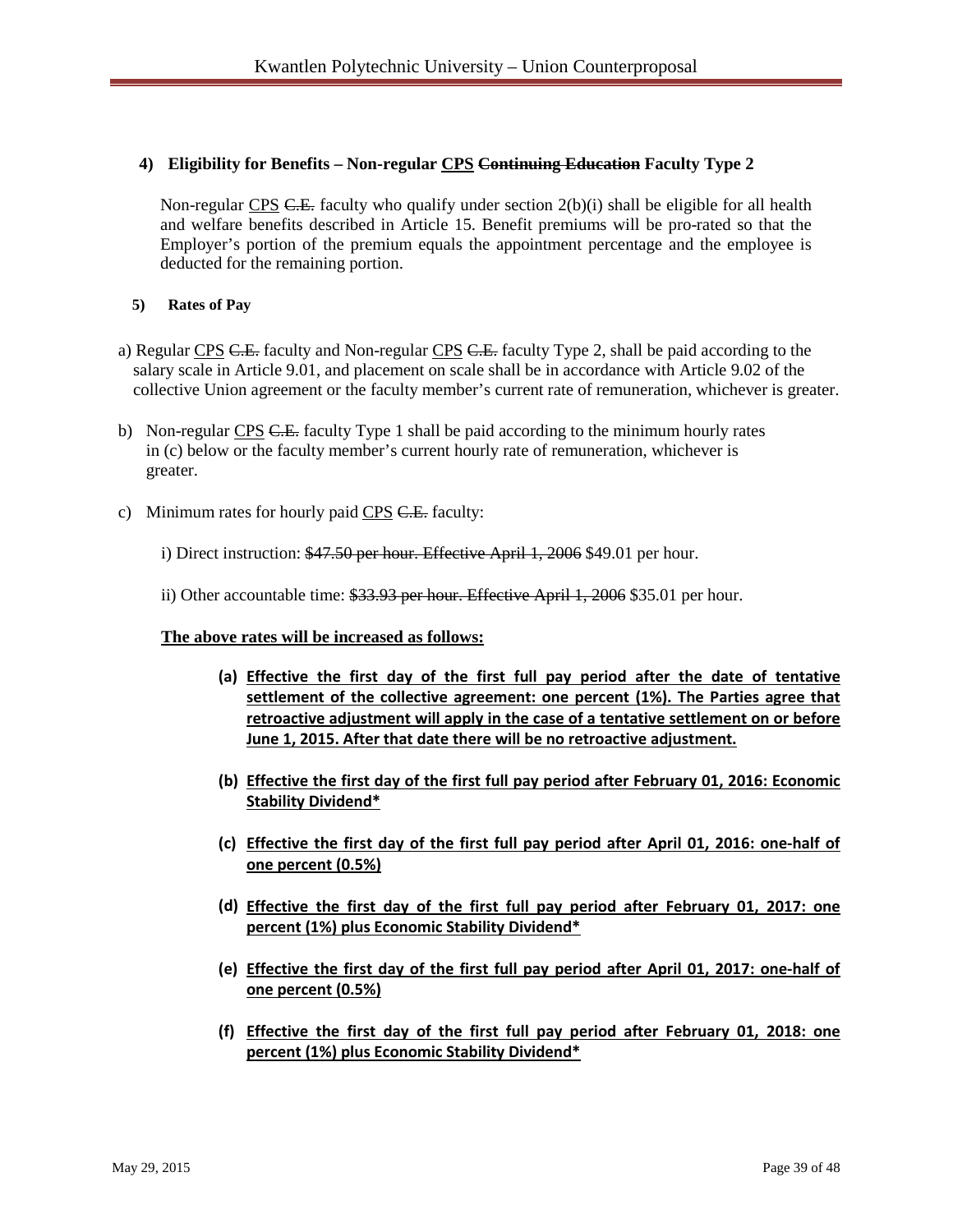- **(g) Effective the first day of the first full pay period after April 01, 2018: one-half of one percent (0.5%)**
- **(h) Effective the first day of the first full pay period after February 01, 2019: one percent (1%) plus Economic Stability Dividend\***

**The new rates shall be rounded to the nearest whole cent or dollar as applicable. These wage increases shall apply to all current employees who are members of the bargaining unit.**

#### **Table to follow**

d) The minimum rates in (c) above include vacation pay.

#### **6) Layoff and Recall**

The Employer may lay off a CPS C.E. faculty member due to technological change; shortage of operating funds; elimination or reduction of programs or courses or services; decline in enrolment; external decision or recommendation; or changing demand for Employer services.

When layoff of CPS C.E. faculty must occur, the procedure below will apply.

#### **a) Layoff Sequence**

i) The sequence for layoff in a program must be:

- (1) Non-regular CPS C.E. faculty Type I
- (2) Non-regular CPS C.E. faculty Type 2
- (3) Regular CPS C.E. faculty

#### **b) Layoff Procedures for Regular Faculty and Non-regular Type 2**

i) Layoff method for CPS C.E. faculty is by least total FTE service.

ii) If a CPS C.E. faculty member has been identified for layoff and the remaining CPS C.E. faculty in the program do not have the necessary qualifications, experience and abilities to teach the remaining courses or to perform the remaining services in the program, the determination of the CPS C.E. faculty member to be laid off shall recommence with that person with the next to least FTE service.

A CPS C.E. faculty member will be notified verbally, then in writing, as early as possible, stating the reason(s) for the layoff and the effective date of the layoff. The Union will also receive a copy of such written notice.

#### **c) Alternate Work for Regular Faculty**

i) In the event work is not available in the program, an affected regular faculty member shall meet with the appropriate V.P. or delegate to identify unassigned work for which the affected faculty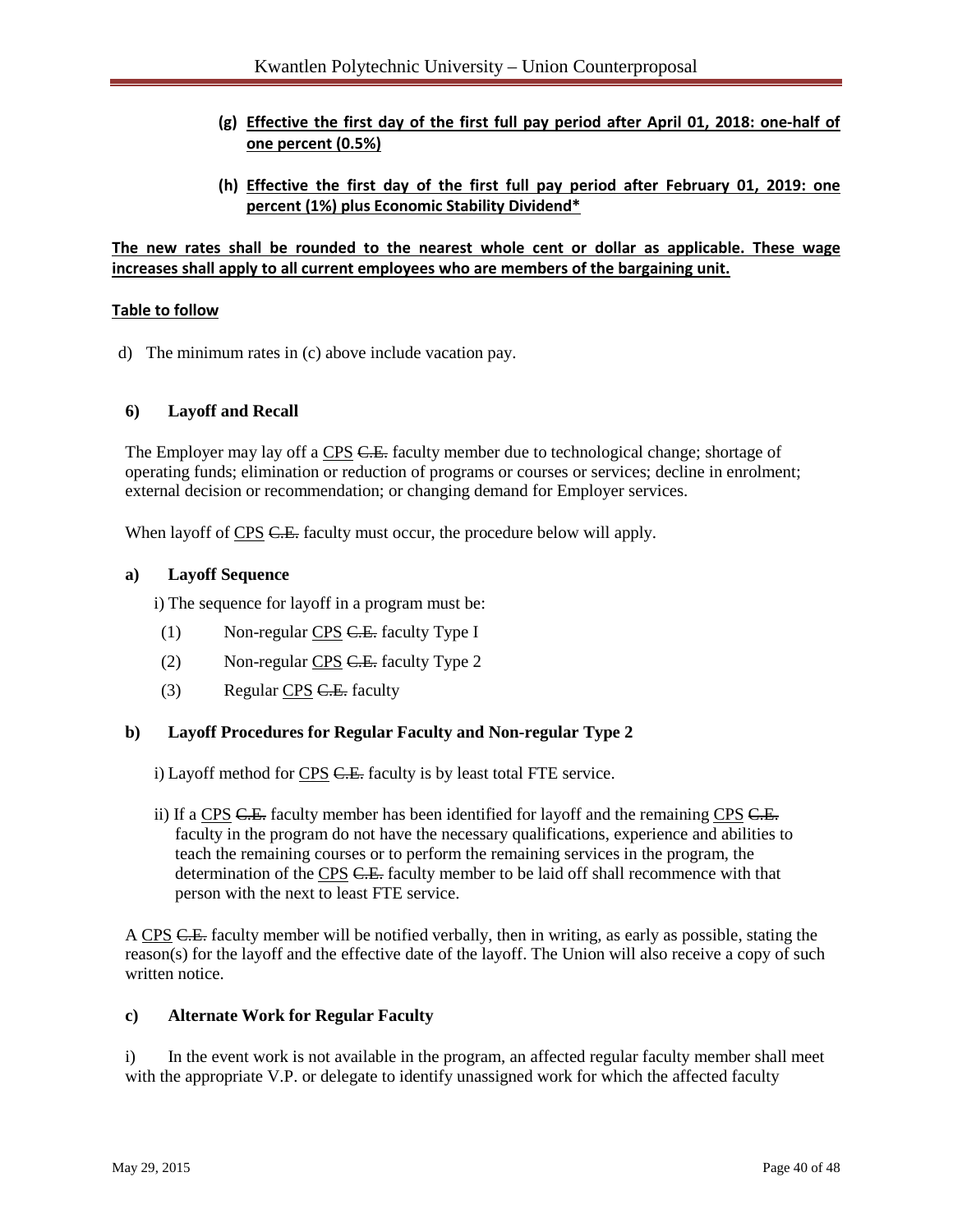member has been inventoried within CPS C.E., or non-teaching work in CPS for which the faculty member has the necessary qualifications, experience and abilities.

# **d) Recall Procedures for Regular Faculty**

i) If work is available in a CPS program within 2 years of layoff, the recall shall be in reverse order of layoff, provided the faculty member has the necessary qualifications, experience and abilities.

ii) To remain eligible for recall under this letter, the laid off faculty member will keep the Human Resource Services Department informed of his or her telephone number, and promptly report any changes.

iii) The faculty member will accept or reject notice of recall from the employer within 5 calendar days of receipt of such notices. In the event the faculty member rejects the offer of recall, or fails to respond to the time limit above, the employer will offer that work to the next qualified person in reverse order of layoff.

#### **e) Severance**

i) Regular CPS C.E. faculty who are laid off after March 31, 2001 shall be eligible for severance provisions in Article 7.07 of the collective Union agreement based on FTE service accumulated after September 1, 1999. Faculty who receive severance pay will lose their right of recall in (d) above.

# **f) Cancellation Fees**

i) When the appointment of a non-regular  $CPS$  C.E. faculty member Type 2 is cancelled or reduced, a non-recoverable cancellation fee shall be paid according to the following formula:

| $CPS$ C.E. appointment hours x \$500.00 |                           |
|-----------------------------------------|---------------------------|
| $60$ hours                              | to a maximum of \$4000.00 |

7) Article 16 Professional Development of the collective Union agreement applies to regular CPS C.E. faculty and non-regular CPS C.E. faculty Type 2.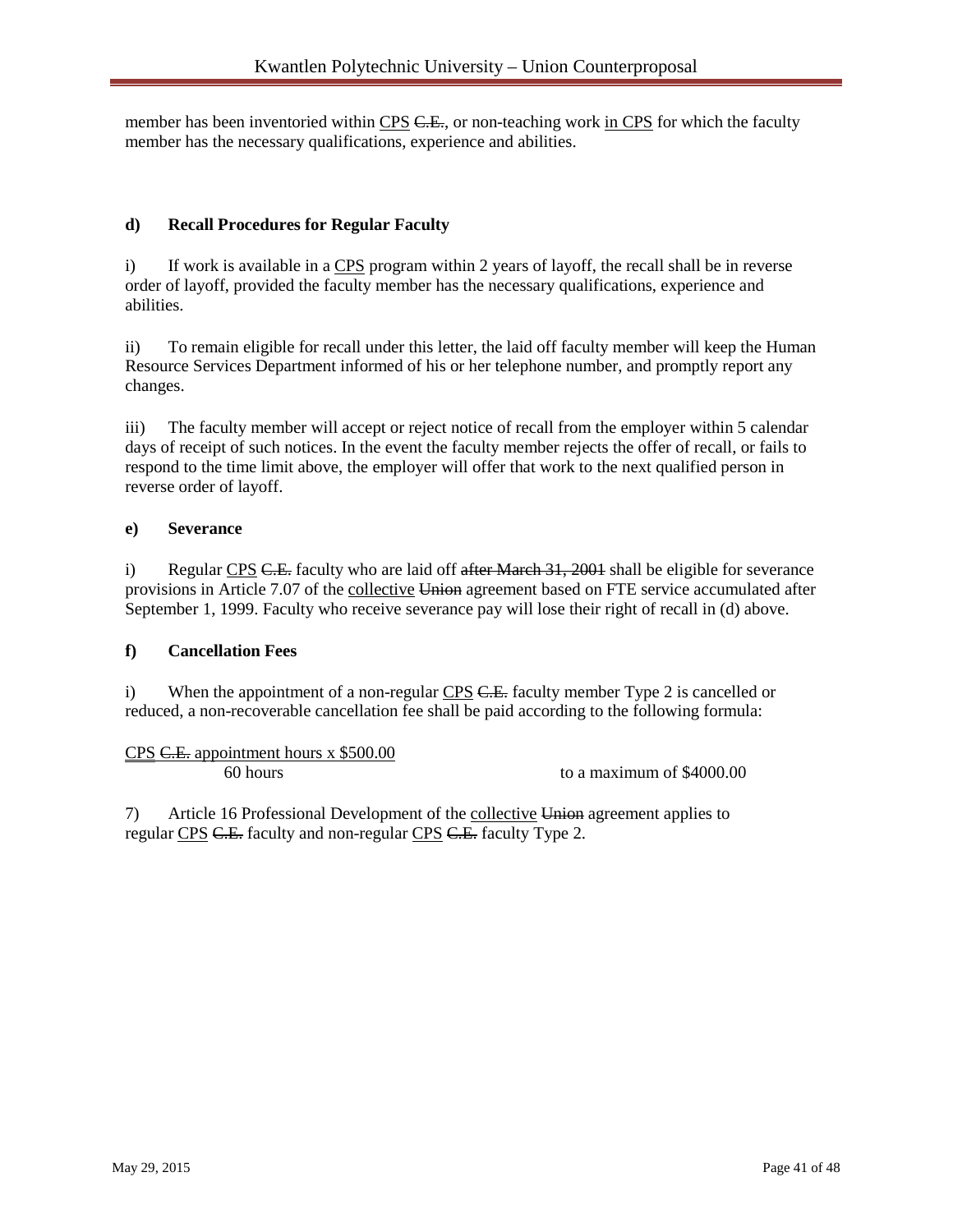## **LETTER OF UNDERSTANDING # 12 JOINT COMMITTEE ON BENEFITS ADMINISTRATION – revised as follows**

#### **1.0 JOINT COMMITTEE ON BENEFITS ADMINISTRATION**

#### **1.01 COMMITTEE ESTABLISHED**

The parties agree to continue to participate in the Joint Committee on Benefits Administration (the "JCBA").

#### **1.02 COMMITTEE MANDATE**

The JCBA has a mandate to undertake tasks related to health and welfare benefits and disability benefits including:

- a) Comparison and analysis of contract administration and costs, using criteria developed by the committee.
- b) Monitoring carrier performance including receiving reports from the plan administrator(s).
- c) Reviewing the cost effectiveness and quality of benefit delivery, service, and administration by carriers, including access issues.
- d) Tendering of contracts.

Participation in the existing Benefits User Group will continue. Participation is open to institutions that are not currently members of the Benefits User Group.

#### **1.03 SAVINGS**

All savings realized through the process of the JCBA will be used to improve benefits, including disability benefits, either through actions taken by the Committee or the formal bargaining process between the Parties.

#### **1.04 1.03 CONSTRAINTS**

The JCBA will not make any changes to the plan provisions that would increase the costs of health and welfare benefits or disability benefits for individual Employers or reduce plan provisions without the agreement of the Parties to this Agreement. The JCBA shall be authorized to determine appropriate use of the Article 9.1.3 savings from the 1998-2001 agreement (in the amount of \$71,849) and to allocate the funds to that use.

#### **1.05 1.04 COSTS OF THE JCBA**

The Employers will pay up to \$50,000 for the costs of the committee's operations, exclusive of salaries and benefits.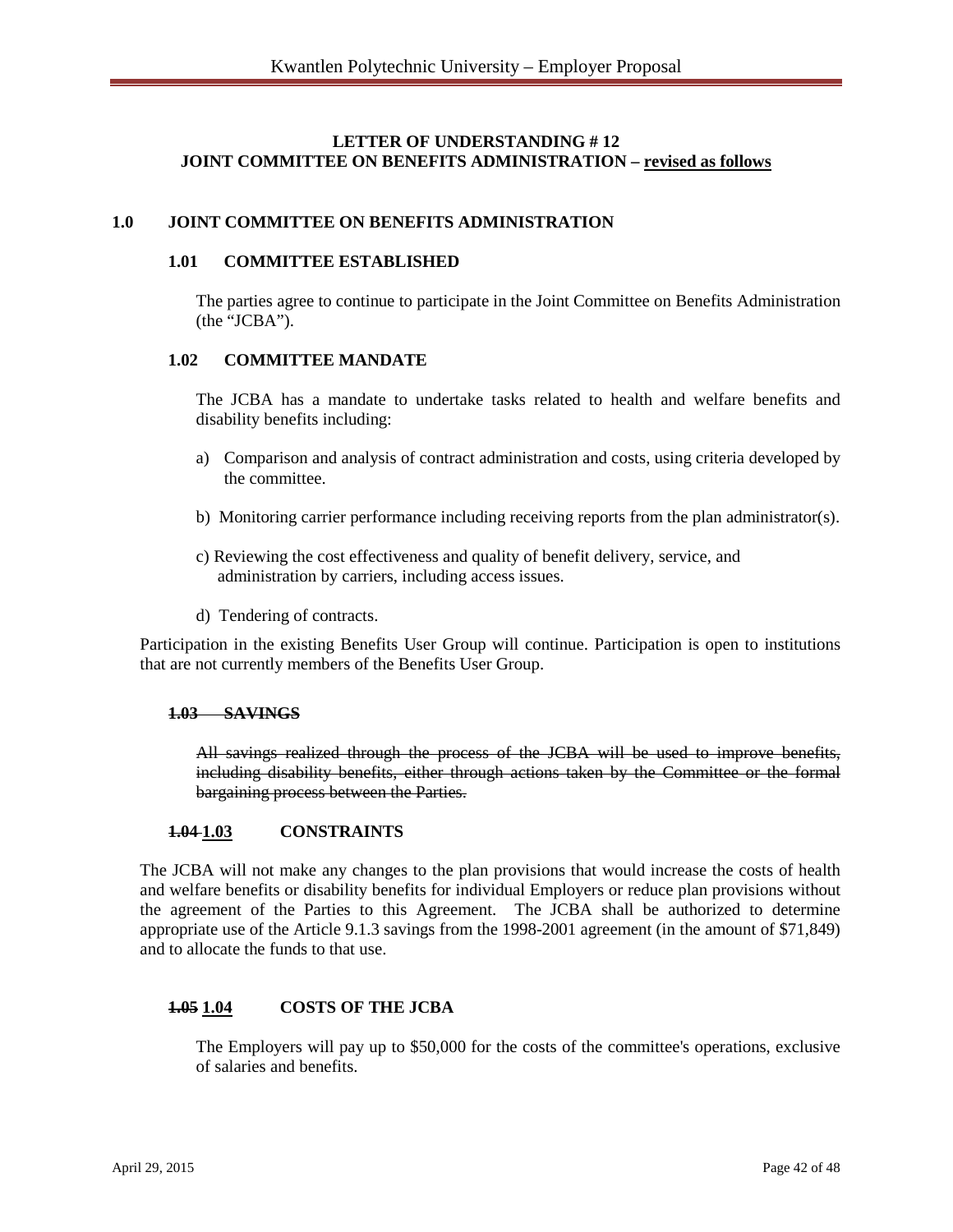# **LETTER OF UNDERSTANDING #17 HARASSMENT AND RESPECTFUL WORKPLACE**

# **including attached schedules – amend as follows in keeping with PSEA Common Table Proposal – Schedule 2 as follows:**

# **Schedule 2 (ATTACHED FOR REFERENCE PURPOSES ONLY)**

#### **Harassment Investigators**

#### **Re: Harassment Investigators**

The parties will form a committee consisting of not more than three (3) members appointed by FPSE, and an equal number of management appointments to discuss the skills and abilities required of harassment investigators. Specifically the committee will discuss the training and/or experience required for individuals to be added to the list of investigators in Appendix B of the Common Agreement.

Where the parties mutually agree, individuals completing the approved training program will be added to the list of investigators. These individuals will be the first called for investigations in accordance with their area of expertise, knowledge and experience.

The committee shall begin meeting by May 1, 2013 and complete their duties by **December 31** June 30, 2013**15.**

The committee will make recommendations to their principals. Any recommendations to be adopted by the parties are subject to ratification by the parties' principals.

*Note: LOU #17 remains unchanged with the exception of the above paragraphs.*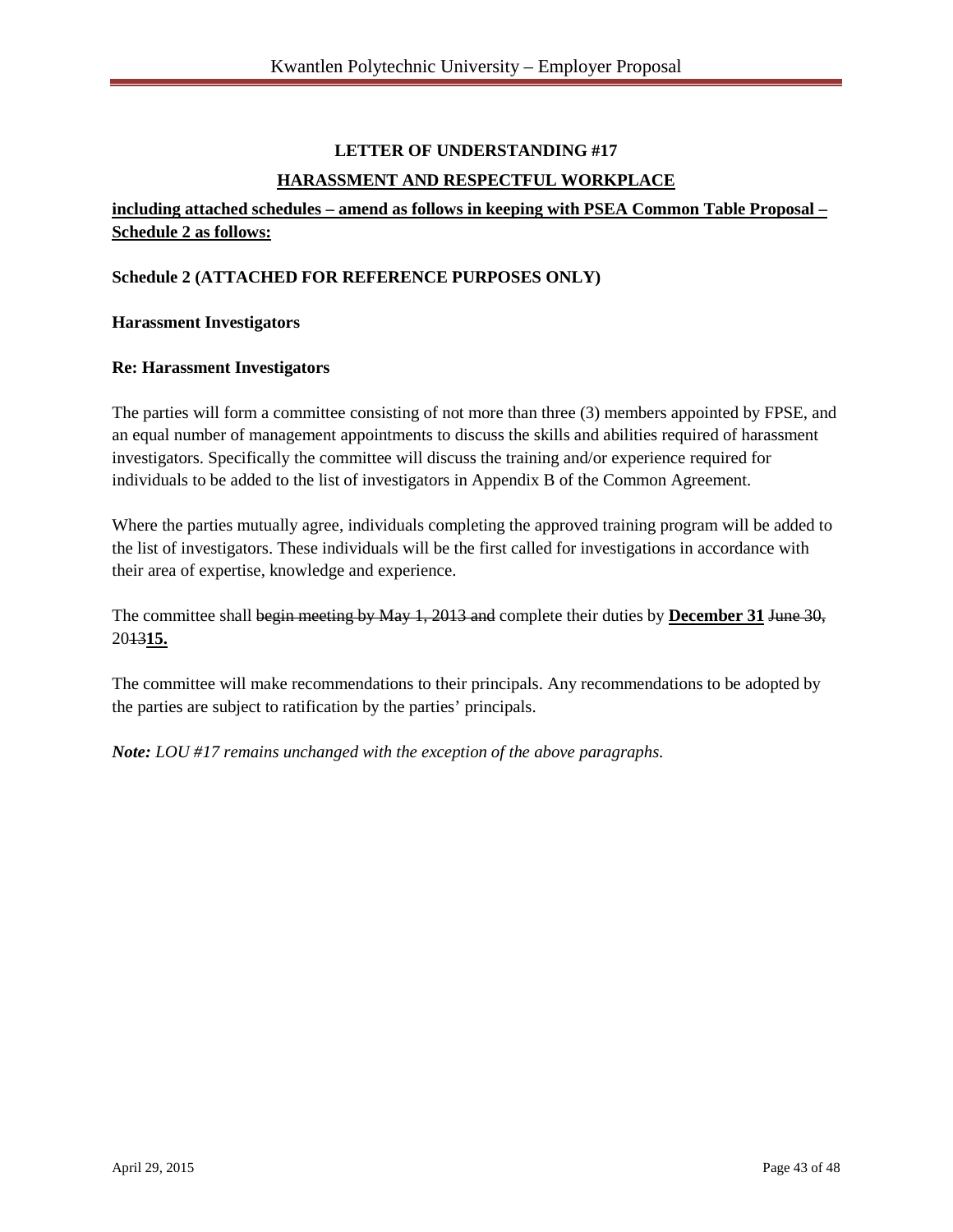# **LETTER OF UNDERSTANDING #19 LMRC SUB-COMMITTEES**

The parties agree to establish two **continue the Chair and Coordinator** sub-committee**s** of LMRC **to address issues the committee identifies.**

- 1. Chair and Coordinator a. Address issues the committee identifies.
- 2. Directed Studies
	- Review provisions for directed studies courses.

The sub-committees will report proposed changes / recommendations to the parties by March 31, 2014**6.**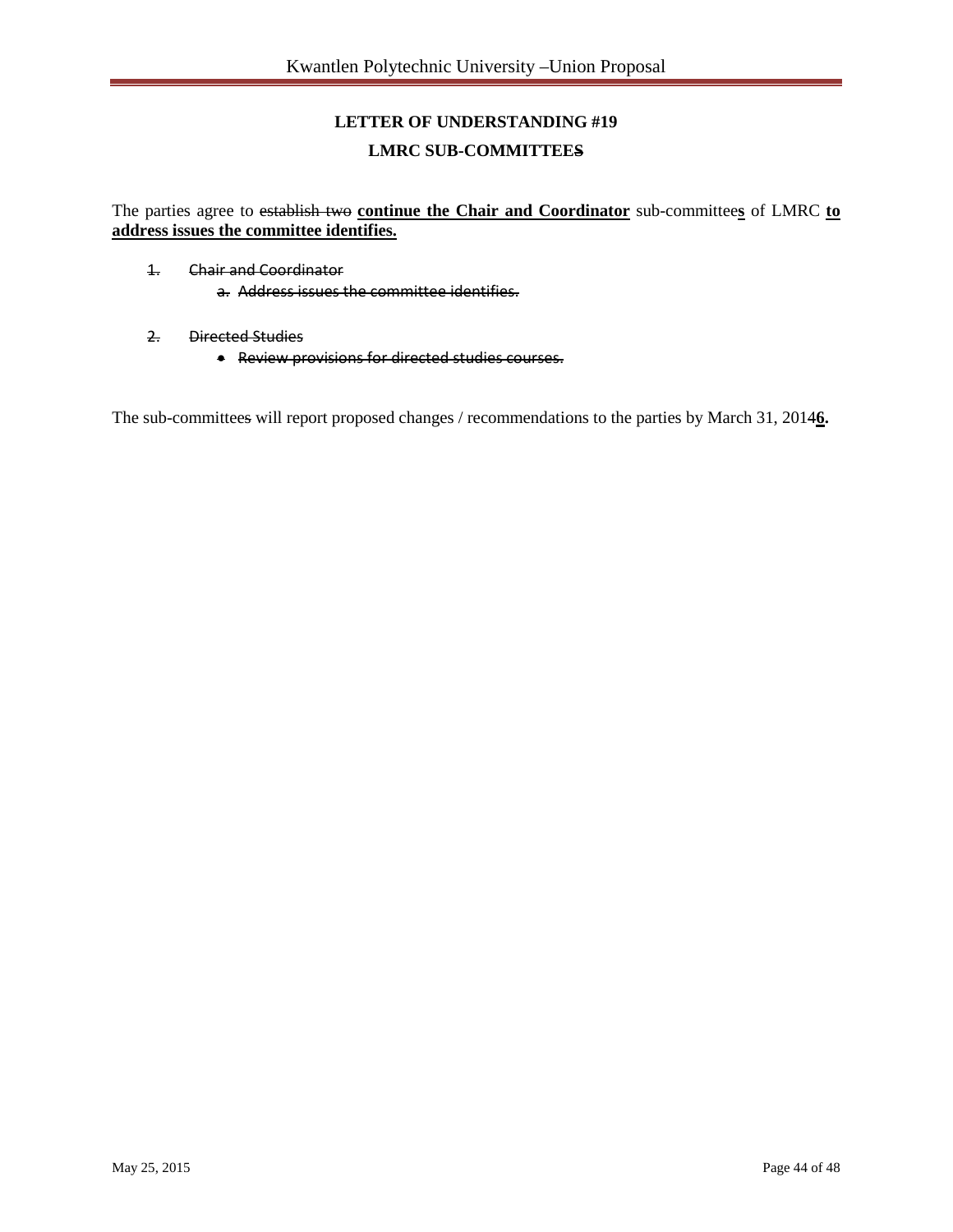# **LETTER OF UNDERSTANDING \_\_\_\_ (NEW)**

## **WORKING COMMITTEE ON SECONDARY SCALES**

The Employer and the Union agree to participate in a FPSE/PSEA joint committee (the "Committee") with a mandate to:

- a) Discuss and better understand the types of work performed by faculty employees on Secondary Scales.
- b) Come to a mutual understanding about:
	- o what types of work and which employees may require salary adjustment;
	- o what the transition would entail; and
	- o what the cost would be.
- c) Develop recommendations based on those understandings.

#### Definition:

"Secondary Scales" is defined as faculty compensation schedules, either limited by caps and bars, or reduction formulas, or schedules outside of the Provincial Salary Scale (including any modification) for work normally done by faculty bargaining unit members, as defined in the local collective agreement. "Secondary Scales" are distinct from "other salary scales," which are compensation schedules for work or employment classifications within the bargaining unit that are not captured by the definition of Secondary Scales, i.e. not faculty.

Costs for leaves and expenses to be borne by each party.

The Parties will report to their respective principals throughout the process. Recommendations from the work of the Committee will go to each party's respective principals (Institution Board and PSEA Board in the case of the Employer, and Presidents' Council in the case of FPSE).

The work of the Committee will conclude by January 1, 2018, and any recommendations from the Committee may be brought forward by either party in the next round of collective bargaining.

This LOU shall not preclude the local parties from negotiating improvements for faculty employees on Secondary Scales in the current round of local bargaining, provided that the proposals at the local tables are distinct from issues related to Secondary Scales, which are to be discussed at the Committee established by this LOU.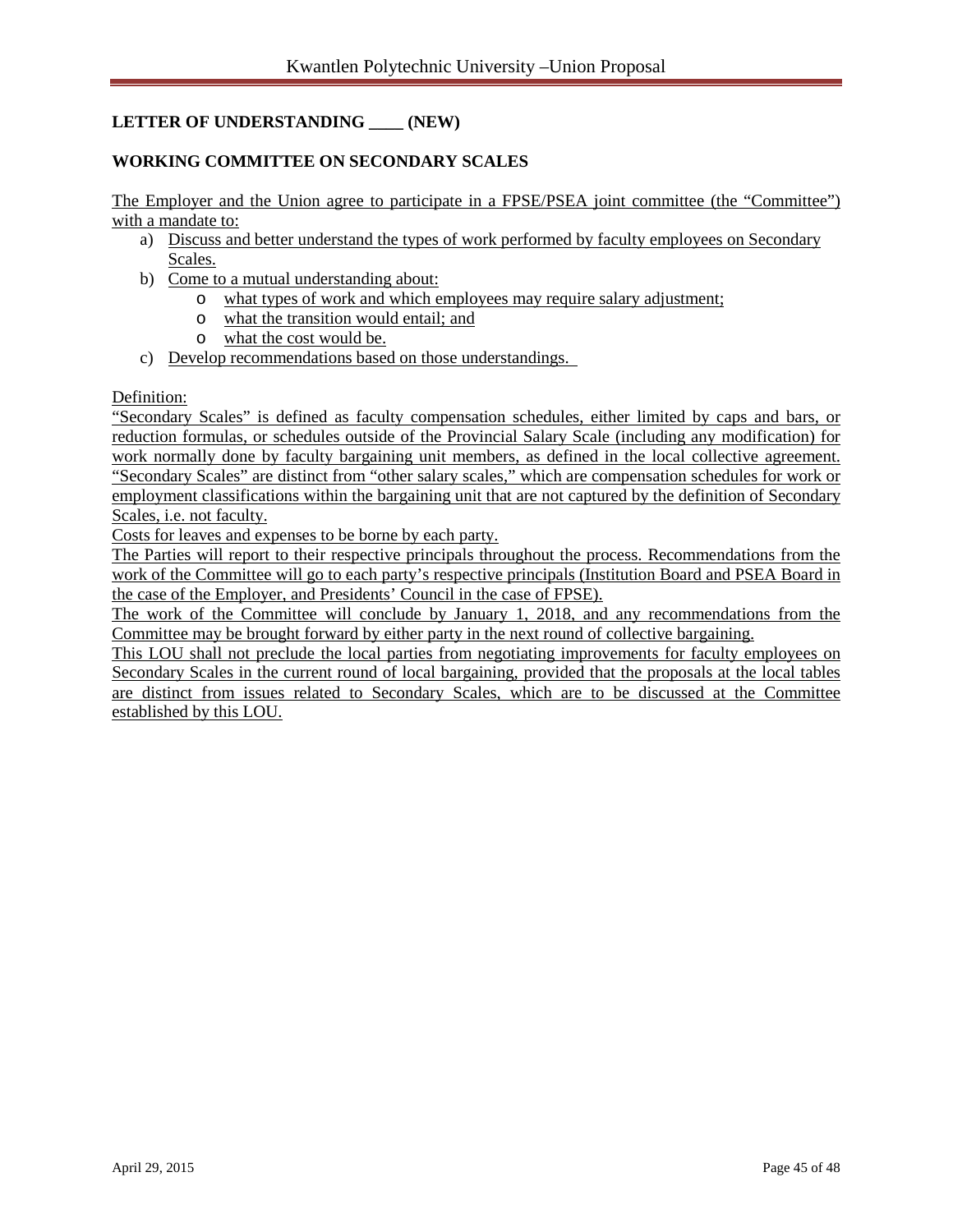# **APPENDIX E (NEW)**

# **Re ECONOMIC STABILITY DIVIDEND (ESD)**

#### **Definitions**

**1. In this Letter of Agreement:**

**"Collective agreement year" means each twelve (12) month period commencing on the first day of the renewed collective agreement. For example, the collective agreement year for a collective agreement that commences on April 1, 2014 is April 1, 2014 to March 31, 2015 and each period from April 1 to March 31 for the term of the collective agreement.**

**"Economic Forecast Council" means the Economic Forecast Council appointed under s. 4 of the**  *Budget Transparency and Accountability Act***, [S.B.C. 2000] c. 23.**

**"Forecast GDP" means the average forecast for British Columbia's real GDP growth made by the Economic Forecast Council and as reported in the annual February budget of the government.**

**"Fiscal year" means the fiscal year of the government as defined in the** *Financial Administration Act* **[1996 S.B.C.] c. 138 as 'the period from April 1 in one year to March 31 in the next year'.**

"Calendar year" is a twelve (12) month period starting January  $1^{\underline{\text{st}}}$  and ending December  $31^{\underline{\text{st}}}$  of the **same year based upon the Gregorian calendar.**

**"GDP" or "Gross Domestic Product" for the purposes of this LOA means the expenditure side value of all goods and services produced in British Columbia for a given year as stated in the BC Economic Accounts.**

**"GWI" or "General Wage Increase" means a general wage increase resulting from the formula set out in this LOA and applied as a percentage increase to all wage rates in the collective agreement**  on the first pay day after the commencement of the eleventh  $(11<sup>th</sup>)$  month in a collective agreement **year.**

**"Real GDP" means the GDP for the previous fiscal year expressed in constant dollars and adjusted for inflation produced by Statistics Canada's Provincial and Territorial Gross Domestic Product by Income and by Expenditure Accounts (also known as the provincial and territorial economic accounts) and published as "Real Gross Domestic Product at Market Prices" currently in November of each year.**

#### **The Economic Stability Dividend**

**2. The Economic Stability Dividend shares the benefits of economic growth between employees in the public sector and the Province contingent on growth in BC's real GDP.**

**3. Employees will receive a general wage increase (GWI) equal to one-half (1/2) of any percentage gain in real GDP above the forecast of the Economic Forecast Council for the relevant calendar year.**

**4. For greater clarity and as an example only, if real GDP were one percent (1%) above forecast**  real GDP then employees would be entitled to a GWI of one-half of one percent  $(0.5\%)$ .